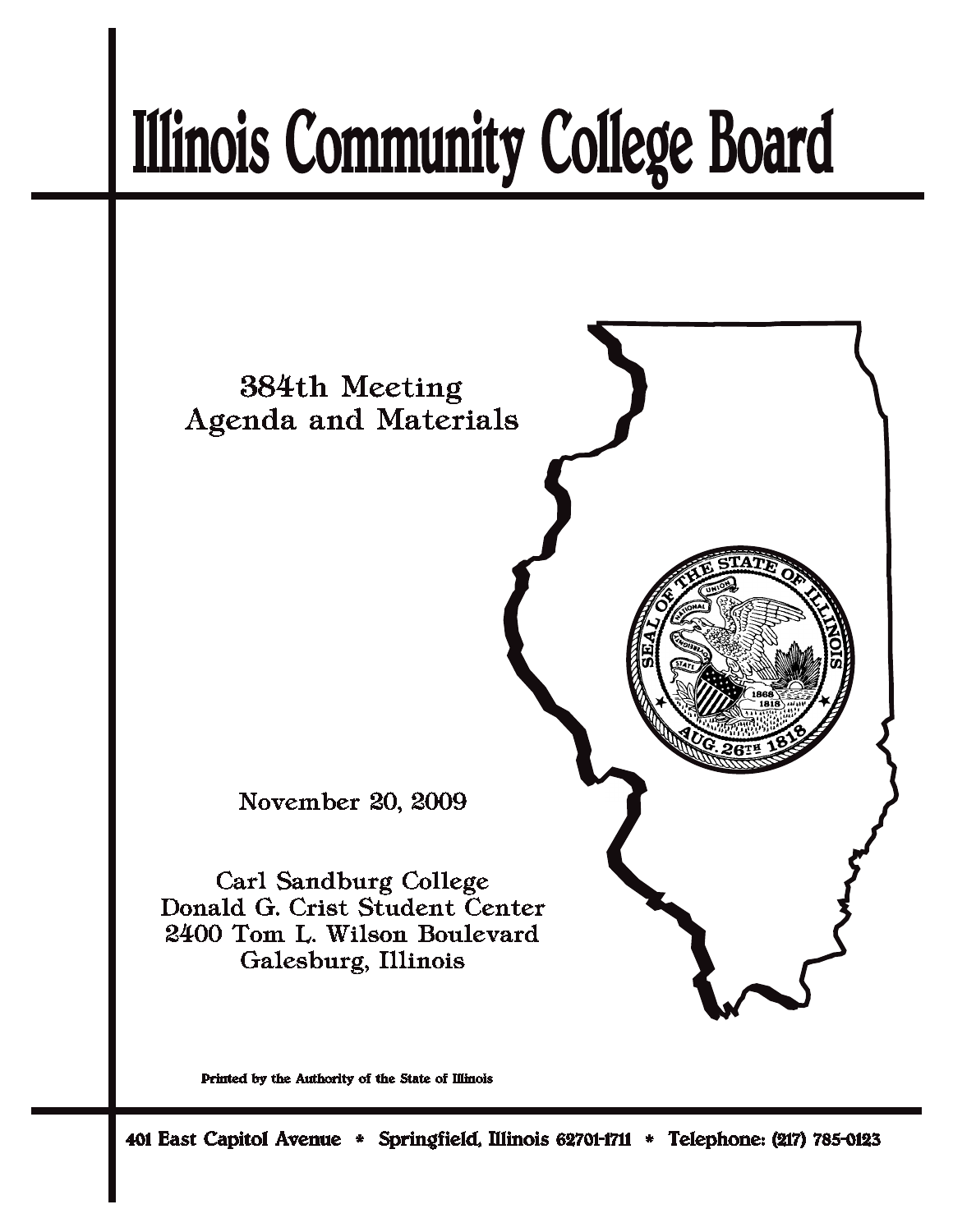## Agenda 384th Meeting of the Illinois Community College Board Carl Sandburg College Galesburg, Illinois

#### November 20, 2009

#### *Committee Meetings*

Tuesday, November 17 at 9:00 a.m. - Academic Affairs and Student Relations - Via Conference Call Tuesday, November 17 at 1:30 p.m. - External Affairs - Via Conference Call Friday, November 20 at 8:30 a.m. - Budget and Finance - Carl Sandburg College, Room B76 Personnel and Evaluation - Executive Session

|     | 9:00 a.m. - Board Meeting - Building B, Dr. Donald G. Crist Student Center                                                                                                                                                                                                                                  | Page         |
|-----|-------------------------------------------------------------------------------------------------------------------------------------------------------------------------------------------------------------------------------------------------------------------------------------------------------------|--------------|
| 1.  | Roll Call and Declaration of Quorum Allison Ray                                                                                                                                                                                                                                                             |              |
| 2.  | Announcements and Remarks by Board Chair Guy Alongi                                                                                                                                                                                                                                                         |              |
| 3.  | <b>Board Member Comments</b>                                                                                                                                                                                                                                                                                |              |
| 4.  | President/CEO Report Geoff Obrzut                                                                                                                                                                                                                                                                           |              |
| 5.  | Remarks by Mr. Thomas Schmidt, President, Carl Sandburg College                                                                                                                                                                                                                                             |              |
| 6.  | <b>Committee Reports</b>                                                                                                                                                                                                                                                                                    |              |
|     | 6.1<br><b>Budget and Finance</b><br>6.2<br><b>Academic Affairs and Student Relations</b><br>6.3<br><b>External Affairs</b><br>6.4<br>Personnel and Evaluation<br>6.5<br><b>Strategic Planning</b>                                                                                                           | $\mathbf{1}$ |
| 7.  | <b>Advisory Organizations</b>                                                                                                                                                                                                                                                                               |              |
|     | 7.1<br>Illinois Community College Faculty Association Kathy Westman<br>7.2<br>Illinois Community College Trustees Association Mike Monaghan<br>7.3<br>Student Advisory Committee Melissa Gamber<br>7.4<br>Presidents Council Tom Schmidt<br>7.5<br>Illinois Community College System Foundation Ray Hancock |              |
| 8.  | Adult Education Strategic Plan (ACTION) Jennifer Foster                                                                                                                                                                                                                                                     | $2 - 3$      |
| 9.  | Latino Advisory Committee Report (ACTION) Karen Hunter Anderson                                                                                                                                                                                                                                             | $4 - 5$      |
| 10. | New Units of Instruction (ACTION) Elaine Johnson                                                                                                                                                                                                                                                            | $6 - 18$     |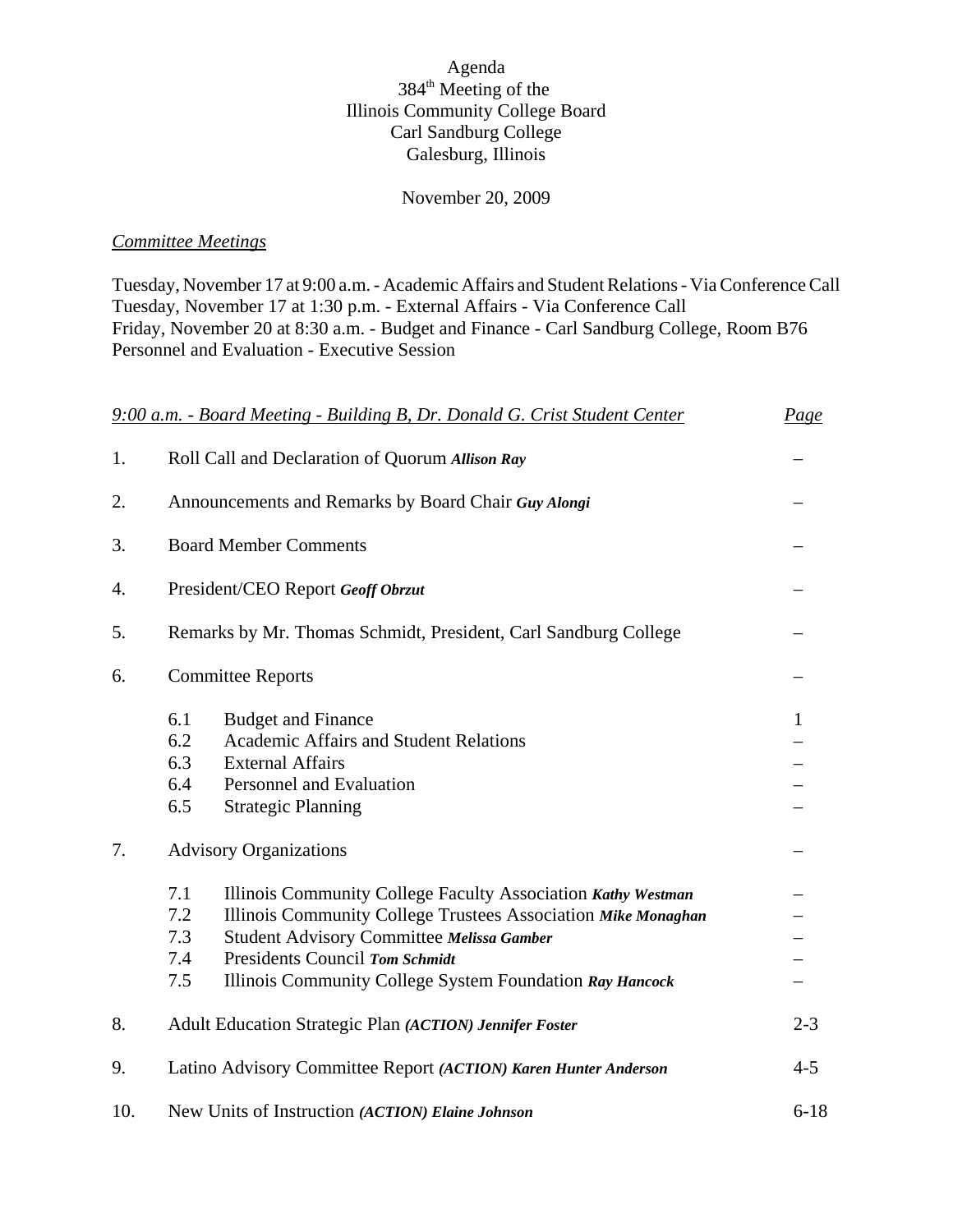#### Agenda 384<sup>th</sup> Meeting of the Illinois Community College Board

| 11. | Illinois Community College Board Recognition of Community Colleges<br>(ACTION) Elaine Johnson                                                                                                                                              | <u>Page</u><br>$19-20$     |
|-----|--------------------------------------------------------------------------------------------------------------------------------------------------------------------------------------------------------------------------------------------|----------------------------|
| 12. | Dual Credit Report Elaine Johnson                                                                                                                                                                                                          |                            |
| 13. | Intergovernmental Agreement with the Illinois Department of Transportation<br>(IDOT) to establish a Highway Construction Careers Training Program<br><b>Elaine Johnson</b>                                                                 | $21 - 27$                  |
| 14. | Consent Agenda ( <i>ACTION</i> )                                                                                                                                                                                                           |                            |
|     | 14.1<br>Minutes of the September 18, 2009 Meeting<br><b>Review of Executive Session Minutes</b><br>14.2<br>14.3<br>Revised 2010 Calendar of Meetings<br>14.4<br>Illinois Community College Board Advisory Committee Member<br>Appointments | 28-42<br>43<br>44<br>45-47 |
| 15. | <b>Information Items</b>                                                                                                                                                                                                                   |                            |
|     | 15.1<br>Fiscal Year 2010 Financial Statements                                                                                                                                                                                              |                            |
| 16. | <b>Other Business</b>                                                                                                                                                                                                                      |                            |
| 17. | <b>Executive Session</b>                                                                                                                                                                                                                   |                            |
|     | 17.1<br><b>Personnel Contract</b><br><b>Executive Session Review</b><br>17.2                                                                                                                                                               |                            |
| 18. | <b>Public Comment</b>                                                                                                                                                                                                                      |                            |
| 19. | Adjournment                                                                                                                                                                                                                                |                            |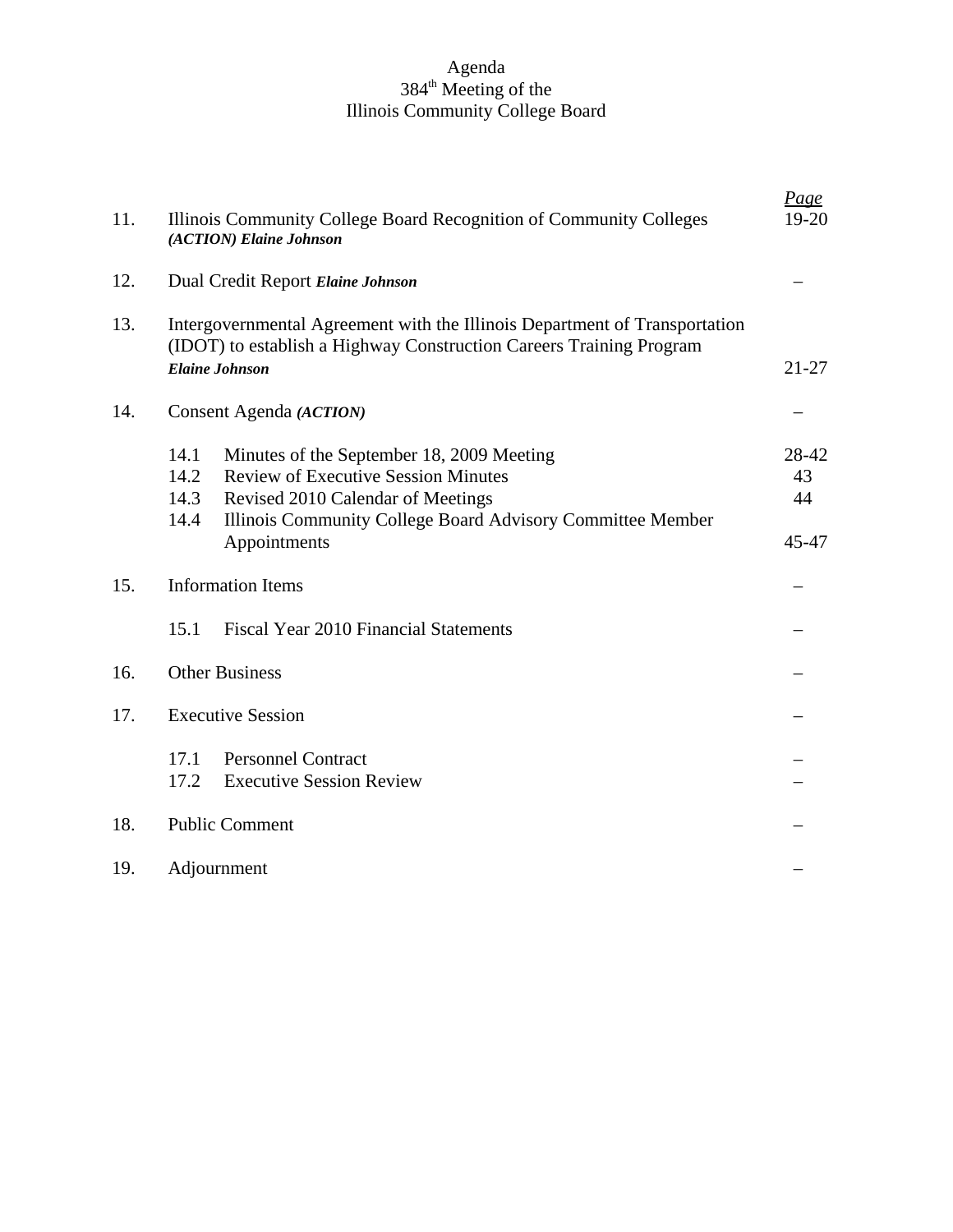# Illinois Community College Board

## **BUDGET AND FINANCE COMMITTEE**

Committee discussion for November:

• Financial Statements: Fiscal Year 2010

State General Funds Special State Funds Federal Funds Bond Financed Funds

• Fiscal year 2010 state cash flow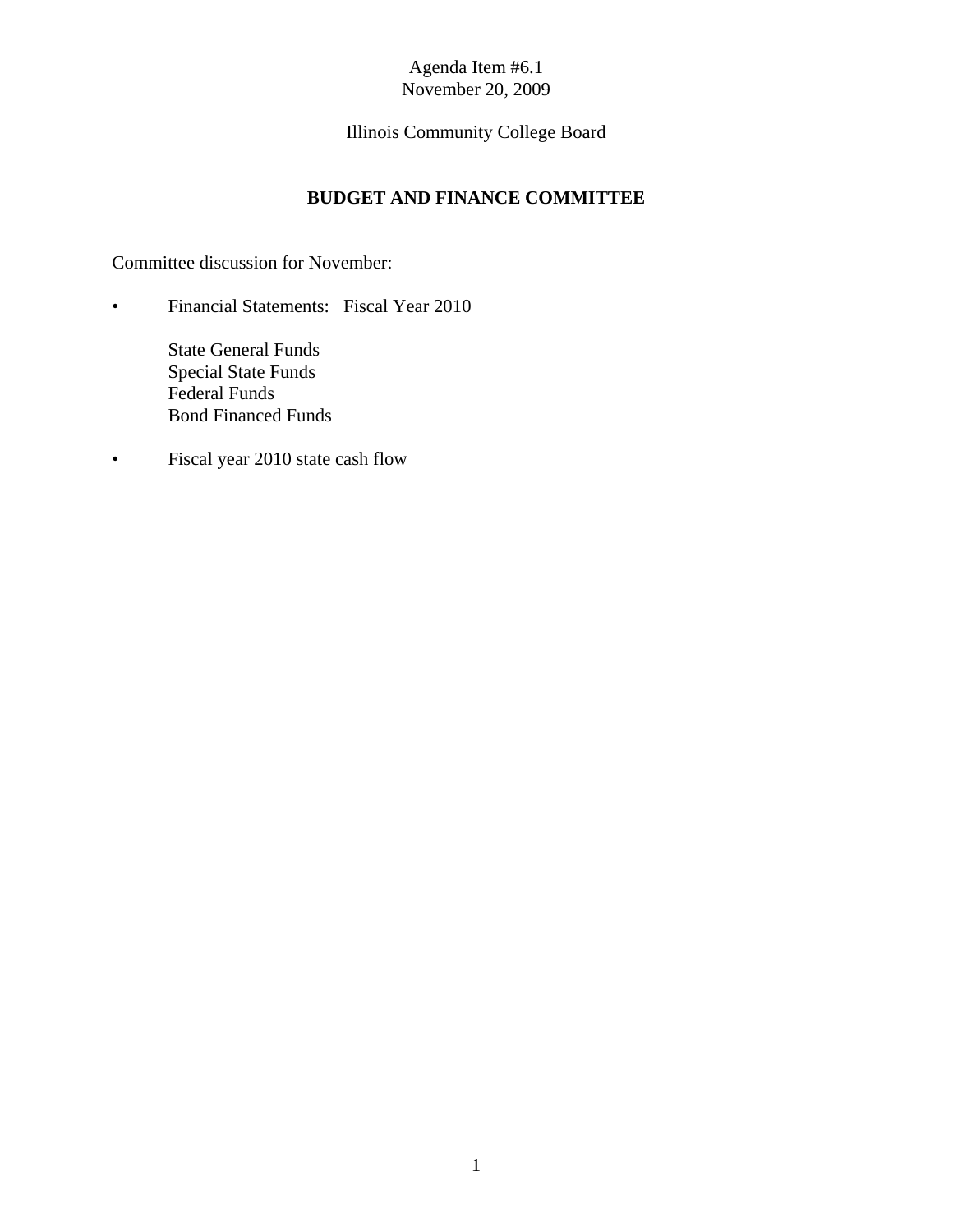## Illinois Community College Board

# **ADULT EDUCATION AND FAMILY LITERACY: FIVE-YEAR STRATEGIC PLAN**

The Illinois Community College Board (ICCB) Adult Education Program has developed a Five-Year Strategic Plan titled "Creating Pathways for Adult Learners." This vision for Illinois Adult Education outlines the role of adult education programs in preparing students for a pathway system that begins with basic literacy and/or English skills and culminates in postsecondary education and/or obtaining employment.

In Illinois, more than 1.4 million individuals (18 years and over) are without a high school diploma. Nearly one in every seven Illinoisans' is an immigrant (1.77 million) with 900,000 between the ages of 18-64. Almost 44% of Illinois adults over 18 have not completed any postsecondary coursework. Now more than ever, Illinois Adult Education must be prepared to develop services and systems designed to provide students with access to middle skill jobs that allow them to thrive in this economy.

The development of the Adult Education Strategic plan was facilitated by Kathi Polis of Strategic Training and Resources, Inc. In April 2009, a thirty-two member task force, representing the Adult Education providers from each region of the state, was convened to develop the Illinois Strategic Plan. This group used the following eight guiding principles in the development of the Plan and the recommendations.

| Responsiveness |  |
|----------------|--|
|----------------|--|

- · Collaboration
- Innovation
- $\cdot$  Alignment
- $\cdot$  Accountability
- $\cdot$  Evidence-based Teaching and Learning
- $\cdot$  Professional Development
- $\cdot$  Contextualization

In the development process, input was gathered from State Stakeholders, the Illinois Professional Development Team, the Adult Education Advisory Council, ICCB staff, and through regional public forums. The Task Force used this information in the development of recommendations in the following areas.

- external Recommendation 1: Assessment, Curricula, and Instruction
- Recommendation 2: Support and Follow-Up Services to Encourage Access and Retention
- q Recommendation 3: High-Quality Teaching and Professional Development
- Recommendation 4: Partnerships
- Recommendation 5: Research, Data, and Accountability
- Recommendation 6: Program Design

This Plan was approved by the Illinois Adult Education Advisory Council on October 15, 2009.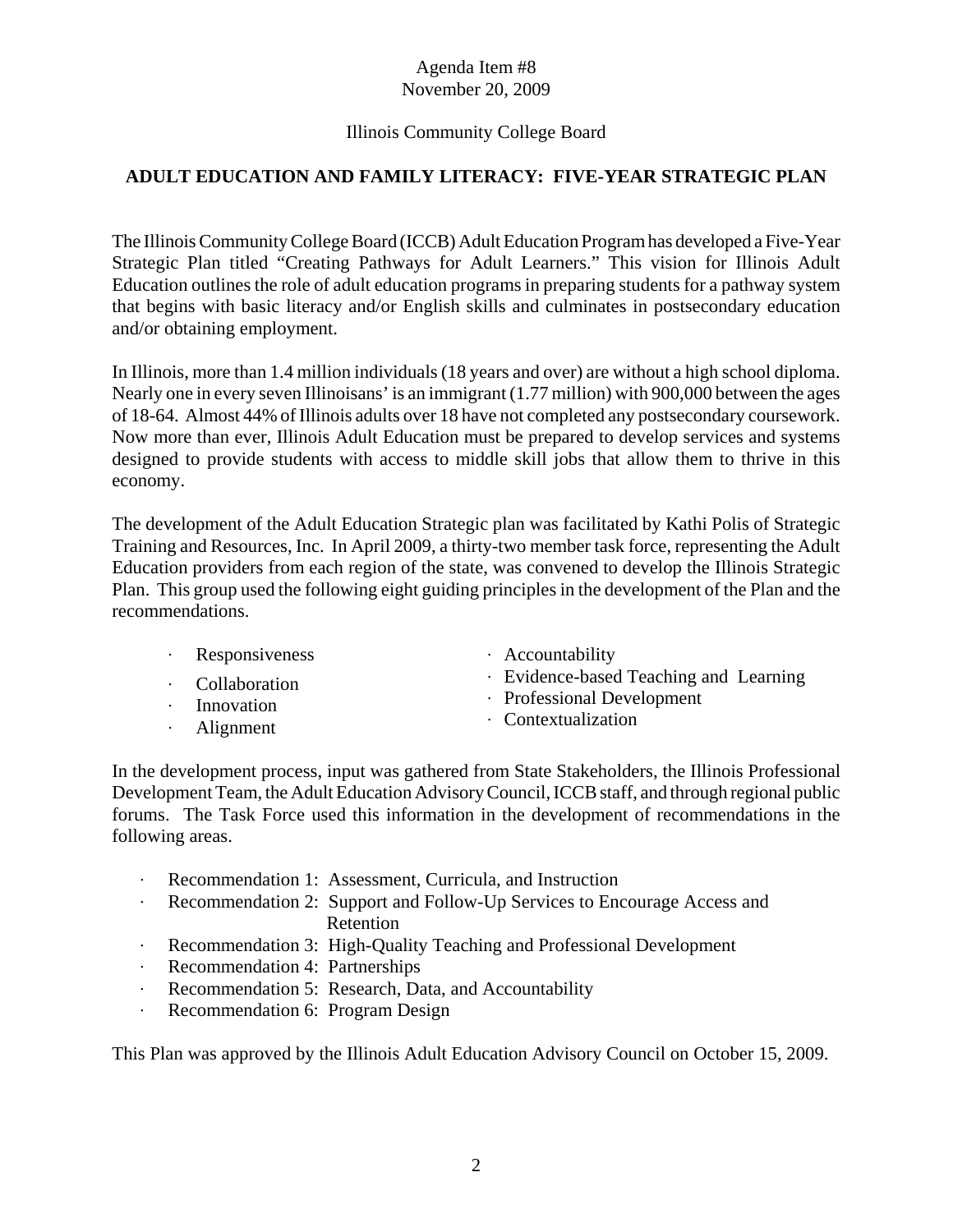# **RECOMMENDED ACTION**

It is recommended that the following motion be adopted:

The Illinois Community College Board hereby approves the Five-Year Strategic Plan for Illinois Adult Education to begin July 1, 2010.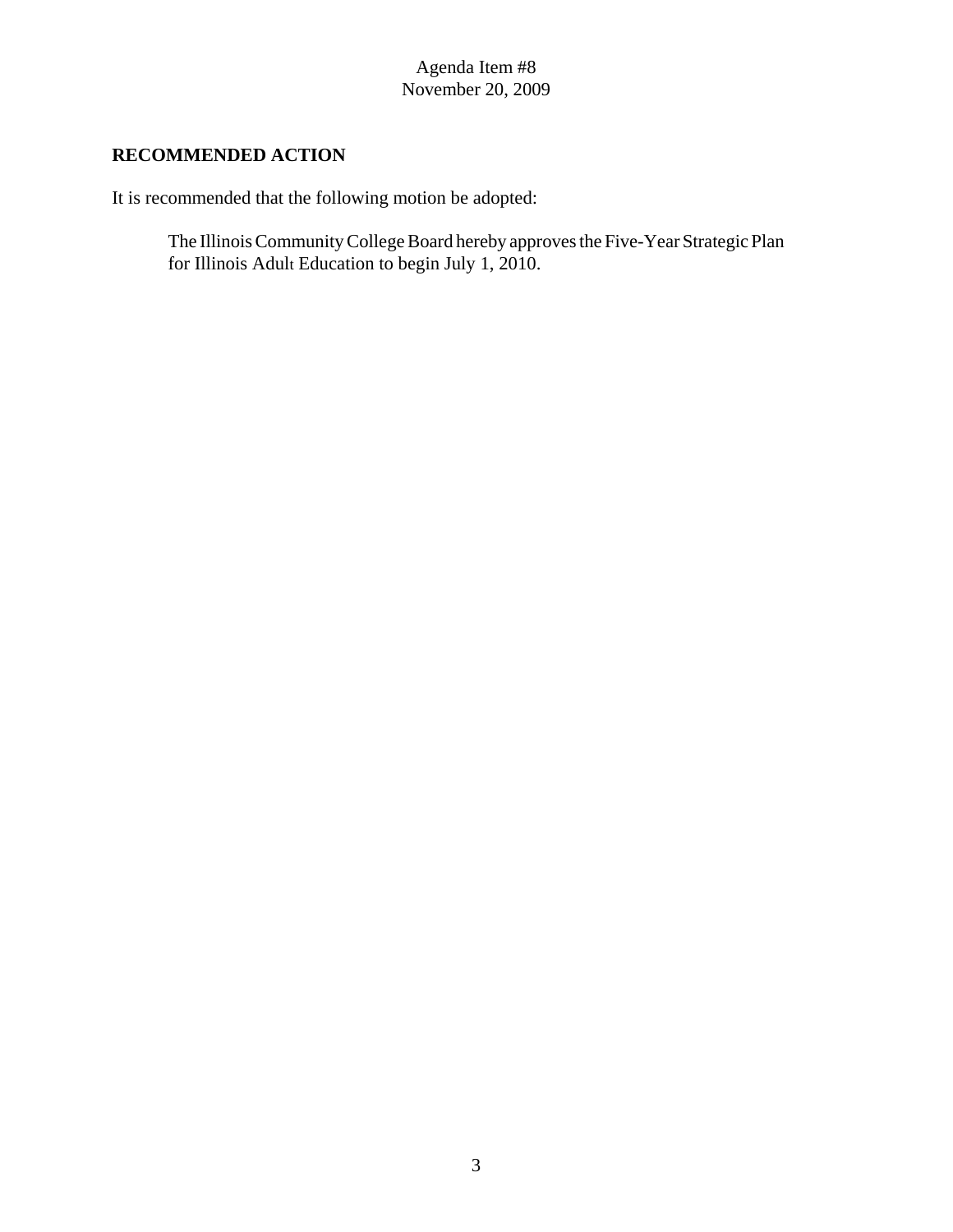Illinois Community College Board

## **RECOMMENDATIONS OF THE LATINO ADVISORY COMMITTEE**

At a time when enrollments are increasing while state budgets are limited, Illinois community colleges are facing numerous challenges as they try to meet the needs of a diverse population of students.

One population showing dramatic increases at our colleges is the Latino student population. Latino students make up the largest number of minority enrollments this year and have since fiscal year 2000. According to the Pew Research Center (2007), the Latino population will triple in size and will account for most of the nation's population growth from 2005 through 2050. Our population estimates in Illinois and our enrollments in the Illinois Community College System reflect this demographic shift. An estimated 660,000 immigrants of Hispanic descent are currently residing in Illinois, and 2.33 million Illinois residents speak a language other than English in their homes. Latinos currently account for almost 17 percent of our community college credit enrollees. While the overall enrollment numbers remained relatively unchanged from fall 1990 to fall 2006, community college Latino enrollments grew over 77 percent in that same time period (source: ICCB E1 data). In adult education courses in 2007, almost 60 percent were enrolled in English as a Second Language (ESL) courses.

Many of these students are first generation college students and/or are limited English language speakers, requiring increased academic assistance and student services. Because of these changes in our student population, the colleges are faced with the task of eliminating barriers to success, providing more ESL training, and examining our delivery methods.

As a means of facilitating these necessary operational and educational changes, the Illinois Community College Board approved the formation of a Latino Advisory Committee at its March 2008 meeting to make recommendations on how to address these changes. The Latino Advisory Committee is composed of statewide advocates on Latino educational issues, as well as members of our community colleges and partner agencies. The Committee has developed recommendations on how the Illinois Community College System can better serve the expanding Latino population in the state.

## **RECOMMENDATIONS**

- **Dual Enrollment / Dual Credit** Enhance opportunities for dual credit/dual enrollment for Latino students and Adult Education students through increased funding and improved awareness.
- $\blacksquare$  Institutional Improvement Plans Encourage the development of Institutional Improvement Plans for the recruitment and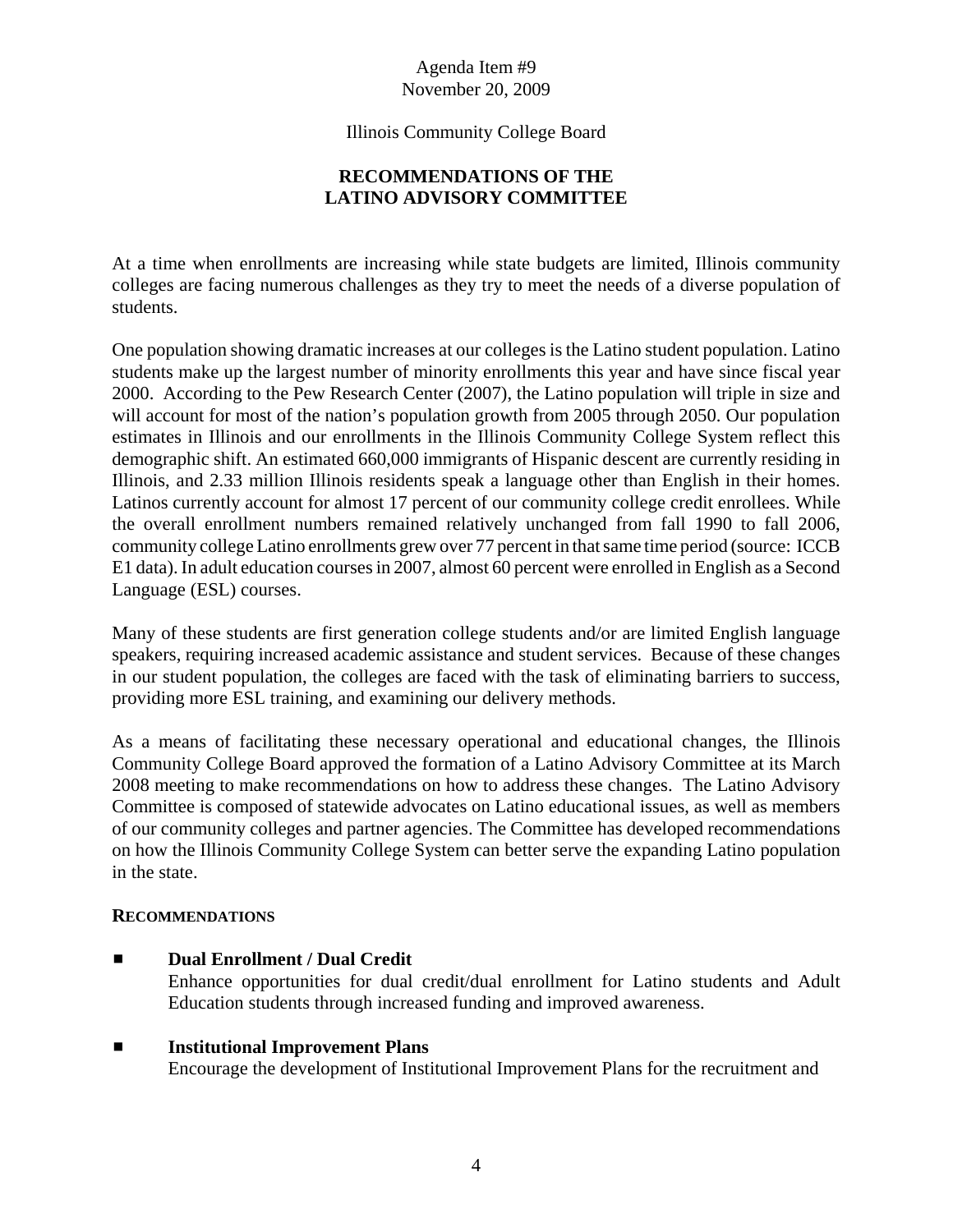retention of Latino students through a review of effective practices and the development of a self-assessment instrument for community colleges.

#### ■ **Improved Access and Success**

Improve access to, and success in, higher education for Latino students by providing templates for bilingual resource guides for counselors, parents, and students to help them navigate the educational process for higher education; by working with ACT to provide "college planning" resources in Spanish; by engaging Latino families; and by encouraging colleges to provide specially designed transition courses.

The committee is an ongoing ICCB advisory committee and will meet again during 2010. These recommendations will frame the agenda for the committee during 2010 when the Committee will develop action items for implementation of the recommendations and develop further system recommendations. The Committee also accepted the recommendation of the participants of the 2009 Summit on Latinos in Illinois Community Colleges to organize another Summit in 2010. As a result, the 2010 Summit on Latinos in Illinois Community Colleges will be held at Elgin Community College on February 18, 2010.

## **RECOMMENDED ACTION**

It is recommended that the following motion be adopted:

The Illinois Community College Board hereby approves the recommendations of the Latino Advisory Committee.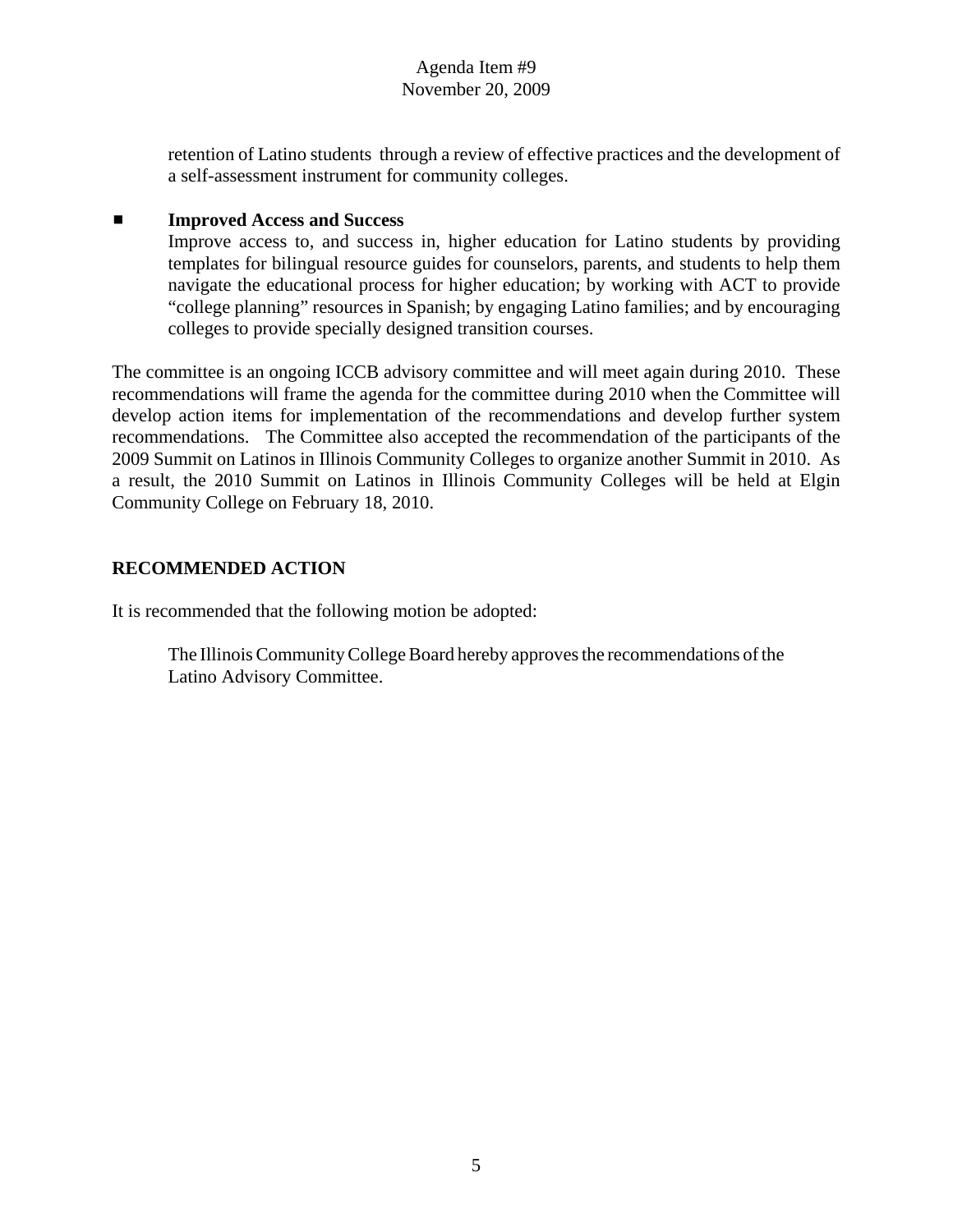## Illinois Community College Board

## **NEW UNITS OF INSTRUCTION**

The Illinois Community College Board is requested to approve new units of instruction for the following community colleges:

## **RECOMMENDED ACTION:**

It is recommended that the following motion be adopted:

 The Illinois Community College Board hereby approves the following new units of instruction for the community colleges listed below:

## **PERMANENT PROGRAM APPROVAL**

#### College of DuPage

- < Administrative Assistant & Meeting/Event Planning A.A.S. degree (65 credit hours)
- Administrative Assistant & Meeting/Event Planning Certificate (46 credit hours)
- $\triangleright$  Cosmetology A.A.S. degree (64 credit hours)
- Cosmetology Certificate (46 credit hours)
- $\blacktriangleright$  Fitness Instructor Certificate (31 credit hours)
- Paralegal Studies A.A.S. degree (67 credit hours)

#### Illinois Valley Community College

< Advanced Construction Welding Certificate (42 credit hours)

#### Kennedy-King College

< Overhead Electrical Line Worker Certificate (30 credit hours)

#### John A. Logan College

Residential Construction Management A.A.S. degree (64 credit hours)

#### Rock Valley College

- Fitness, Wellness & Sport A.A.S. degree (64 credit hours)
- Coaching Education Certificate (30 credit hours)
- Personal Training Certificate (30 credit hours)

#### Carl Sandburg College

< Massage Therapy Certificate (30 credit hours)

#### Southeastern Illinois College

< Associate in Fine Arts A.F.A. degree (64 credit hours)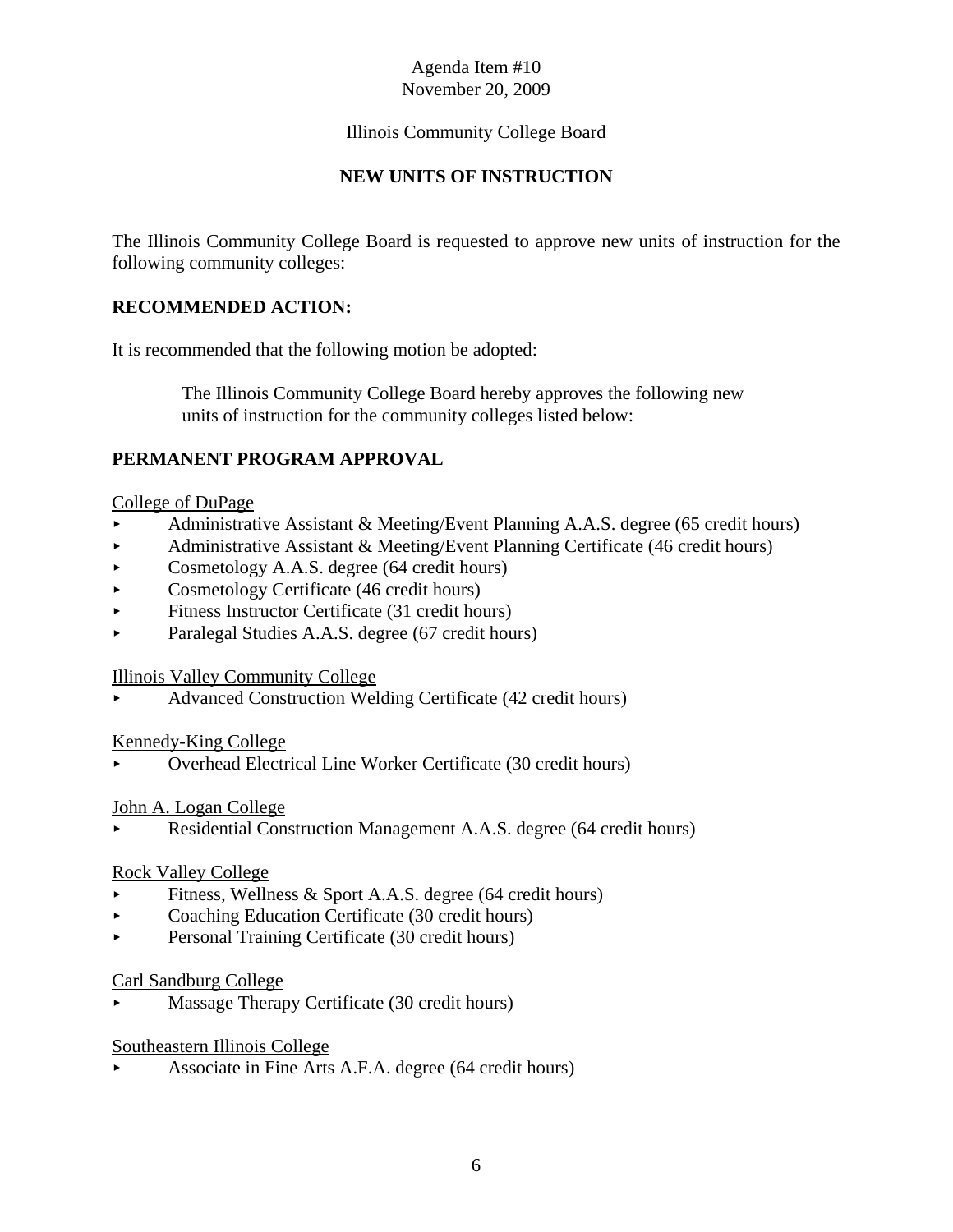Southern Illinois Online Nursing Initiative (SIONI): Hybrid Online Associate in Applied Science (A.A.S.) in Nursing degree (68-78 credit hours)

- < Illinois Eastern Community Colleges: Lincoln Trail College, Olney Central College, Wabash Valley College, and Frontier Community College
- < John A. Logan College
- ► Rend Lake College
- < Shawnee Community College
- < Southeastern Illinois College

# **BACKGROUND**

**College of DuPage** is seeking approval to offer a 65 credit hour "Administrative Assistant & Meeting/Event Planning" Associate in Applied Science (A.A.S.) degree program, and a related 46 credit hour "Administrative Assistant & Meeting/Event Planning" Certificate. The proposed curricula will prepare individuals for entry- and advanced-level employment as administrative assistants with a focus on travel, meeting and event planning in public, private and corporate settings. The curricula combines coursework from both the office technology and travel services program areas. The degree curriculum consists of 19 credit hours of required general education coursework and 46 credit hours of career and technical education coursework. The certificate curriculum consists solely of the career and technical coursework. The career and technical component of the proposed curricula includes instruction in introductory and intermediate levels of word processing, word processing transcription, speed keyboarding, desktop publishing, electronic presentations, document formatting, business correspondence, MS Office for Professional Staff, email and electronic communication, professional office procedures, professional development, fundamental and advanced meeting and event planning, incentive travel and planning, marketing for travel, tourism and meeting industries, and one (1) technical elective in travel and tourism. Assessment of student learning objectives will be achieved through the evaluation of a student portfolio including a comprehensive oral presentation on planning a meeting or event.

Labor market information provided by the college supports the interest in and need for a training program for administrative support personnel that specialize in travel, meeting and event planning services. While statewide the demand for "administrative assistants" is expected to increase by 6.88 percent and demand for "travel agents" is expected to decrease, through 2014 according to the Illinois Department of Employment Security, the local need for administrative support staff with training in these services exists. The college worked with local employers to identify coursework necessary in preparing students with these skills. The college anticipates a combined enrollment of 20 full-time and 10 part-time students the first year, increasing to 25 full-time and 15 part-time by the third year. Because the college currently offers related office technology programs, no new faculty will be required to implement the proposed curricula. Three (3) existing full-time and seven (7) existing part-time faculty will be utilized. Facilities are in place and adequate to support the implementation of the proposed programs. No new costs will be incurred during the first three years of implementation.

**College of DuPage** is seeking permanent approval to offer a 64 credit hour Associate in Applied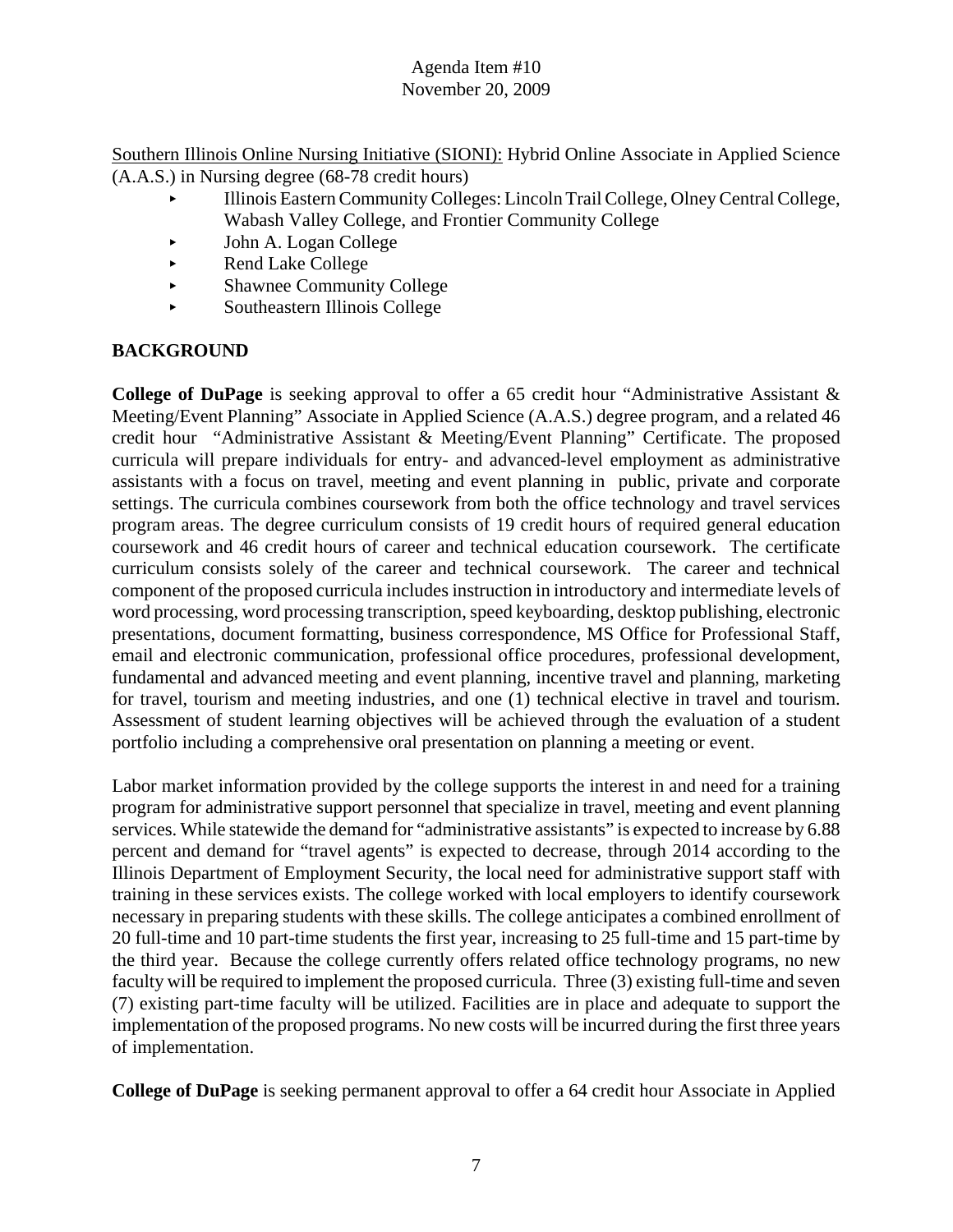Science (A.A.S.) degree and a related 46 semester credit hour Certificate program in "Cosmetology". The programs were granted temporary approval on September 15, 2006 and have been in operation for three (3) years. These programs will prepare individuals for entry-level employment as well as advancement opportunities in the field of cosmetology. The certificate program curriculum consists 46 credit hours of required career and technical education coursework in salon safety and sanitation, basic hairstyling, cosmetic chemical services, basic thermal styling, salon operations, esthetics and nail technology, license review and over 1,500 contact hours of practical cosmetology experience. The degree curriculum builds on this by adding 18 credit hours of general education requirements. Both curricula were developed according to standards outlined by the Illinois Department of Finance and Professional Regulation (IDFPR) and will prepare students for required licensure in the State of Illinois. These programs are a collaborative effort between the College and the Technical Center of DuPage, which currently offers cosmetology training to students at the high school level. This partnership will allow the college to offer training during the evening for the adult population in the district.

Labor market information provided by the college continues to support the interest in and the need for the college to offer college level training in this field. The college has ultimately exceeded its expectations for enrollments over the temporary approval period. The college projected an estimated 30 students per semester, while during Fall 2007 - 23 students were enrolled, during Spring 2008 - 44 students were enrolled, and during Fall 2008 - 54 students were enrolled. The college indicates this is one of the most requested programs within the district. Of the students enrolled in this program, 66 percent have completed either the certificate or the degree program over the three (3) year period. The college indicates a 70 percent of its graduates maintaining employment or pursuing further education after six (6) months and a pass rate on the State of Illinois licensure exam of 100 percent in 2008. Graduates of the program in July 2009 are currently waiting to take the state licensure exam.

The college identified several program strengths including well-qualified faculty, strong student interest, and a collaborative partnership among secondary and postsecondary institutions. Student retention was identified as the program's biggest challenge. Many students are only able to attend part-time, increasing their time to degree, and many other students stop-out after completing the certificate for employment before continuing on with their general education coursework to complete the degree. The college is exploring options for making the degree program more appealing for certificate graduates.

**College of DuPage** is seeking approval to offer a 31 credit hour "Fitness Instructor" Certificate program. This program will prepare individuals for employment as fitness instructor and related health and fitness personnel in a variety of settings. The program was developed according to standards outlined by the American Council on Exercise (ACE) and the National Strength and Conditioning Association (NSCA) and will prepare graduates for taking both the ACE and NSCA related certification exams for fitness instructors. The curriculum consists of coursework in anatomy and physiology, the science of fitness, human biological science, applied kinesiology, first aid/CPR, group fitness instruction, personal fitness instruction, weight training, and a required work-based learning experience in fitness training. Assessment of student learning objectives will occur during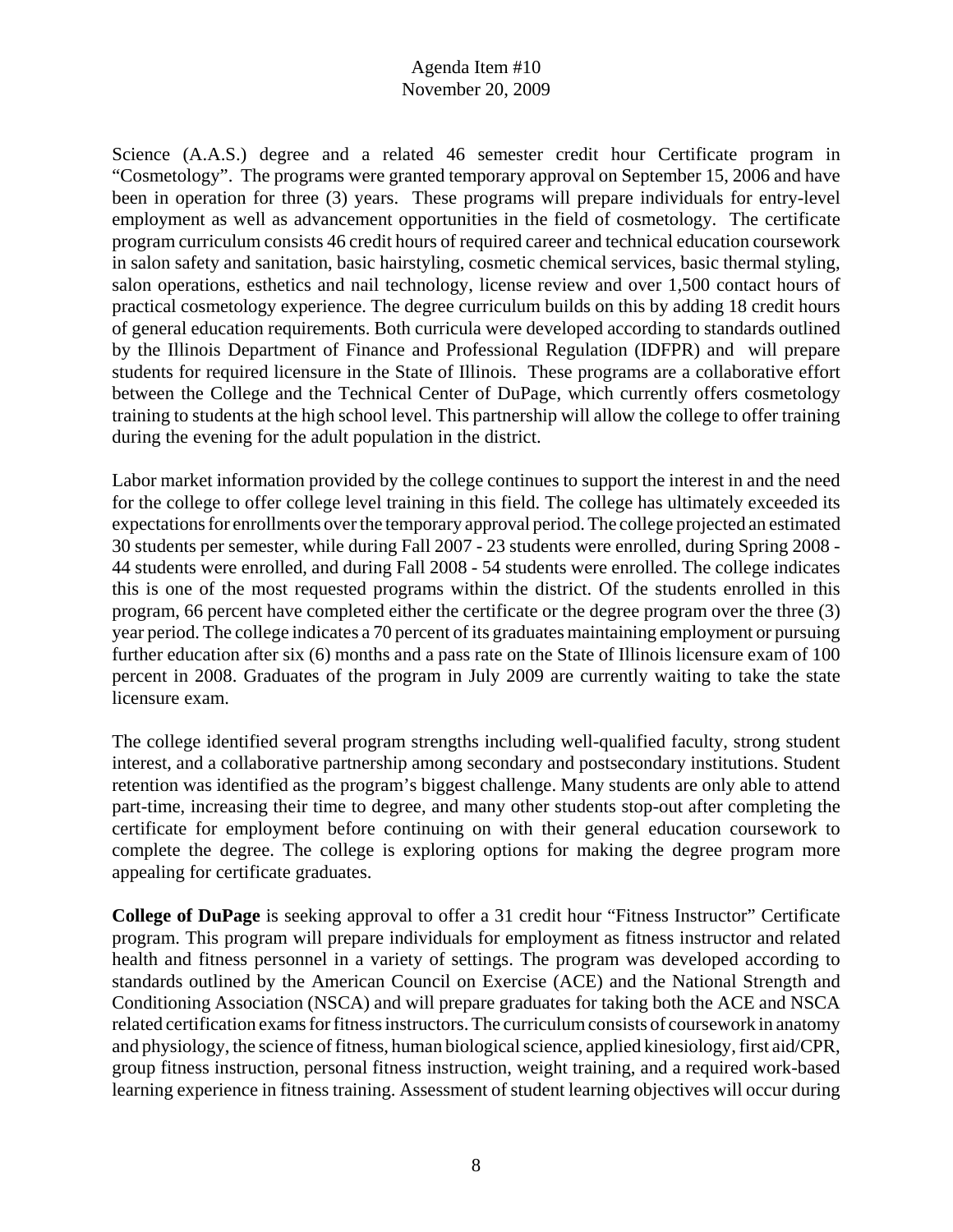the work-based learning experience. Labor market information provided by the college supports the interest in and the need for an instructor level training program. The college currently offers a related 30 credit hour Personal Trainer Certificate. No neighboring community colleges currently offer a program in fitness instruction. The college anticipates an enrollment of one (1) full-time and five (5) part-time students the first year, increasing to one (1) full-time and six (6) part-time students by the third year. The prosed program will utilize existing facilities and faculty resources , therefore, no new costs, except for an additional \$500 in library equipment during year two, are anticipated to implement this program during the first three (3) years.

**College of DuPage** is seeking permanent approval to offer a 67 semester credit hour Associate in Applied Science (A.A.S.) degree program in "Paralegal Studies". The program was granted temporary approval on March 26, 2007 and has been in operation for a period of two (2) years. This program prepares individuals for entry-level employment as paralegals in a variety of legal environments. The curriculum consists of 19 semester credit hours of required general education coursework, 33 credit hours of required career and technical education coursework and 15 credit hours of related technical electives. The career and technical component of the curriculum includes instruction in introductory paralegal studies, drafting legal documents, litigation, introductory and advanced legal research and writing, business law, professional ethics, law office organization and a required work-based learning component as a paralegal. Assessment of student learning objectives is achieved through the evaluation of the student's performance during the required paralegal practicum. The curriculum was developed according to the American Bar Association (ABA) guidelines for paralegal education programs. Program accreditation through the ABA is optional. The college has applied for ABA accreditation and is currently awaiting completion of the site-visit expected Fall 2009. Graduates of this program are prepared for optional credentialing through several industry associations including the National Association of Legal Assistants (NALA) and the National Federation of Paralegal Associations (NFPA). Certification/ Registration through these organizations requires at minimum passage of an examination.

Labor market information provided by the college continues to support the interest in and the need for the college to offer a degree program in this field. The college exceeded its expectations for enrollments and placements over the temporary approval period. The college projected an estimated 30 students per semester, while during Fall 2007-46 students were enrolled and during Spring 2008-57 students were enrolled. Enrollment has continued to remain strong in subsequent semesters. Of the students enrolled in this program, 41 percent have completed the degree over the  $2\frac{1}{2}$  year period, however, of those students completing the program 75 percent have gained employment as paralegals. The college originally anticipated a 70 percent completion rate for degree seekers in this area. The college identified several program strengths including well-qualified faculty and strong student interest. Student retention was identified as the program's biggest challenge. Most students enroll in courses, rather than by a program, therefore stopping out before completing to find employment. Many other students are only able to attend part-time, increasing their time to degree. The college is exploring options for making program completion more appealing to course-takers, and making the program more accessible for part-time students.

**Illinois Valley Community College** is seeking approval to offer a 42 credit hour "Advanced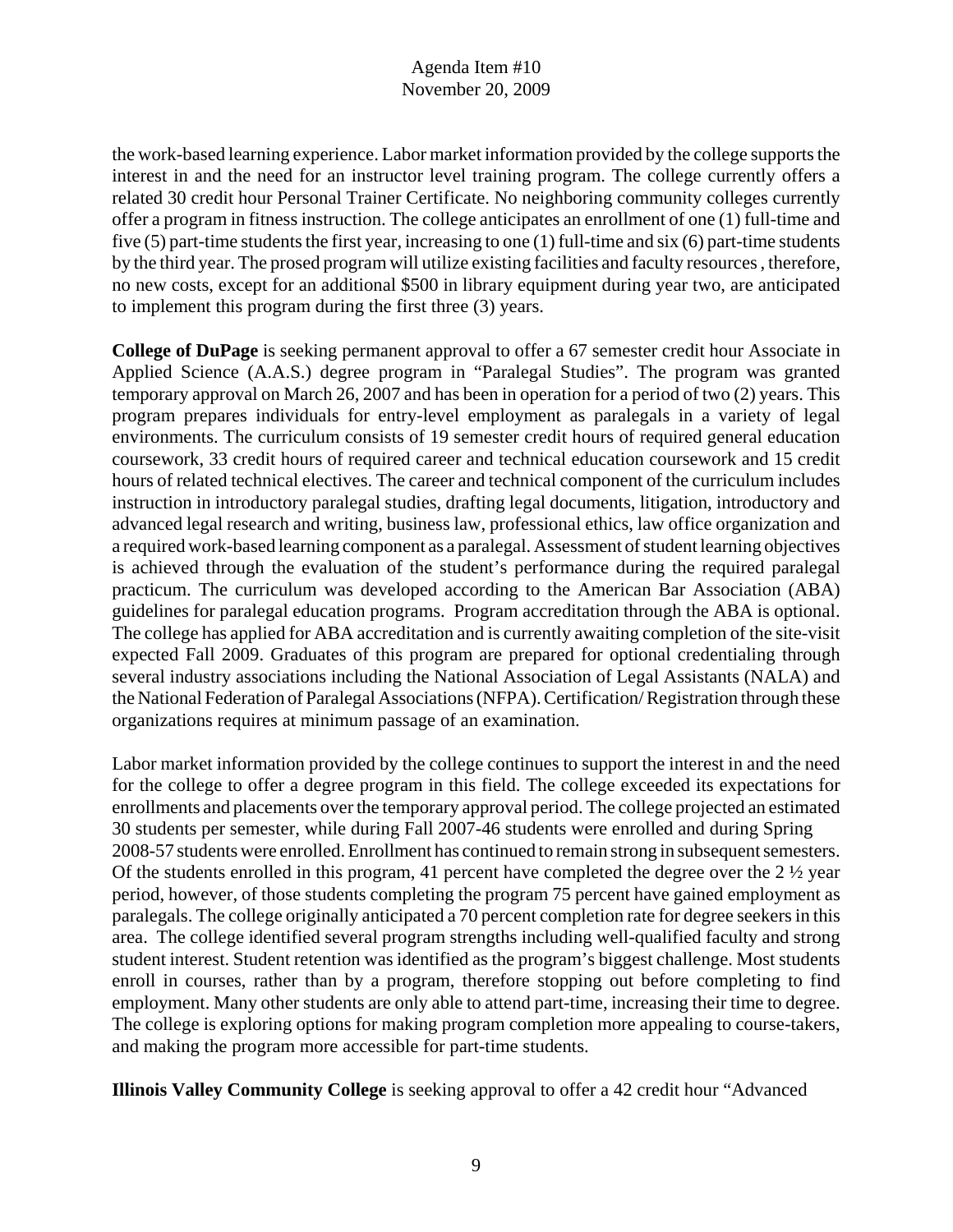Construction Welding" Certificate program. This program will prepare individuals with basic construction welding skills in advanced construction welding techniques. The curriculum consists of coursework in technical math, first aid, mechanical drafting, basic forklift operation, welding blueprint reading, welding metallurgy, welding fabrication, stick/plate/flat arc welding, stick/plate/horizontal arc welding, stick/plate/vertical-up arc welding, stick/plate/vertical-down arc welding, stick/plate overhead arc welding, pipe/stick/2G position, pipe/stick/5G position, and GTAW (TIG) mild steel welding. Assessment of student learning objectives will be achieved through an evaluation of the student's performance on an comprehensive performance final exam. Labor market information provided by the college supports the interest in and the need for an advanced level certificate program for existing welders within the college's district. In addition to labor market need for "welders" being above average statewide, according to the Illinois Department of Employment Security, locally enrollments have increased nearly four-fold since the college began offering one welding course in 2004. In addition to the proposed program the college is also proposing several short-term certificates designed to meet the immediate employment needs of local construction workers. The college anticipates an enrollment for the Advanced Certificate of one (1) two (2) full- and part-time students during the first year, increasing to two (2) - three (3) full- and part-time enrollments by the third year. The program will require one (1) existing full-time and three (3) existing part-time faculty during the first year. Costs of implementing this program will be approximately \$2,480 the first year, and \$4,960 per year during the second and third years.

**Kennedy-King College**, one of the City Colleges of Chicago, is seeking permanent approval for a 30 credit hour "Overhead Electrical Line Worker" certificate program. The program was granted temporary approval on November 17, 2006 and has been in operation for a period of nearly three (3) years. This program prepares individuals for employment as electrical line workers and overhead electricians. The program was developed by the college in partnership with Commonwealth Edison (ComEd) to meet the district's immediate need for trained line workers in the electrical power field, however, due to slower economic growth in the last few years ComEd has seen fewer retirements, thus fewer replacement needs, and less demand for additional lineworkers positions. The college has used this challenge as an opportunity to market the program to other companies employing high voltage lineworkers and seen an increase in demand for graduates despite any potential decrease in need by ComEd. The original curriculum was revised to fit a more intensive instructional format, fewer overall credit hours, integrate math and communications coursework, broaden the scope of lineworker coursework, and add vocational physical training. Assessment of student learning objectives takes place during the advanced overhead techniques and projects course via performance test.

Program enrollment is cohort-based and during the first six (6) cohorts there 134 students enrolled with 90 students completing. Completion rates for the first six (6) cohorts were at 67 percent. Of those 90 completers, 54 graduates or 60 percent, are currently employed in the field. Enrollments, completers and placements all meet or exceed original projections for this program. The college identified several program strengths including qualified faculty, excellent facilities and instructional support as provided by the primary industry partner (ComEd), community support and employer involvement. Several challenges the college has faced with this program include adapting to rapidly changing economic conditions and variable hiring needs of employers, expanding partnerships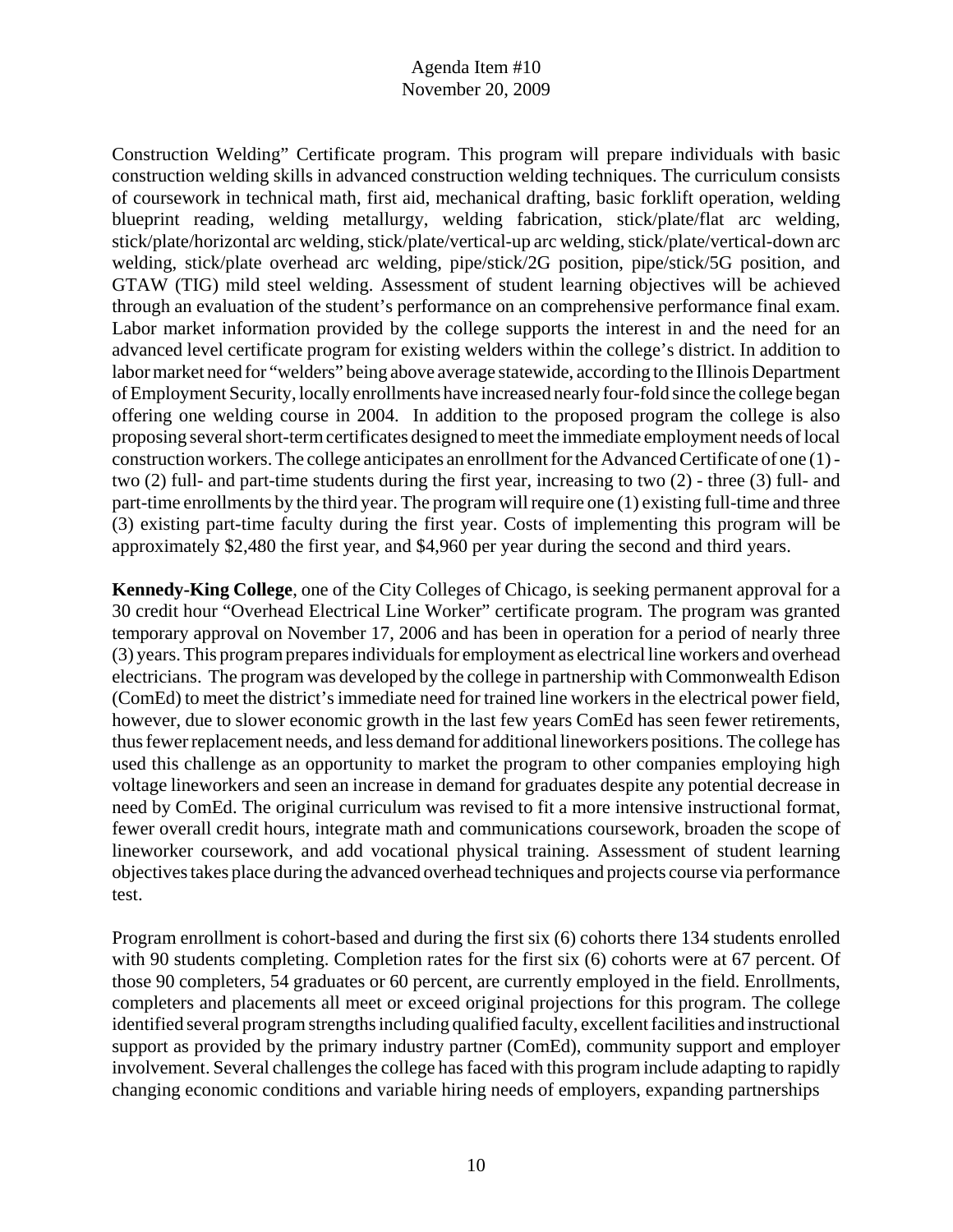beyond the original scope, lack of outdoor space for performance testing and work-based learning, and addressing student support issues such as financial aid. The college has already begun to address several of these areas through instructional format and curricular revisions, increased marketing efforts among a larger variety of local employers, and working with existing and new industry partners to provide performance testing and work-based learning opportunities for students.

**John A. Logan College** is seeking approval to offer a 64 credit hour Associate in Applied Science (A.A.S.) degree in "Residential Construction Management". This program will prepare individuals for employment in residential construction as project managers, field supervisors, estimators, product sales representatives and related construction positions. John A. Logan College was targeted for developing a program in this field of study by the National Housing Endowment (NHE), an organization that promotes specializations and new programs in construction management. The curriculum was developed in partnership with the National Association of Home Builders (NAHB) and the Residential Construction Academy. The curriculum consists of 15 credit hours of required general education coursework, and 49 credit hours of required career and technical education coursework. The career and technical component of the curriculum includes instruction in construction orientation, building layout, wood frame construction, interior and exterior features, residential construction materials, building renovations, estimating techniques, estimating processes, construction documentation interpretation, residential mechanical systems, Green Building, building codes and standards, construction field supervision, construction scheduling, construction management, land development, and business management for home builders. Assessment of student learning objectives will be achieved through evaluation of the student's performance on a practice Builder Assessment Review (BAR) exam. The proposed two-year degree will also articulate to Southern Illinois University at Carbondale's (SIU-C) degree in Technical Resource Management, providing an educational ladder opportunity for graduates at the baccalaureate level.

Labor market information provided by the college supports the interest in and the need for a twoyear program in this area. The college was awarded a \$100,000 grant by the NHE to develop and pilot a two-year degree program in residential construction management. Both the NHE and the NAHB have expressed a need for more formally educated construction managers and field supervisors. The college anticipates an enrollment of 25 full-time students the first year, increasing to 50 full-time students by the third year. The college currently offers a related degree program in Heavy and Highway Construction Management, therefore quality faculty, facilities and many related resources are already in place to support the proposed program. Three (3) existing part-time faculty will be required during the first year, with one (1) full-time faculty coordinator needed during the third year. Costs of implementing the program will be covered primarily by the NHE grant and an additional \$40,000 grant awarded to the college through the Department of Commerce and Economic Opportunity (DCEO) for purchasing materials and equipment related to energy conversation. Other costs associated with the start-up and maintenance of the program are estimated at \$2,000 the first year, \$17,500 the second year, and \$60,000 the third year. Higher second year costs reflect the addition of one (1) part-time faculty and higher third year costs reflect the addition of a full-time faculty coordinator for the program.

**Rock Valley College** is seeking approval to offer a 64 credit hour "Fitness, Wellness & Sport"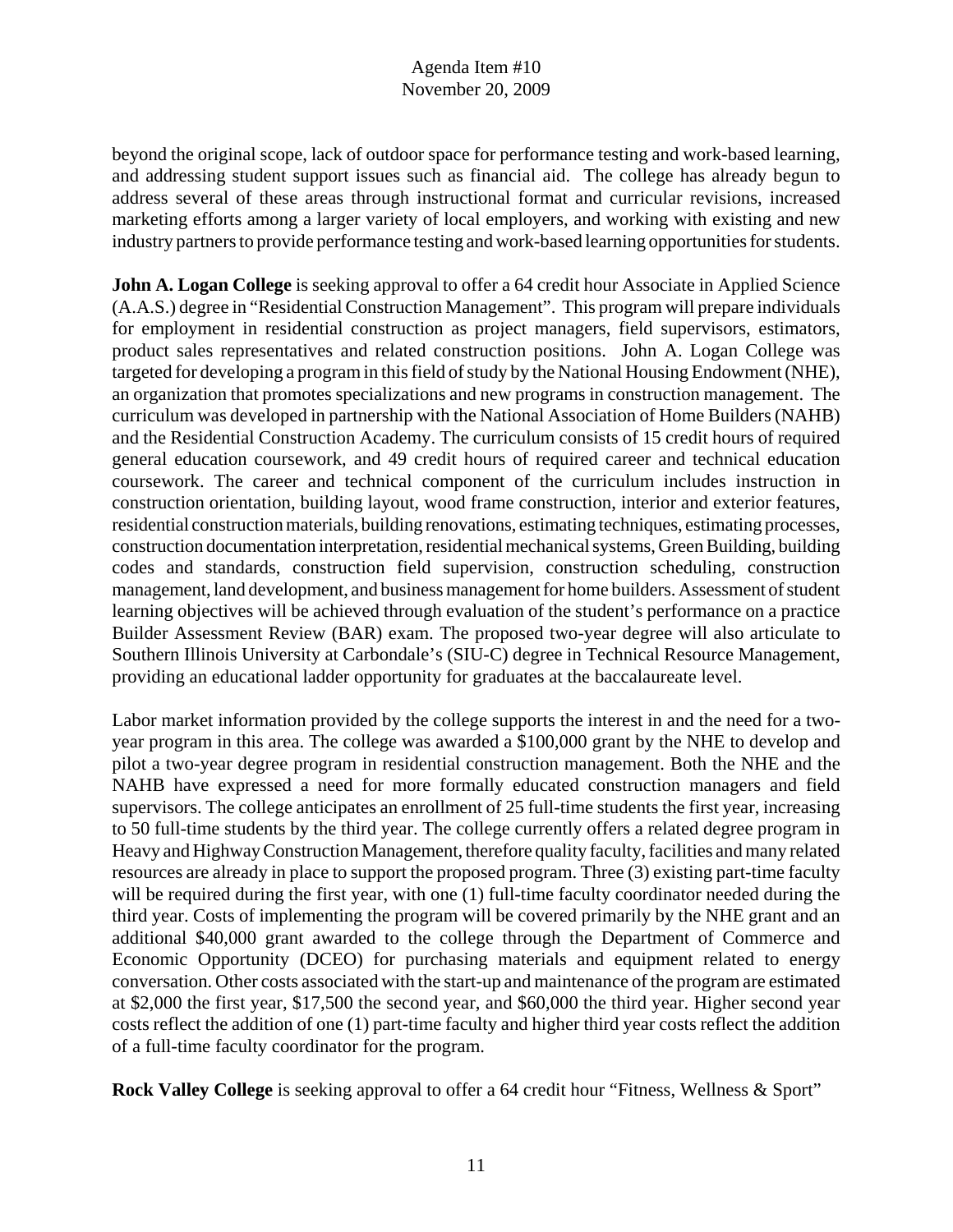Associate in Applied Science (A.A.S.) degree. This program will prepare individuals for employment as fitness professionals and also provide graduates with the opportunity for articulation into a related baccalaureate program. The curriculum includes 15 credit hours of required general education coursework and 49 credit hours of career and technical education coursework. The career and technical component of the curriculum includes a 12 credit hour core requirement of sociology of sport, history of physical education and sport, sport and exercise psychology and a work-based learning experience. The remainder of the career and technical component includes 37 credit hours focused in one of two specialties: Exercise Science or Sport Management. The Exercise Science specialty includes instruction in biochemistry, human anatomy and physiology, contemporary health issues, exercise science, nutrition, personal fitness and wellness, first aid, and one (1) related technical elective. The Sport Management specialty includes instruction in chemistry, economics, life science, ASEP (American Sport Effectiveness Program) Sport First Aid and CPR, introductory business, business law, financial accounting, managerial accounting, sports management and one (1) related technical elective. The two educational tracks were developed according to skill standards established by the Committee on Accreditation for the Exercise Sciences and the Commission on Sport Management Accreditation. Assessment of student learning objectives will be achieved through evaluation by program faculty of the student's performance during the required work-based learning experience.

**Rock Valley College** is also seeking approval to offer a "Coaching Education" Certificate and a "Personal Training" Certificate both 30 credit hours. The Coaching Education Certificate will prepare individuals for employment as coaches in secondary school districts within the State of Illinois. The Personal Training Certificate will prepare individuals for employment as personal trainers, fitness technicians and related health/fitness specialists in a variety of health and fitness settings. Both curricula include a core set of coursework including instruction in athletic training, first aid and CPR, sport and exercise psychology, beginning and advanced weight training, nutrition for fitness and sport, and a required work-based learning experience. The Coaching Education Certificate includes additional coursework in ASEP Coaching principles, sociology of sport, history of sport, and drug and alcohol education. This program will prepare students for completing the American Sport Effectiveness Program (ASEP) Coaching certification required by the Illinois High School Association (IHSA) for employment as non-faculty coaches. The Personal Training Certificate includes additional coursework in introductory and intermediate applications of personal training, nutrition for optimal living, and personal fitness and wellness. This program will prepare students for completing the National Strength and Conditioning Association's Certified Personal Trainer's (NSCA-CPT) credential. Assessment of student learning objectives will be achieved through evaluation by program faculty of the student's performance during the required work-based learning experience.

Labor market information provided by the college supports the interest in and the need for a formalized two-year degree program in this field of study, as well as more specialized training programs at the certificate level. The college collaborated with several local employers including the Rockford YMCA, the Rockford Ice Hogs, and Rockford School District 205 to develop the curricula and provide realistic work-based learning sites. Furthermore, the A.A.S. degree program will transfer into baccalaureate degree programs offered through the Physical Education Departments at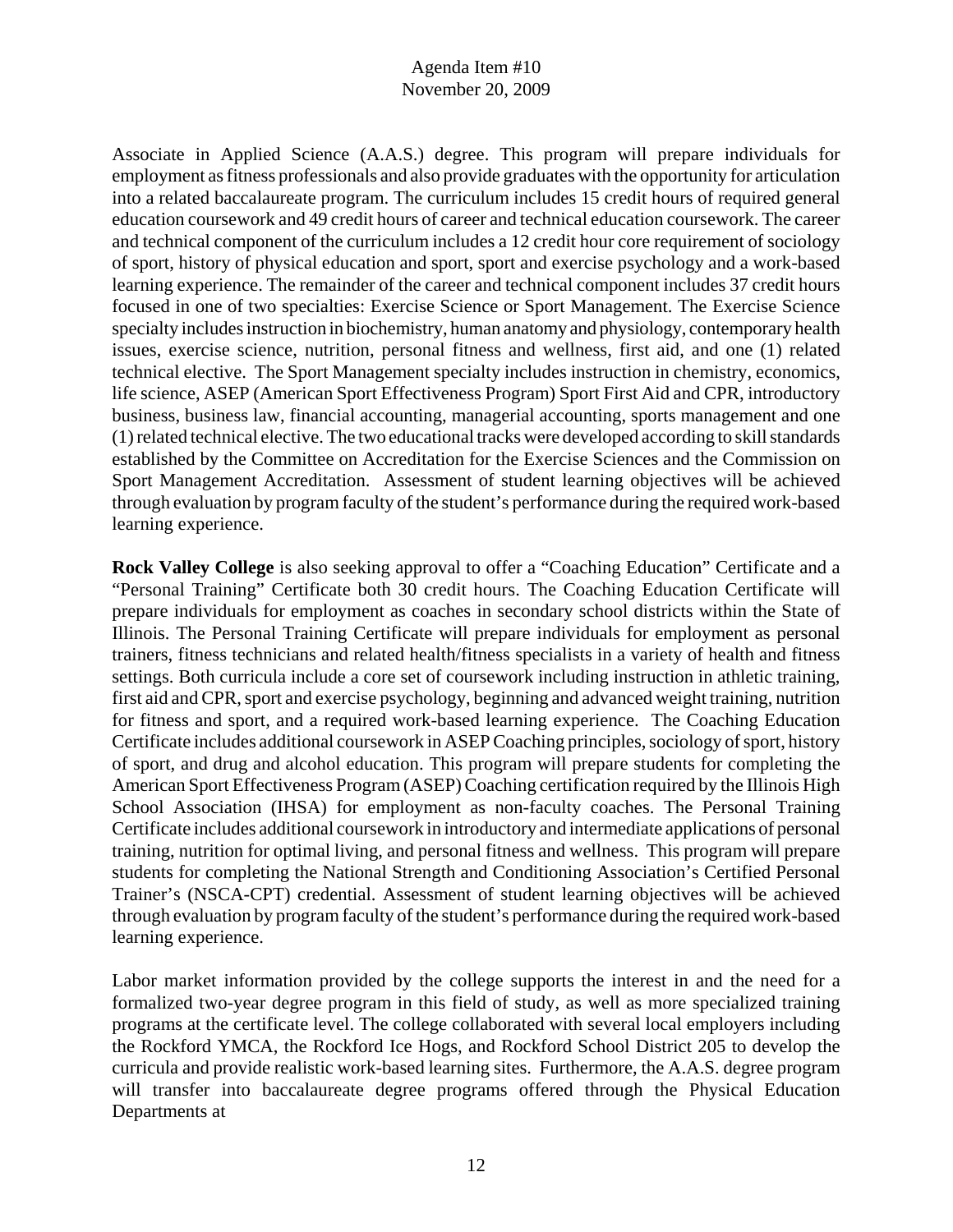Northern Illinois University, Western Illinois University and Illinois State University. Three (3) full-time and five (5) part-time existing faculty will be utilized for these programs. Existing faculty are currently qualified with a Master of Science in Fitness Management, a Ph.D. in Sport Psychology, and a Ph.D. in Exercise Science and Leisure Management. One (1) new part-time faculty member will be required during the first year of the program. Qualifications include at minimum a Master's degree in a related field of study. The college will house the proposed programs in a recently renovated Physical Education Center including state-of-the-art exercise and analysis equipment, a new fitness lab and "Smart" classrooms. Costs to implement this program are estimated at \$40,000 the first year, \$60,500 the second year, and \$500 the third year. Higher second year costs reflect the purchase of additional equipment.

**Carl Sandburg College** is seeking permanent approval for a 30 credit hour "Massage Therapy" certificate program. The program was granted temporary approval on January 24, 2006 and has been in operation for a period of three (3) years. This certificate prepares individuals for entry-level employment as massage therapists qualified for licensure in the State of Illinois. The curriculum was originally developed according to accreditation standards outlined by the Commission on Massage Therapy Accreditation (COMTA) and prepares individuals for certification through the National Council Boards of Therapeutic Massage Bodyworks (NCBTMB). The original curriculum has been revised to meet new accreditation standards and includes coursework in applied anatomy and kinesiology, introductory through advanced levels of therapeutic massage techniques, principles and practices of professional touch, ethics and business practices in massage therapy, pathology for therapeutic massage and therapeutic massage clinical experience that exceeds the minimum contact hours of practice for state licensure. The college identified these necessary revisions during the temporary approval period. Assessment of student learning objectives takes place during the student's massage therapy clinical practicum.

Enrollments in the program have steadily increased over the three (3) year temporary approval period: 10 full-time students the first year, increasing to 12 full-time for the second and third years. Completions during the first year were at 60 percent of students and increased to 100 percent of students during the second year. Pass rates on the NCBTMB certification exam during the first two years of the program have been lower than 60 percent, however, modifications to the curriculum and assessment of student's learning have been implemented to address these issues. Fifty percent (50 percent) of completers were employed in the field from the first year of graduates and one-third (33 percent) of completers were employed in the field from the second year of graduates. Employer satisfaction surveys indicate local employers rate the program's graduates as "average to excellent". The college identified strengths of the program as community support and employer involvement, while several weaknesses included the need to revise the curriculum, off-campus location of the program, and lack of full-time faculty coordination. The college has already begun to address these weaknesses through curricular revisions, increased marketing and recruitment efforts, and exploring the use of full-time faculty in related career and technical areas for program coordination.

**Southeastern Illinois College** is seeking approval to offer a 64 semester credit hour Associate in Fine Arts (A.F.A.) degree with an emphasis on Art. In comparison to the Associate of Art, this degree features less general education and more art instruction to better accommodate the unique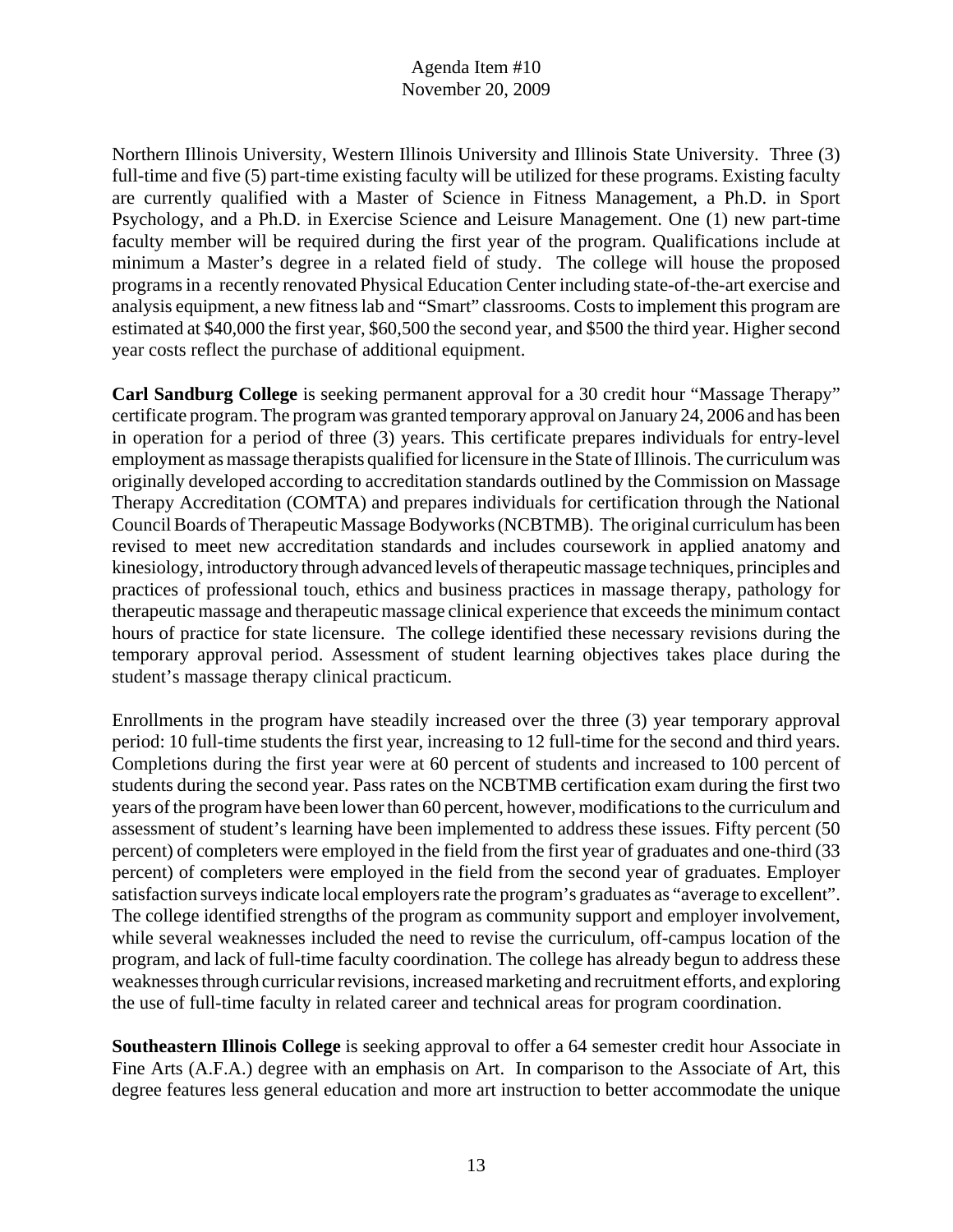sequencing of coursework that occurs in this discipline. The proposed degree requirements fall within acceptable limits as defined by ICCB Administrative Rules. Students seeking admission to this degree program will be required to meet admissions criteria equivalent to other transfer degree programs. The college's art instruction facilities includes a studio for painting, drawing, 2-D, 3-D, printmaking and pottery work. Additionally, the college offers a fully functioning dark room for both digital and traditional film instruction. Southeastern also offers a gallery centrally located in the George T. Dennis Visual and Performing Arts Center. The full time faculty member has a Masters Degree from the Marilyn Institute, College of Art. There are no new costs associated with the AFA.

**The Southern Illinois Online Nursing Initiative (SIONI)**, composed of **Illinois Eastern Community Colleges (Lincoln Trail College, Olney Central College, Wabash Valley College, and Frontier Community College), John A. Logan College, Rend Lake College, Shawnee Community College, Southeastern Illinois College,** requests approval to offer a 68-78 semester credit hour "Hybrid Online Associate in Applied Science (A.A.S.) in Nursing" degree program. The SIONI partnership includes not only the five (5) community college districts stated, but also Southern Illinois University, McKendree College and the health care facilities within the community colleges districts partnering through ConnectSI, a Southern Illinois health care business partnership.

The SIONI partners have been working since 2007 to research the need for alternative education and training programs for nurses and out of their collaboration have developed a hybrid registered nursing program. This program will prepare individuals for employment as registered nurses. The program, including curriculum, faculty, equipment and facilities, has been reviewed by the Illinois Department of Finance and Professional Regulation (IDFPR)-Board of Nursing and meets the standards outlined for program accreditation. IDFPR will grant formal accreditation once this program has received all required state board of education approvals.

The curriculum consists of a minimum of 15 semester credit hours of required general education coursework and a minimum of 53 semester credit hours of required career and technical education coursework. Specific general education coursework varies by college, however, all proposed curricula meet the contact hour to credit hour ratio requirements as outlined in the *Administrative Rules of the Illinois Community College Board*. The career and technical component of the curriculum includes instruction in introductory through advanced levels of medical and surgical nursing, pharmacology, family health, mental health, nutrition, professional role of nurses and six required clinical experiences in nursing. Assessment of student learning objectives will be achieved during an evaluation of the student's performance during their clinical experiences and on a licensure pre-test. The curriculum will prepare graduates for the required National Council Licensure Examination for Registered Nurses (NCLEX-RN) examination as well as for required registration through the IDFPR-Board of Nursing for employment in the State of Illinois. The unique aspect of the hybrid online delivery format will allow students to complete not only their general education coursework online, but also all of the didactic portion of the nursing courses. Skills labs and clinical experiences will then be offered concurrently at each of the SIONI community colleges and at the regional health care facilities. Students will earn the A.A.S. degree upon completion of the program from their respective community college.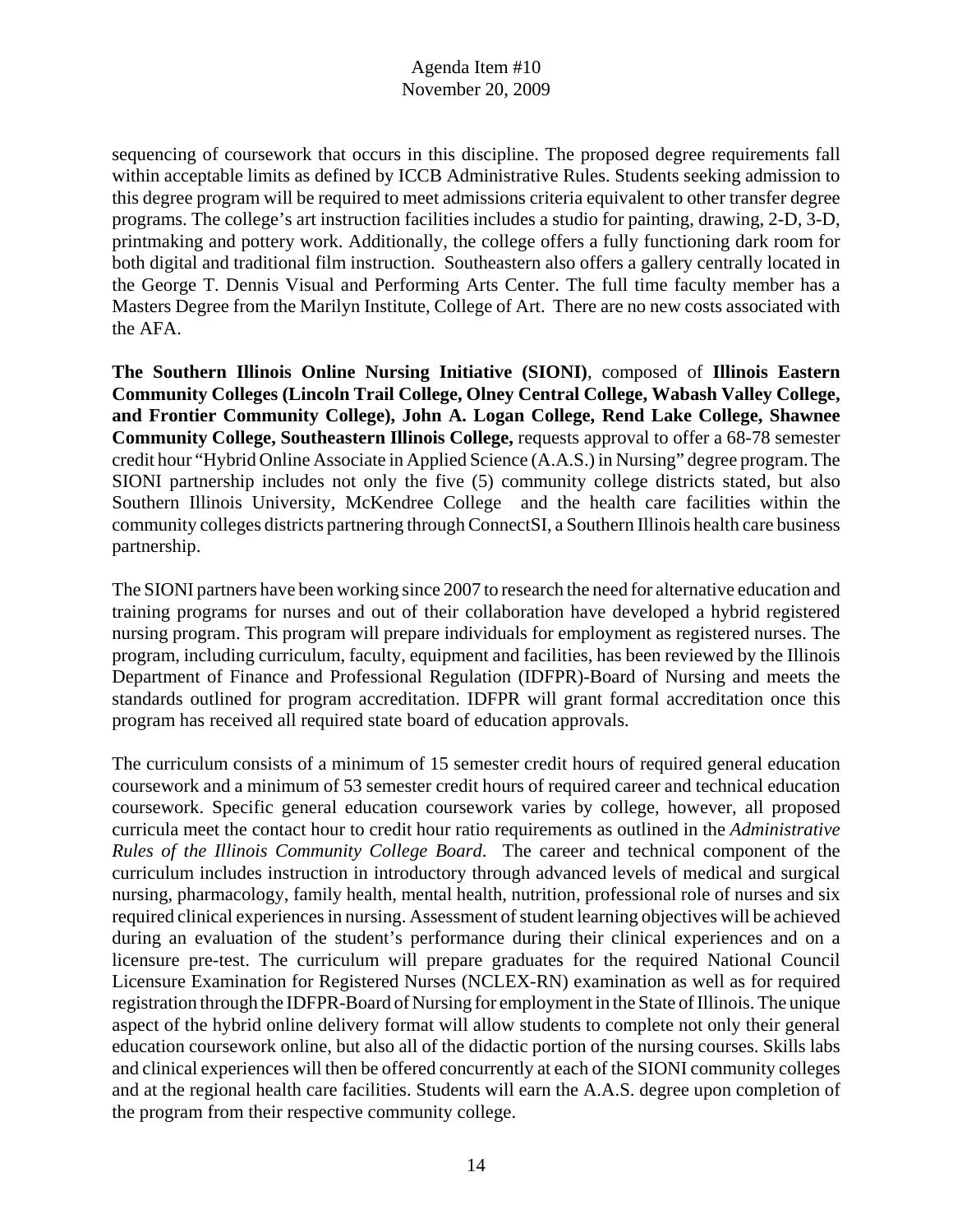Labor market information provided by the colleges is supportive of the need for additional training programs for registered nurses. According to the Illinois Department of Employment Security, employment needs for "registered nurses" are expected to increase by nearly 20 percent through the year 2014 across Illinois. This is over twice the average growth in overall employment needs throughout the state for the same time period. Through advisory committee input the SIONI partnership established a significant employment need regionally for more graduates in this field. Furthermore, the SIONI partnership identified limited on-campus classroom space as well as accessibility limitations for many students as two issues for warranting the development of an alternative delivery method for this program of study. Each of the SIONI community colleges will enroll 10 students. Nursing theory courses will be divided into two online sections, 20 students per section, totaling 40 students. Faculty requirements include one (1) part-time and one (1) full-time faculty per section. Nursing clinical courses will be divided into four sections, 10 students per section, totaling 40 students. Faculty requirements include one (1) part-time faculty per section. Clinical sites have been reviewed and approved by IDFPR-Board of Nursing and include St. Mary's Good Samaritan Health Care Center, Crossroads Community Hospital, Fairfield Memorial Hospital, Southern Illinois HealthCare, Carbondale Memorial Hospital, Herrin Hospital, Ferrell Hospital, Choate Mental Health Facility, Heartland Regional Medical Center, and Wabash General Hospital.

Because the proposed degree is not the same curriculum as currently being offered by each of the institutions for Associate Degree Nursing, it was independently reviewed and approved by the IDFPR-Board of Nursing and has been accepted by each of the college's Boards as a model curriculum. Therefore, each SIONI community college will maintain academic control over its program. ConnectSI has committed to \$450,000 over the three year implementation period of the proposed program for administrative and related costs. Individual colleges have committed to providing in-kind resources for marketing the program as well as setting aside federal Perkins Postsecondary funding as appropriate and necessary for operation. Costs of implementing this program will be approximately \$38,000 per year per district during the first three years.

# **TEMPORARY PROGRAM APPROVAL**

John A. Logan College

< Green Technology Certificate (30 credit hours)

Moraine Valley Community College

Fire Service Operations A.A.S. degree (62 credit hours)

## Carl Sandburg College

< Basic Network Security Certificate (36 credit hours)

## John Wood Community College

< Construction Technology A.A.S. degree (64 credit hours)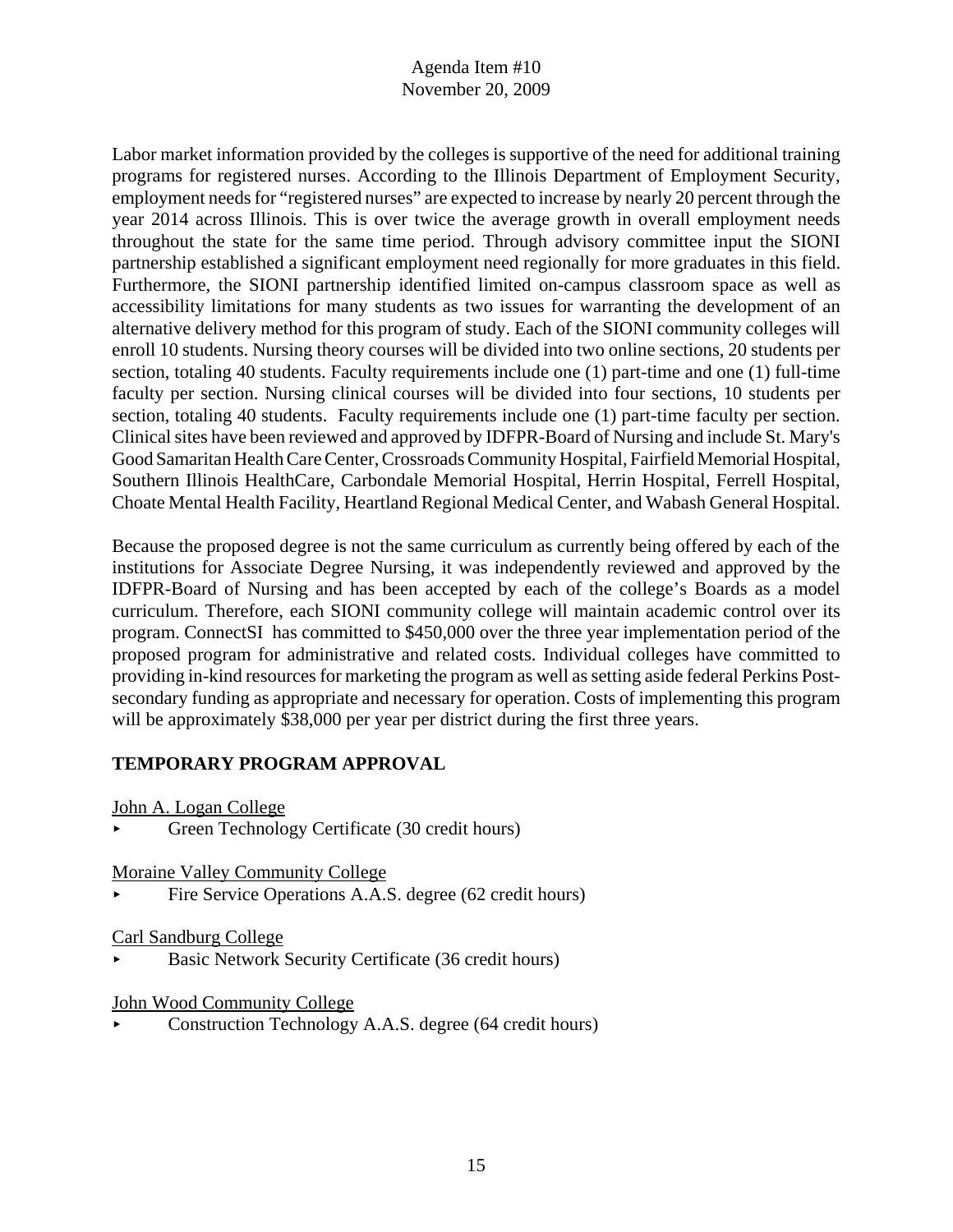# **BACKGROUND**

**John A. Logan College** is seeking temporary approval to offer a 30 credit hour "Green Technology" Certificate program for a period of three (3) years. This program will prepare individuals for entrylevel employment in the emerging field of green and environmental technology. The curriculum includes career and technical coursework in biological science, professional technical writing, environmental chemistry, introductory and advanced environmental technology, energy/environment and society, environmental geology, and building green. Assessment of student learning objectives will be achieved through a comprehensive final examination. The curriculum was developed and designed to meet the emerging needs of a variety of local employers for individuals with "green" knowledge and skills. The college anticipates an enrollment of 10 students the first year. Temporary approval is being sought to monitor the continued need for the program locally. Permanent approval will be considered after a period of three (3) years based on program outcomes.

**Moraine Valley Community College** is seeking temporary approval to offer a 62 credit hour Associate in Applied Science (A.A.S.) degree in "Fire Service Operations" for a period of three (3) years. This program will prepare individuals for entrance into a fire science career through application to the Fire Academy, as well as prepare existing fire service professionals for career advancement opportunities in fire service management and fire science technology education. The curriculum was developed according to standards for training programs outlined by the Office of the State Fire Marshall (CSFM), National Fire Protection Association (NFPA) and the Occupational Safety and Health Administration (OSHA). The curriculum consists of 19 credit hours of required general education coursework, 34 credit hours of required career and technical education coursework, and nine (9) credit hours of related technical electives. The career and technical component of the curriculum includes instruction in Emergency Medical Technology-Basic (EMT-B), fire department special services, hazardous materials operations, fire academy training, fire service internship, and a fire service seminar. Graduates of this program will be prepared for the entry-level State Fire Marshall Examination for Fire Suppression, as well as for the EMT-B exam available through the Illinois Department of Public Health (IDPH). Assessment of student learning will be accomplished through evaluation of the student's performance on a mock State exam to occur following the student's completion of the Fire Academy training and before the end of their third semester of coursework.

The college anticipates an enrollment of 20 full- and part-time students the first year, increasing to 60 full- and part-time students by the third year. The college is requesting temporary approval for a period of three (3) years to respond to the immediate training needs of local fire districts, as well as to monitor the continued need for such a program after a few years in operation. *Permanent approval will be considered after a period of three (3) years based on program outcomes.* 

**Carl Sandburg College** is seeking temporary approval to offer a 36 credit hour "Basic Network Security" Certificate program for a period of three (3) years. This program will prepare individuals for entry-level employment in networking technology. The curriculum consists of career and technical instruction in Windows Network & Operating Systems, ethical hacking and network defense, introduction to network security, MS Windows Network Infrastructure, managing Microsoft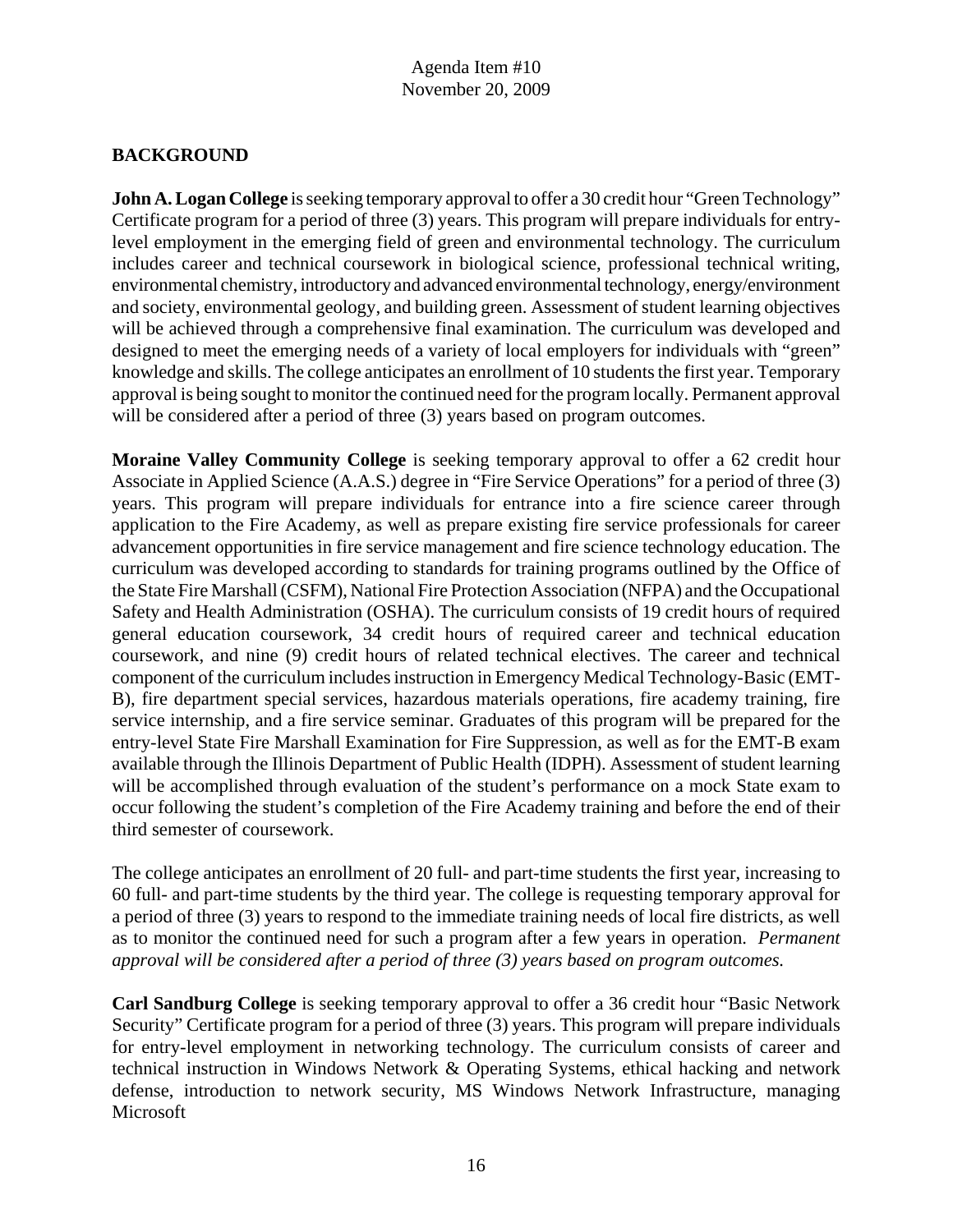Windows networks, wireless LANs, UNIX fundamentals, LINUX networking and security, secure network design, Security+ fundamentals, and CISCO firewall security. Graduates of this certificate will be prepared for optional industry-related certification through Microsoft, UNIX, CompTIA, and CISCO. All courses have incorporated the common required components of these related industry certification standards. Assessment of student learning will be achieved through evaluation of the student's lab portfolio and completion of a comprehensive final case study project. The college anticipates an enrollment of five (5) full-time students the first year. Labor market information provided by the college supports the interest in and the need for a formalized training program that prepares individuals for industry certifications. The college is requesting temporary approval of the curriculum to meet the immediate needs of local employers and to continue monitoring the demand for this training program. *Permanent approval will be considered after a period of three (3) years based on program outcomes.* 

**John Wood Community College** is seeking temporary approval to offer a 64 credit hour Associate in Applied Science (A.A.S.) degree in "Construction Technology" for a period of three (3) years. This program will prepare graduates for employment as a carpenter in the building trades industry. The curriculum consists of 24 credit hours of general education coursework and 40 credit hours of career and technical education coursework. The career and technical component of this curriculum includes instruction in fundamentals of construction practices, print reading, site work and layout, project management and scheduling, roofing fundamentals, introductory and intermediate rough frame construction, siding and exterior trim, introductory and advanced finish carpentry, lean manufacturing and a required carpentry internship. Assessment of student learning objectives will take place through an evaluation of the student's work performance during the carpentry internship. The college anticipates an enrollment of 20-25 full- and part-time students. Temporary approval is being requested for two reasons: 1) to meet the immediate need for better educated and formally trained carpenters within the district and the Tri-State region, including employers in Illinois, Iowa and Missouri; 2) to evaluate the continued need for associate level educated carpenters for the local labor force. *Permanent approval will be considered after a period of three (3) years based on program outcomes.* 

# **INFORMATION ITEM - BASIC CERTIFICATE APPROVAL**

Following is a list of basic certificates (less than 29 semester credit hours) that have been approved on behalf of the Illinois Community College Board by the President/CEO since the last Board meeting:

# **Permanent Program Approval**

Danville Area Community College

- **Basic Auto Technology Certificate: IDOC Statewide Model Curriculum (26 credit hours)**
- Advanced Auto Technology Certificate: IDOC Statewide Model Curriculum (13 credit hours)
- < Small Business Ownership Certificate (15 credit hours)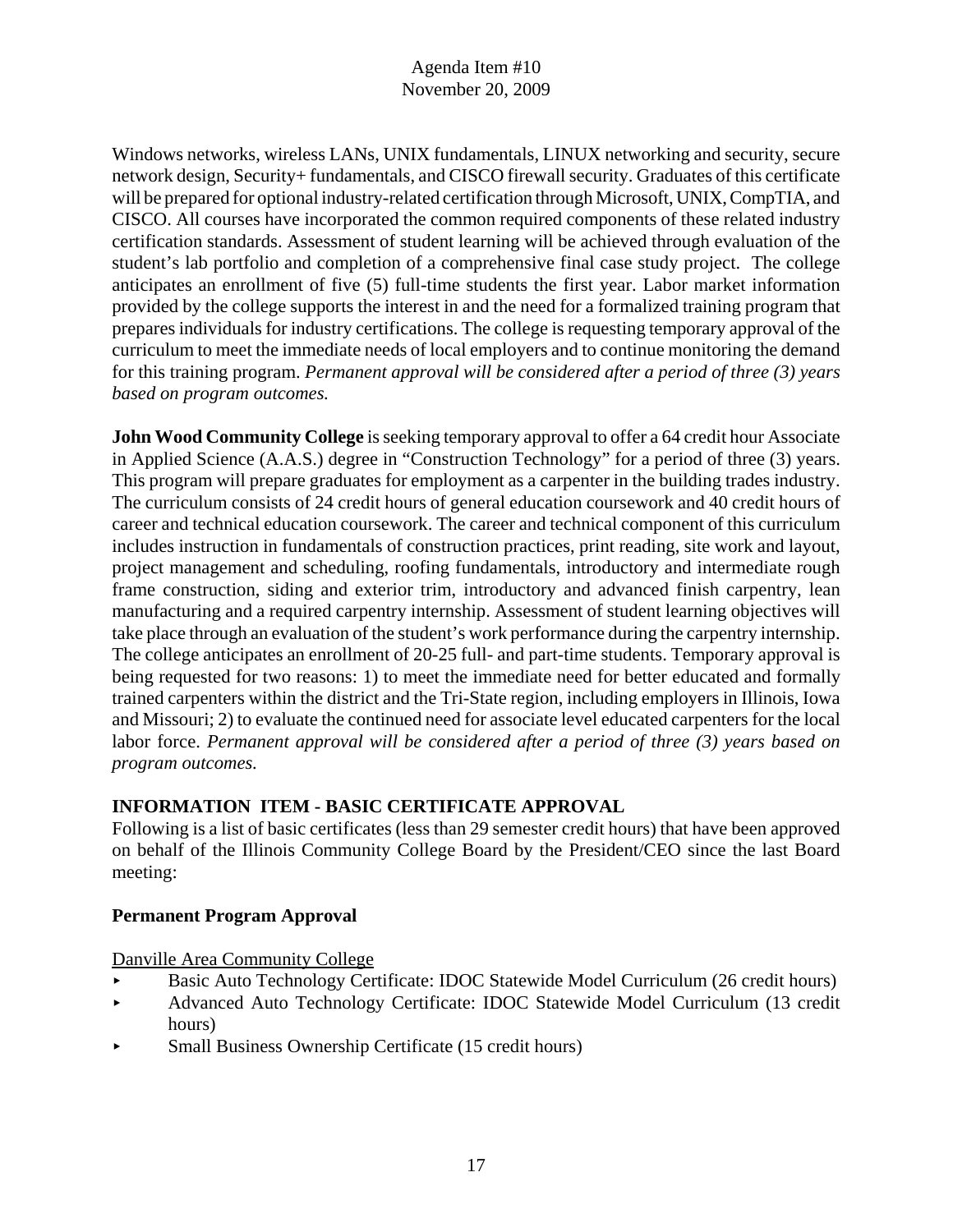#### College of DuPage

• Paralegal Studies Certificate (27 credit hours)

#### Illinois Central College

< Caterpillar Engine Technology Certificate (17 credit hours)

#### Illinois Valley Community College

- < Basic Construction Welding Certificate (28 credit hours)
- Production Welding Certificate (28 credit hours)
- < Gas Tungston Arc Welding Certificate (10 credit hours)
- < Gas Metal Arc Welding Certificate (8 credit hours)
- < Oxy-Acetylene Welding Certificate (6 credit hours)

#### John Wood Community College

< Sustainable Local Foods Farming Certificate (29 credit hours)

## **Temporary Program Approval**

#### Malcolm X College

< A+ Certified Computer Technician Certificate (6 credit hours)

#### Carl Sandburg College

< CISCO Network Professional Certificate (16 credit hours)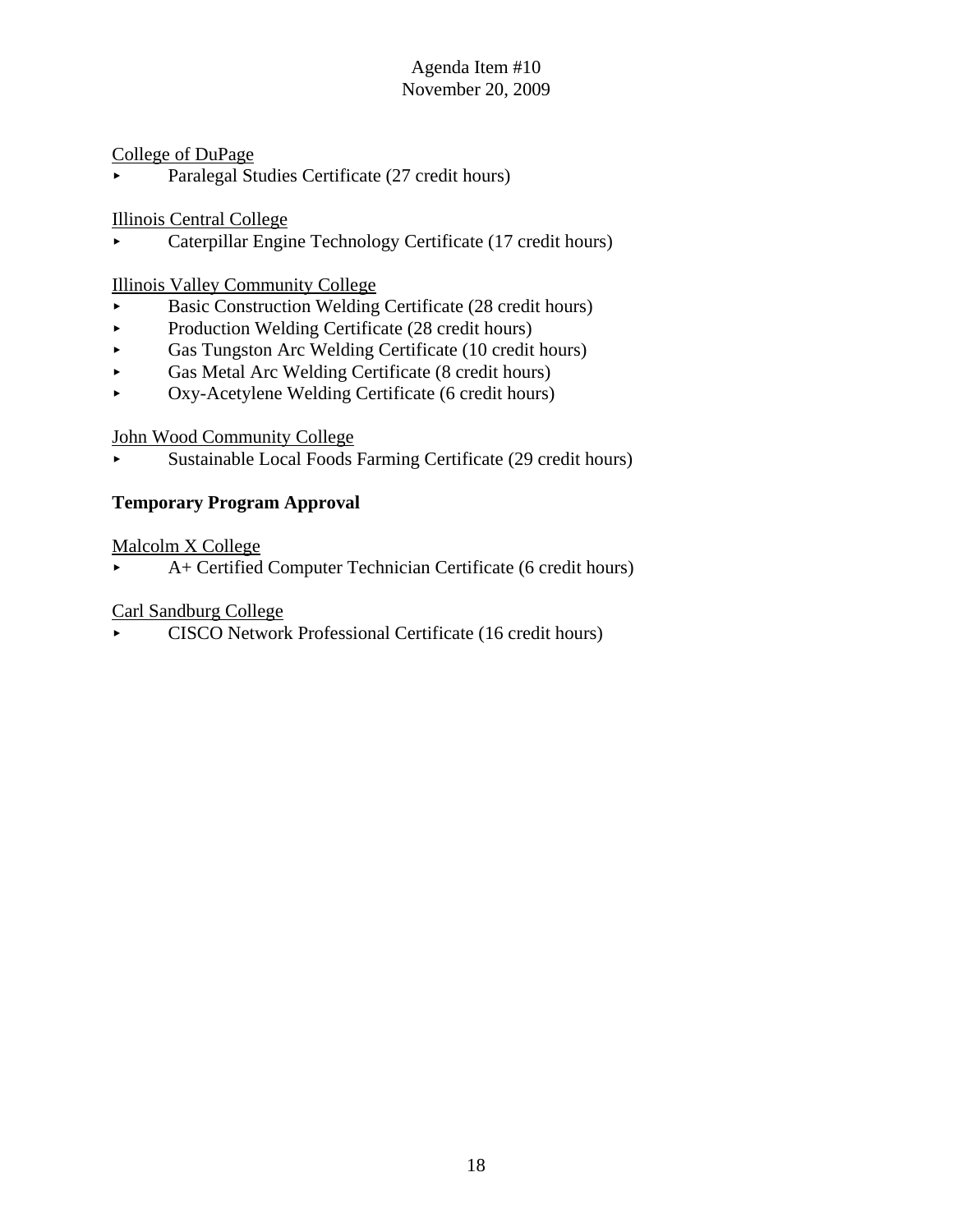Illinois Community College Board

# **ILLINOIS COMMUNITY COLLEGE BOARD RECOGNITION OF COMMUNITY COLLEGES**

The Illinois Community College Board has statutory authority to "recognize" community colleges for their compliance with state statutes and standards. Based on a five-year cycle, ICCB staff conducts recognition evaluations to assure that colleges are in compliance with the standards. Standards identified for focused review during fiscal years 2006 through 2010 include the following categories: Instruction, Student Services, Academic Support, Finance, Facilities, and Accountability. These same standards are used by each district in a self-evaluation that is submitted to ICCB prior to the staff evaluation.

During fiscal year 2009, Illinois Central College and Illinois Valley Community College underwent in-depth recognition evaluations. The colleges submitted thorough self evaluations, ICCB staff conducted internal evaluations of all required college documents and college site visits were conducted. This agenda item not only presents the staff recommendations for the colleges that completed the evaluation, but gives background on the recognition evaluation and approval process for the Board's information.

## **RECOMMENDED ACTION**

It is recommended that the following motion be adopted:

The Illinois Community College Board hereby grants a status of "recognition continued" to the following districts:

Illinois Central College Illinois Valley Community College

## **BACKGROUND**

Recognition is a statutory term describing the status of a district which meets instructional, administrative, financial, facility and equipment standards as established by the Illinois Community College Board (110ILCS Section 805/2-12f and 805/2-15). Community colleges must be recognized to be eligible for state funding. Once a college district has been recognized by the ICCB, that recognition status is continued unless action is taken by the Board to interrupt it. To determine a district's recognition status, the ICCB conducts periodic evaluations. The objectives of the recognition evaluation include 1) determination of a district's compliance with the *Public Community College Act* and *ICCB Administrative Rules*; 2) the provision of assistance to districts in achieving compliance with the Act and Rules; 3) the identification of issues which may be of concern to the community college system and the gathering of basic data about these issues; and 4) the identification of exemplary district practices/programs that can be shared with other districts. Based on a five-year cycle, ICCB staff conduct recognition evaluations to assure that districts are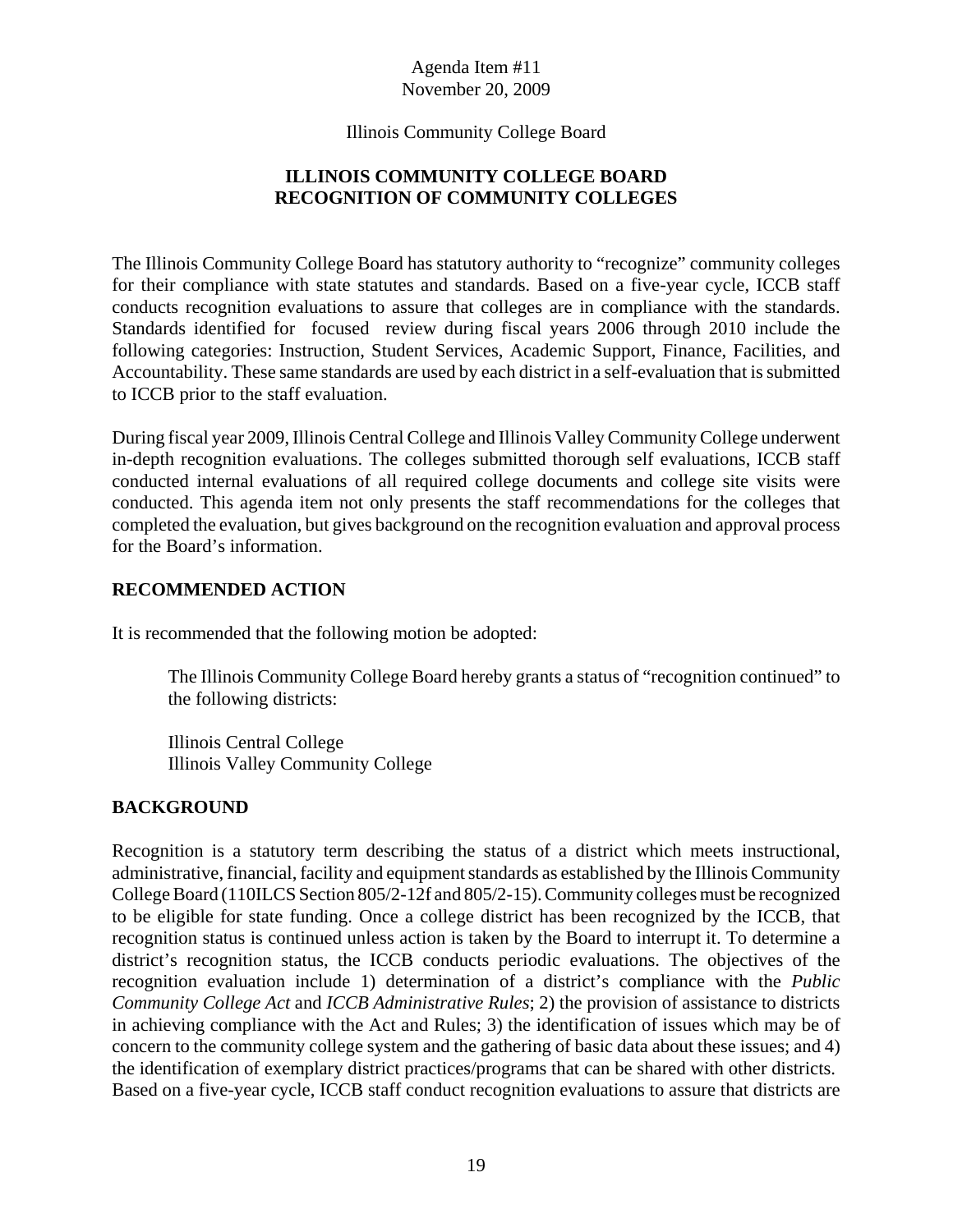in compliance with selected standards. All districts are evaluated on a select number of standards during the same five-year cycle. ICCB staff makes an assessment on each individual standard and on a global basis considering all focused and nonfocused standards. On individual standards districts are identified as either in compliance or not in compliance. Recommendations are either mandatory, when a college is "out of compliance", or otherwise advisory. On an overall, global basis, there are three categories of recognition status:

Recognition Continued – The district generally meets ICCB standards. A district which has been granted a status of "recognition continued" is entitled to receive ICCB grants for which it is otherwise entitled and eligible.

*Recognition Continued-with Conditions* – The district generally does not meet ICCB standards. A district which has been assigned the status of "recognition continued-with conditions" is entitled to receive ICCB grants for which it is otherwise entitled and eligible, but it is given a specified time to resolve the conditions which led to the assignment of that status. A follow-up evaluation is scheduled no sooner than three nor longer than nine months after ICCB action on the assignment to determine the district's progress in resolving the conditions.

*Recognition Interrupted* – The district fails to take corrective action to resolve the conditions placed upon it under "recognition continued-with conditions" within a prescribed time period. A district which has been assigned a status of "recognition interrupted" may apply for recognition at such time as all requirements set forth by the ICCB have been satisfied. A district will have state funding suspended on a prorata, per diem basis for the period of time for which such status is in effect.

Evaluation for the districts included in this item have been completed through receipt of responses to the districts' draft reports. The responses include the districts' planned action for the compliance recommendations as well as reactions to advisory (quality) recommendations when the districts chose to provide them. The districts were judged by staff to be in general compliance with ICCB recognition standards and, therefore, are recommended for *"Recognition Continued"* status. The final reports, including direct responses, are externally attached for Board members only.

College districts included in fiscal year 2009 recognition evaluations are: Lincoln Land Community College, Kishwaukee College, John A. Logan College, McHenry County College, Morton College, Rend Lake College, Shawnee Community College, William Rainey Harper College.

Fiscal year 2009 was the fourth year of the current five-year recognition cycle. Staff provided the Board with information about the 2006-2010 recognition cycle at the April 2005 meeting of the ICCB.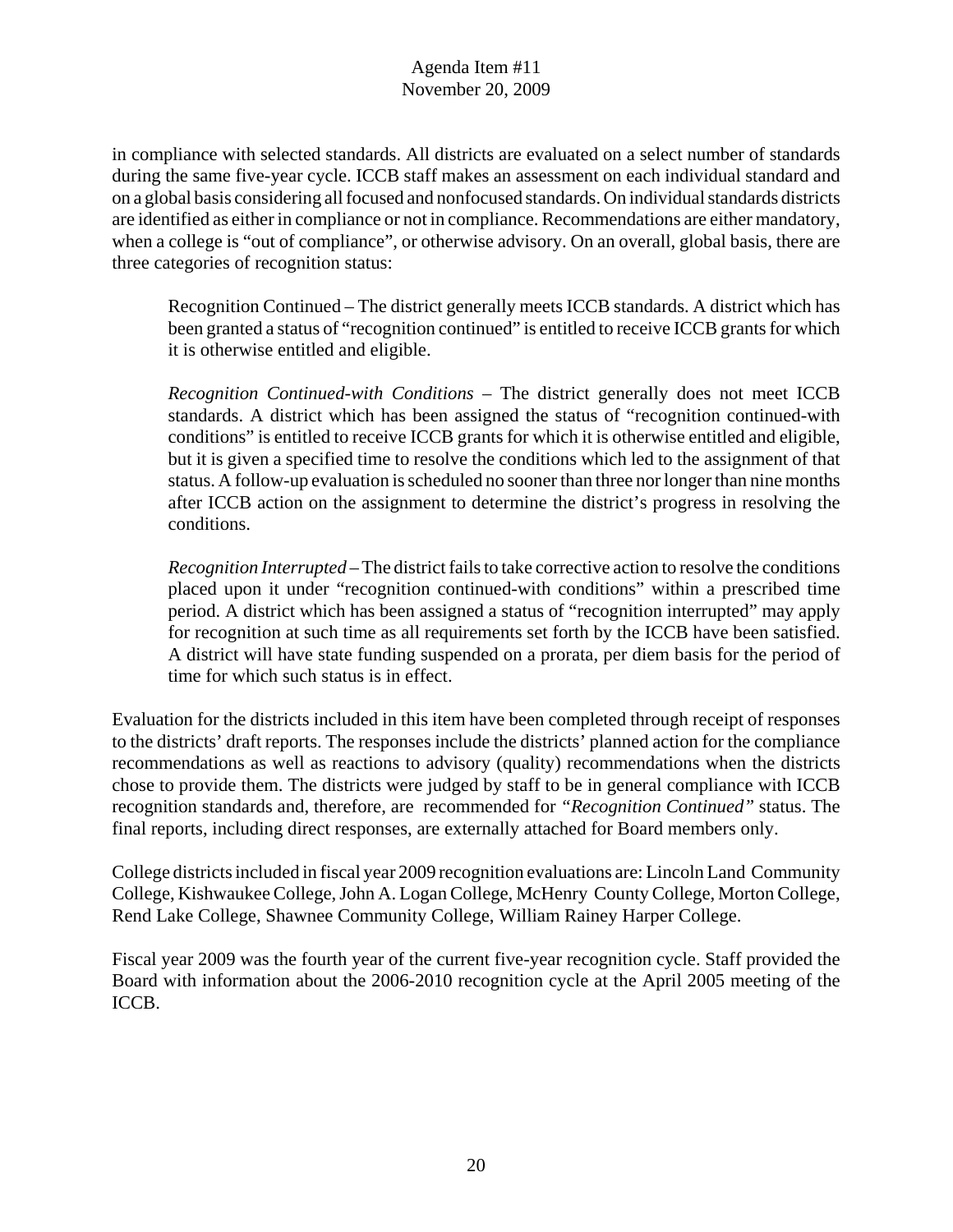## Illinois Community College Board

# **IDOT SCOPE OF WORK**

The GOVERNMENTAL BODY will establish, through its subcontractors, a Highway Construction Careers Training Program (HCCTP) that will increase the total number of minorities, women and disadvantaged individuals working on DEPARTMENT highway construction projects. The HCCTP will also emphasize life-long learning and provide opportunities for further education and assistance to improve employability in Illinois' highway construction industry.

#### **Scope of Services**

#### **The GOVERNMENTAL BODY will:**

**A.** Serve as the primary administrative agency for this Agreement and is also be responsible for primary contact and communication with Illinois' highway construction contractors, trade unions, workforce advisory groups and the coordination of activities of its subcontractors;

1. Subcontract with Illinois community colleges, in accordance with their applicable Policies and Procedures, to provide the training program described herein;

2. Together with the DEPARTMENT and the Illinois community colleges, seek the counsel and advice of Illinois highway construction contractors, trade unions and workforce advisory groups as appropriate;

3. Through the Illinois community colleges, provide a \$5.00/hour payment to each trainee during the eight-week training sessions to assist trainees with transportation and/or child care expenses. In addition, a \$500.00 payment will be provided to each trainee upon successful completion of the training program. A tool/clothing allowance will be provided as outlined in Part 6, Compensation For Services. The ICCB will maintain administrative and financial control of the HCCTP and will comply with all relevant federal and state laws, regulations and rules;

4. Serve as HCCTP Administrator and Fiscal agent;

5. Subcontract with the Illinois community colleges to provide Mentor/Transition Coordinators for the delivery of trainee support throughout the life of the HCCTP; and

6. Provide a HCCTP progress report on a quarterly basis to the DEPARTMENT.

**B.** Through the use of acquired resources (i.e., Illinois community colleges), accomplish the following tasks: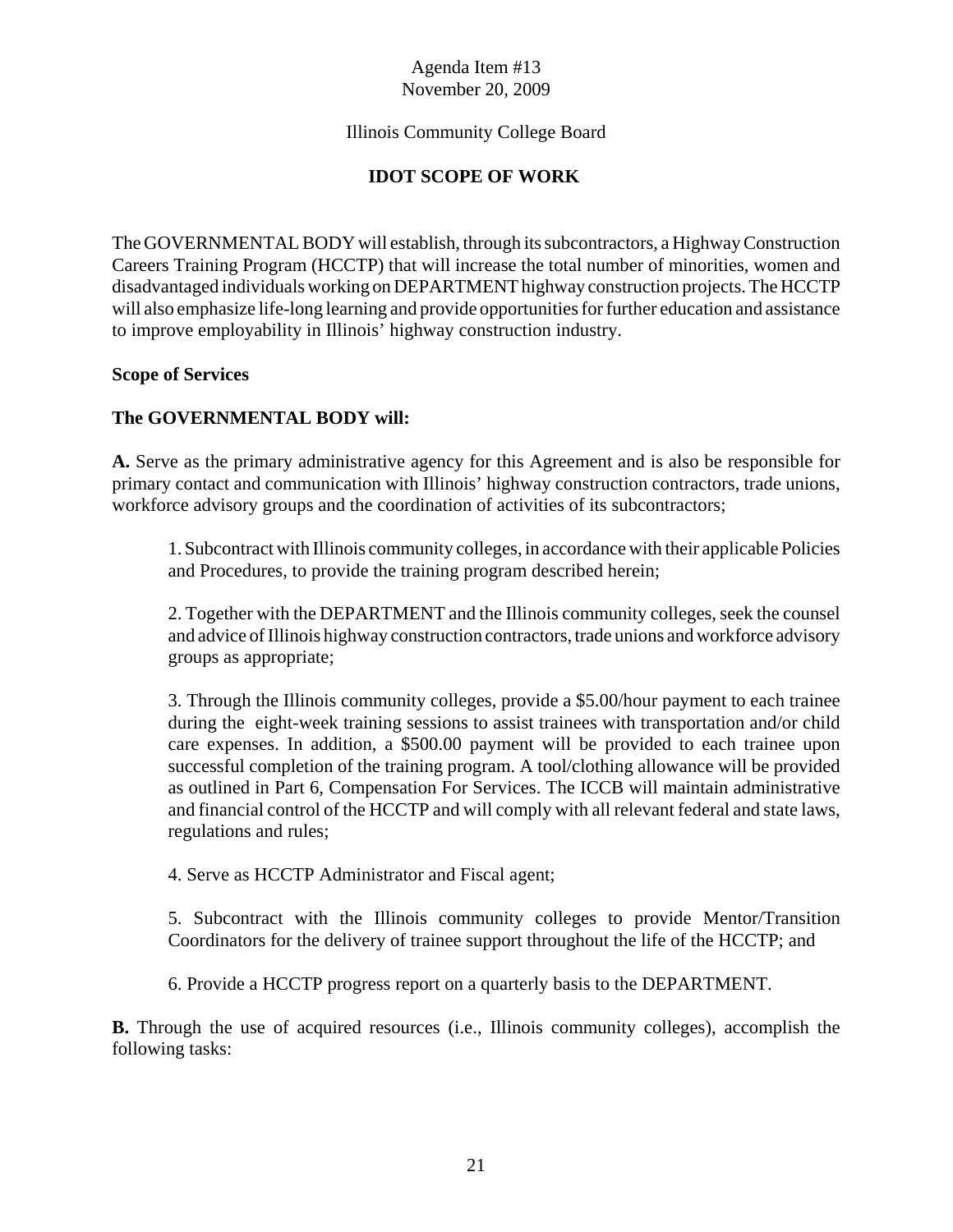#### **1. Provide Recruiting and Marketing:**

Recruit candidates through various means, e.g., community college advertisement, DEPARTMENT EEO Officers, highway construction contractors, trade unions, workforce advisory groups, word-of-mouth, governmental agencies, state and local media, faith-based organizations, etc. Candidates must meet the following requirements:

- Illinois residency; Interest in highway construction industry trades;
- Be at least 18 years of age;
- Be a female, minority, or disadvantaged individual (as referenced under Title 23,Part 230) ;
- Have dependable child care arrangements if necessary;
- Possess a high school diploma or GED;
- Have appropriate assessment scores;
- Hold a valid Illinois driver's license; and
- Consent to and pass an initial drug screening test and potential random tests.

For those who meet the minimum requirements, each candidate will undergo an interview and orientation process in order to qualify for selection into the HCCTP.

## **2. Develop Training Curriculum:**

The GOVERNMENTAL BODY is responsible for the administration, coordination and delivery of the HCCTP. The Illinois community colleges will consider input from the GOVERNMENTAL BODY, the DEPARTMENT and the workforce advisory groups regarding recommendations for curriculum development and improvement based on the needs of the highway construction contractors and highway construction trade unions.

The parties agree that the Illinois community colleges will provide their chosen curriculum, and any subsequent changes to the curriculum, to the GOVERNMENTAL BODY, who will in turn report said information to the DEPARTMENT.

The following are various types of curriculum that are recommended for the highway construction trades:

- Mathematics for the Trades:
- Heavy and Highway Carpentry;
- Concrete Technician Skills;
- Excavation (Operating Engineer Basics);
- Blue Print Reading;
- Welding & Cutting;
- Construction Quantity/Cost Estimating;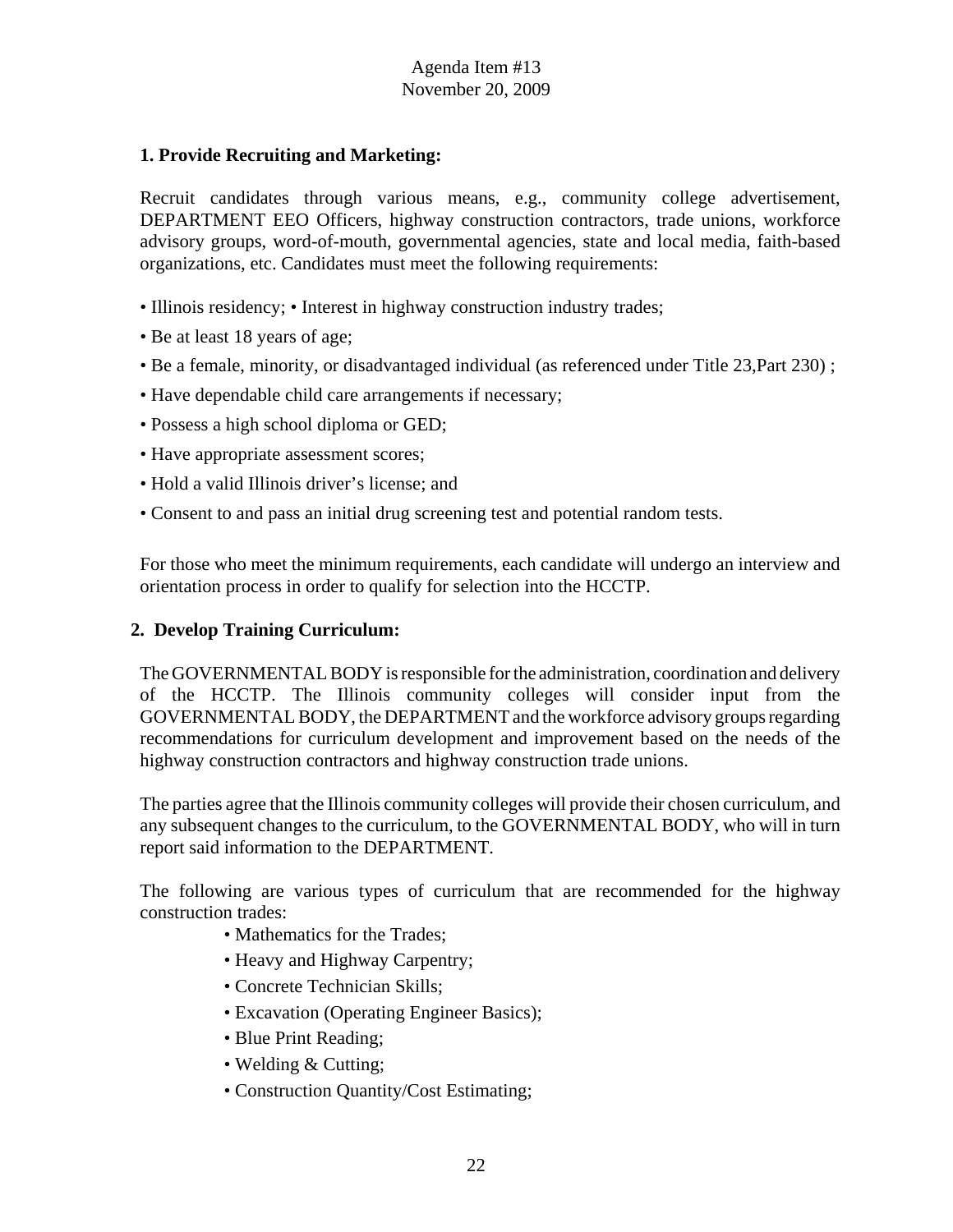- Construction Surveying-Layout;
- Plans and Specifications;
- Materials Properties-Testing;
- Construction Scheduling;
- Basic Mechanics;
- Safety;
- Construction-related computer software; and
- Highway Construction Prep / Job Readiness.

#### **3. Conduct Training Sessions:**

a. Provide up to three (3) training sessions per academic year, per Illinois community college location. Each session will consist of eight (8) weeks of highway construction training, with a class size not to exceed 25 trainees per session.

During the duration of the eight-week training sessions, each trainee will be expected to:

• Follow the absenteeism policy of the Illinois community college; and

• Consent to and pass random drug screening tests any time it is suspected that alcohol and/or illegal drugs are being used.

The GOVERNMENTAL BODY will submit supporting documentation of costs incurred for drug screening tests for reimbursement from the DEPARTMENT. See Part 6, Compensation For Services, for maximum dollar amount allowed for drug screening tests.

b. Train 360 applicants on a yearly statewide basis; and

c. Achieve a goal of at least 90 percent (324 of 360 trainees) of the target population successfully completing the training program; and

d. Provide completion certificates to the successful HCCTP graduates.

#### **4. Facilitate Placements:**

Place 70 percent (227 of 324) of the target population with the DEPARTMENT's highway construction contractors or into Illinois' highway construction trade unions and/or apprenticeship programs within one year from the start of the training sessions.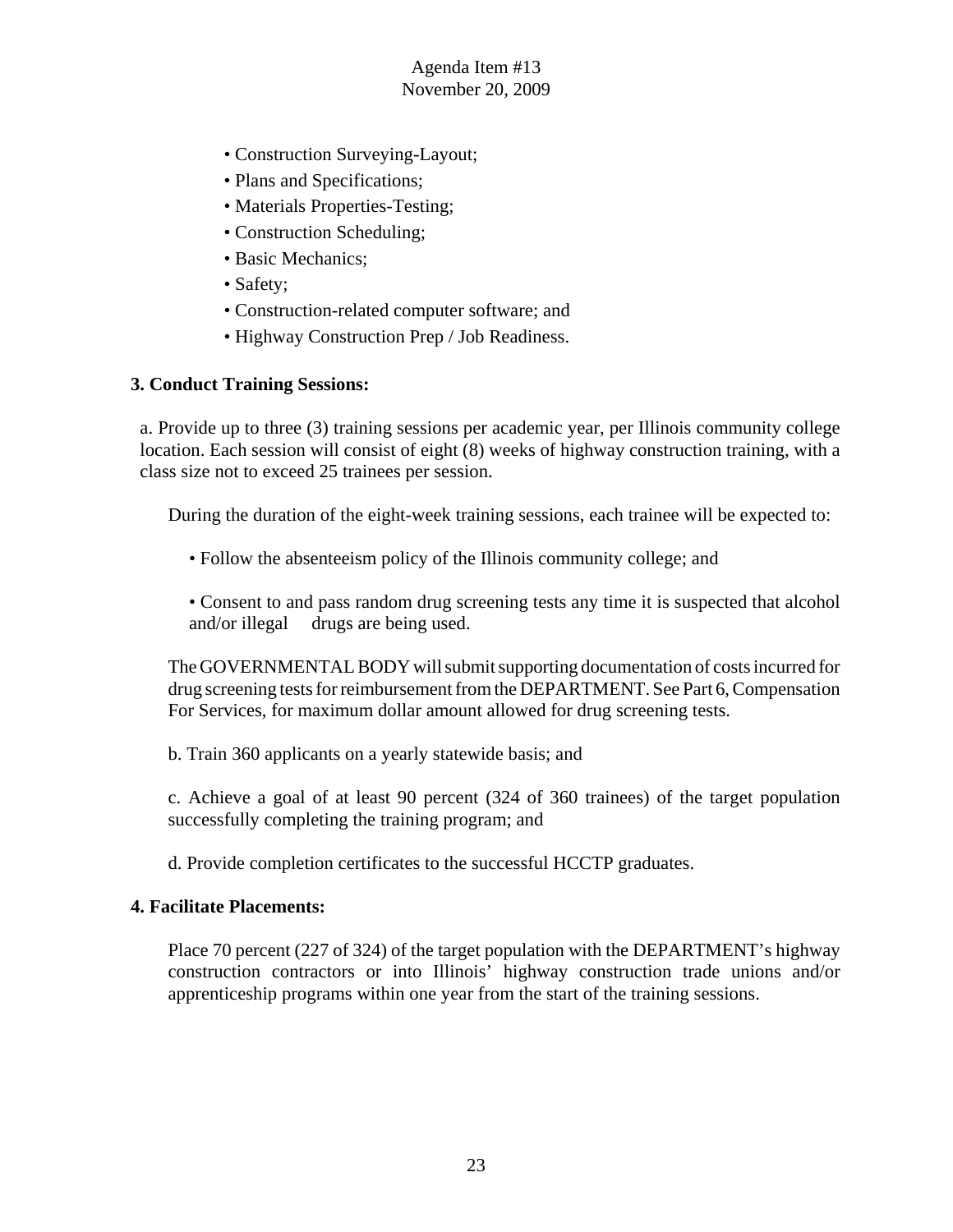# **5. Data Entry:**

Maintain current HCCTP data and enter, no later than the 10th day after the end of each month, said data into the DEPARTMENT's web-based application, e.g., training session data, trainee names, addresses, phone numbers, class/progress/employment data.

## **6. Adhere to Criteria for Training Validity:**

The parties recognize that early buy-in and recommendations from local highway construction contractors, associations and trade unions are essential to the implementation of a successful curriculum and validity within the industry. Therefore, the following criteria are essential:

- The sharing of resources, such as instructors and coordinators, who voice consistent messages and connect trainees to the highway construction industry;
- Demonstrating to the trainees the relationship between the education and training they are receiving from the HCCTP and the actual application of those skills to a career in the highway construction industry; and

• Teaching a basic understanding of various union apprenticeship programs in the highway construction industry and what specific skills each apprenticeship program requires.

## **7. Coordinate Industry Involvement:**

The parties agree that individuals from the highway construction industry should interact with HCCTP trainees and serve as guest lecturers, mentors, recruiters, and advisors. The review of trainee resumes, providing mock interviews and accompanying trainees to highway construction work sites are other examples of assistance which the parties may wish to consider. In addition, the GOVERNMENTAL BODY and the Illinois community colleges will maintain an open and ongoing consultative relationship with a broad network of highway construction industry representatives to ensure that the services offered by the HCCTP are preparing trainees appropriately to meet current and future needs of the industry.

#### **8. Comply with Funding Requirements:**

a. The parties acknowledge that funding for the HCCTP will be provided by the DEPARTMENT subject to annual review and approval.

b. The funds provided by the DEPARTMENT for the HCCTP will be subject to audit and an annual end-of-year fiscal report will be provided by the GOVERNMENTAL BODY. The status of the expenses may be requested at anytime by the DEPARTMENT.

c. The parties further agree that as the HCCTP Administrator and Fiscal Agent, the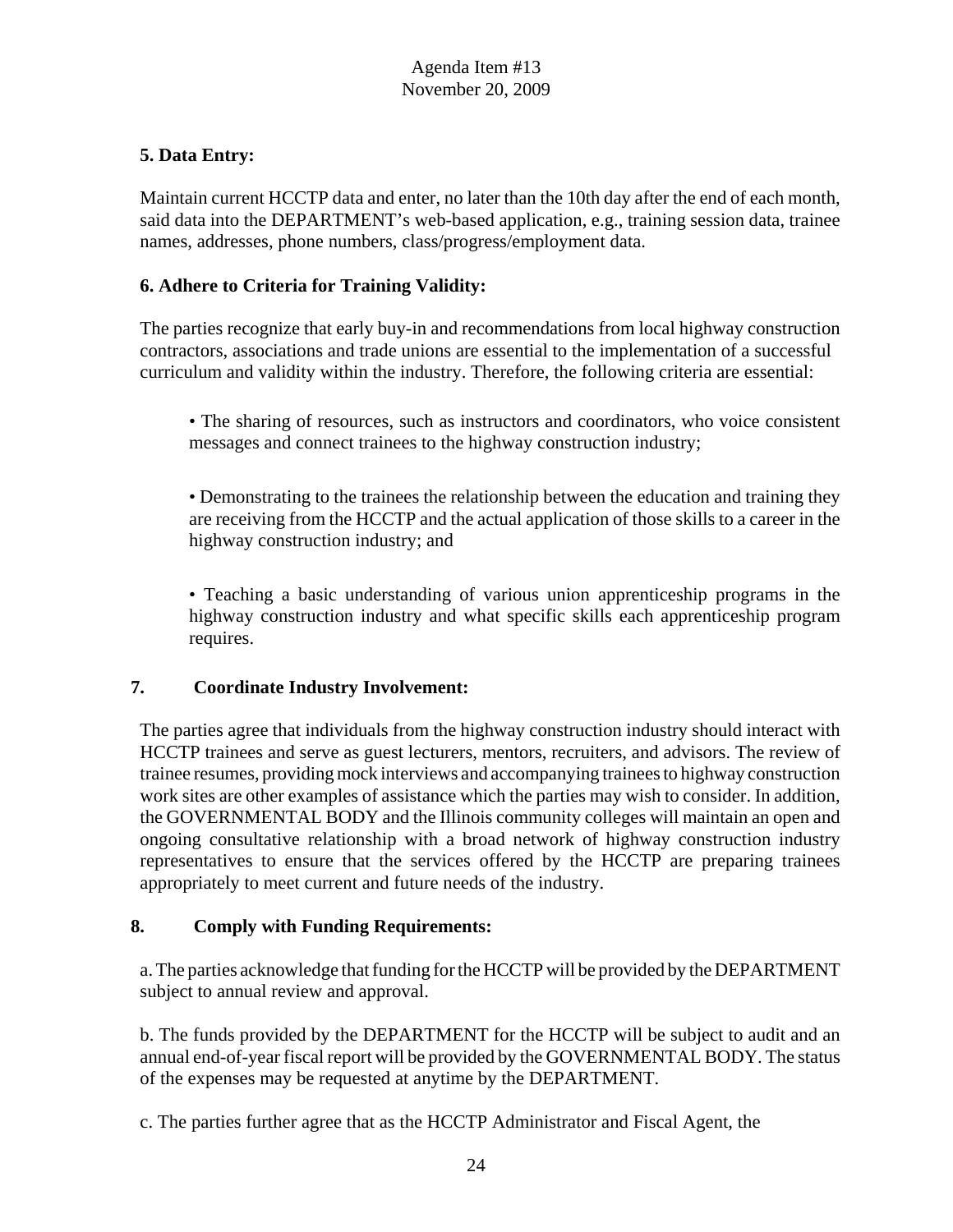GOVERNMENTAL BODY is responsible for ensuring funds are spent in compliance with restrictions and guidelines of the DEPARTMENT. All funds must be spent in accordance with established Policies and Procedures in the GOVERNMENTAL BODY's state fiscal compliance rules. Such Policies and Procedures will include, but are not be limited to, such areas as contracting/subcontracting, bidding, purchasing, leasing, use of GOVERNMENTAL BODY property, the requisition process, GOVERNMENTAL BODY payments, and other procurement related activities.

d. The parties agree that funds from this agreement will not be used for facility construction or rehabilitation of a physical facility.

# **9. Provide Staffing:**

a. The DEPARTMENT reserves the right to have a representative on the GOVERNMENTAL BODY's interview panel for the selection of the HCCTP Project Director. All staff hired to directly or indirectly support the HCCTP will be hired based upon the continued receipt of funds through this Agreement.

b. The HCCTP Project Director's responsibilities include, but are not limited to:

- Working with Illinois community colleges to make contact with Illinois highway construction contractors and trade unions;
- Assist Illinois community colleges with establishing workforce advisory groups;

• Providing technical support to Illinois community colleges and the workforce advisory groups;

• Tracking progress toward employment placement goals (i.e., with highway construction contractors and trade unions);

• Working with Illinois community colleges that are not meeting HCCTP goals; and

• Ensuring the Illinois community colleges are entering data on a monthly basis as required into the DEPARTMENT's web-based database;

c. The Project Director must hold a valid driver's license, as travel is required throughout the state of Illinois to meet with the Illinois community colleges to ensure the quality control/quality assurance of the HCCTP.

## **10. Miscellaneous Provisions:**

a. All HCCTP trainees will have access to an established and Board-approved Grievance Procedure. This procedure will provide structure to address grievances which involve academic matters, administrative matters, or discrimination. Grievances, other than those involving discrimination charges, will be handled through the established chain of authority.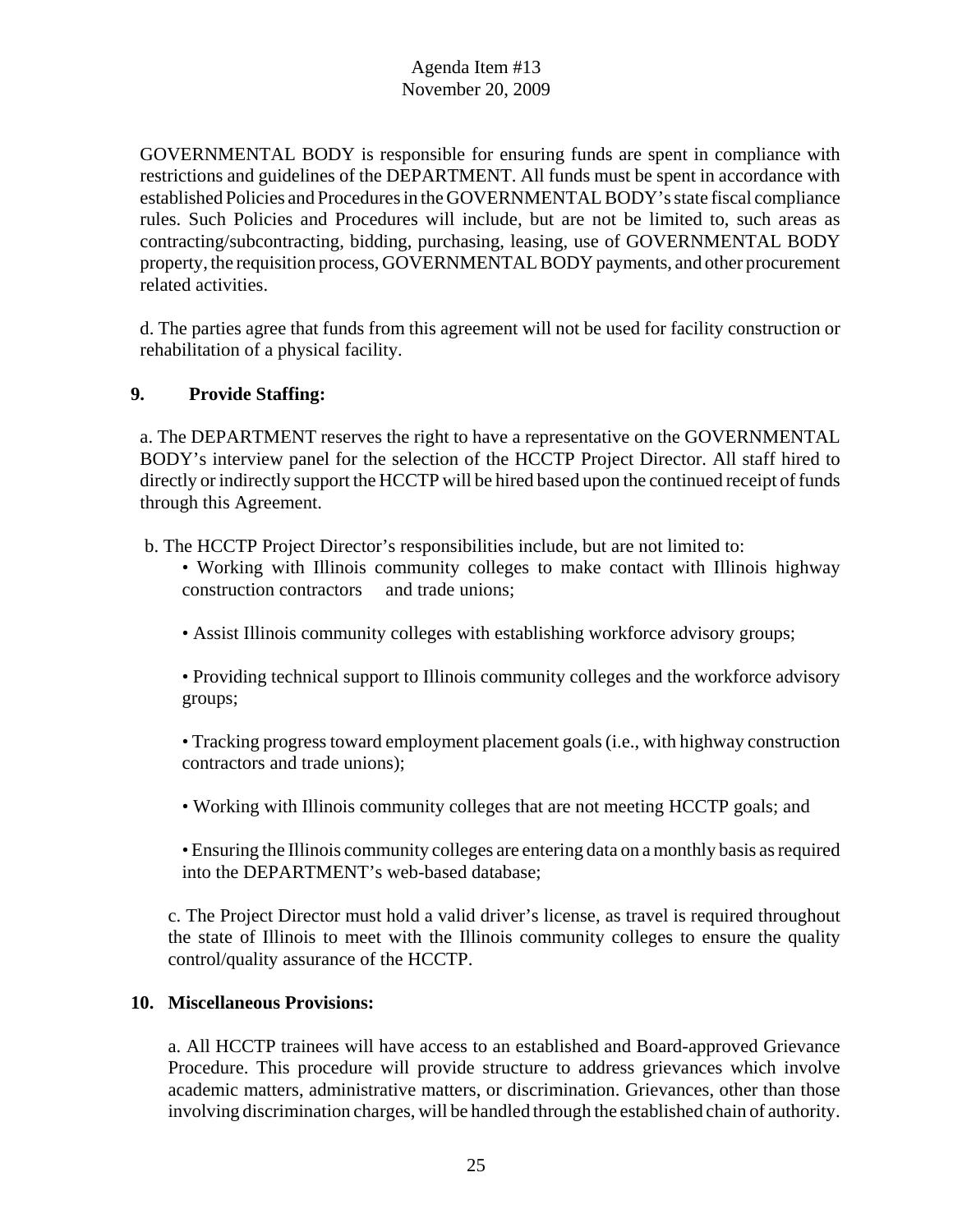Grievances involving discrimination because of race, color, creed, sex, disability, religion, natural orientation, sexual preference or age should be made to the GOVERNMENTAL BODY and the appropriate Illinois community college affirmative action officer. Specific GOVERNMENTAL BODY, or its Illinois community colleges, processes will exist in conformance with state and federal statutes governing such cases.

The complete grievance procedure is included in both the 2009-2010 Student Handbook and the 2009-2010 College Catalog.

b. Trainee Rights and Conduct: All HCCTP trainees are subject to the trainee rights and responsibilities as detailed in the 2009-2010 College Catalog and Conduct brochure and the 2009-2010 Student Handbook.

c. HCCTP Mentors: The parties agree that the ultimate success of the HCCTP will be measured by the number of trainees who are placed with highway construction contractors or into trade unions or apprenticeship programs. Therefore, the role of the HCCTP Mentor/Transition Coordinator is critical to the success of the trainee from trainee status through employment in the highway construction industry.

Each Illinois community college will be responsible for providing a HCCTP Mentor/Transition Coordinator. The parties agree that the role of a Mentor/Transition Coordinator will include, but not be limited to:

- meeting with trainees to help determine their needs;
- providing individual trainee performance plans to meet program goals;
- establishing a working relationship with local highway construction contractors and trade unions for the purpose of placing trainees;

• advising trainees of appropriate workplace skills and discussing the issue(s) of drug and alcohol testing and a drug and alcohol free workplace;

- serving as job skill trainers as needed;
- meeting with trainees to provide specific information and feedback in job search activities, job seeking skills and resume development; and
- providing mock job interviews and post-mock interview evaluations for trainees.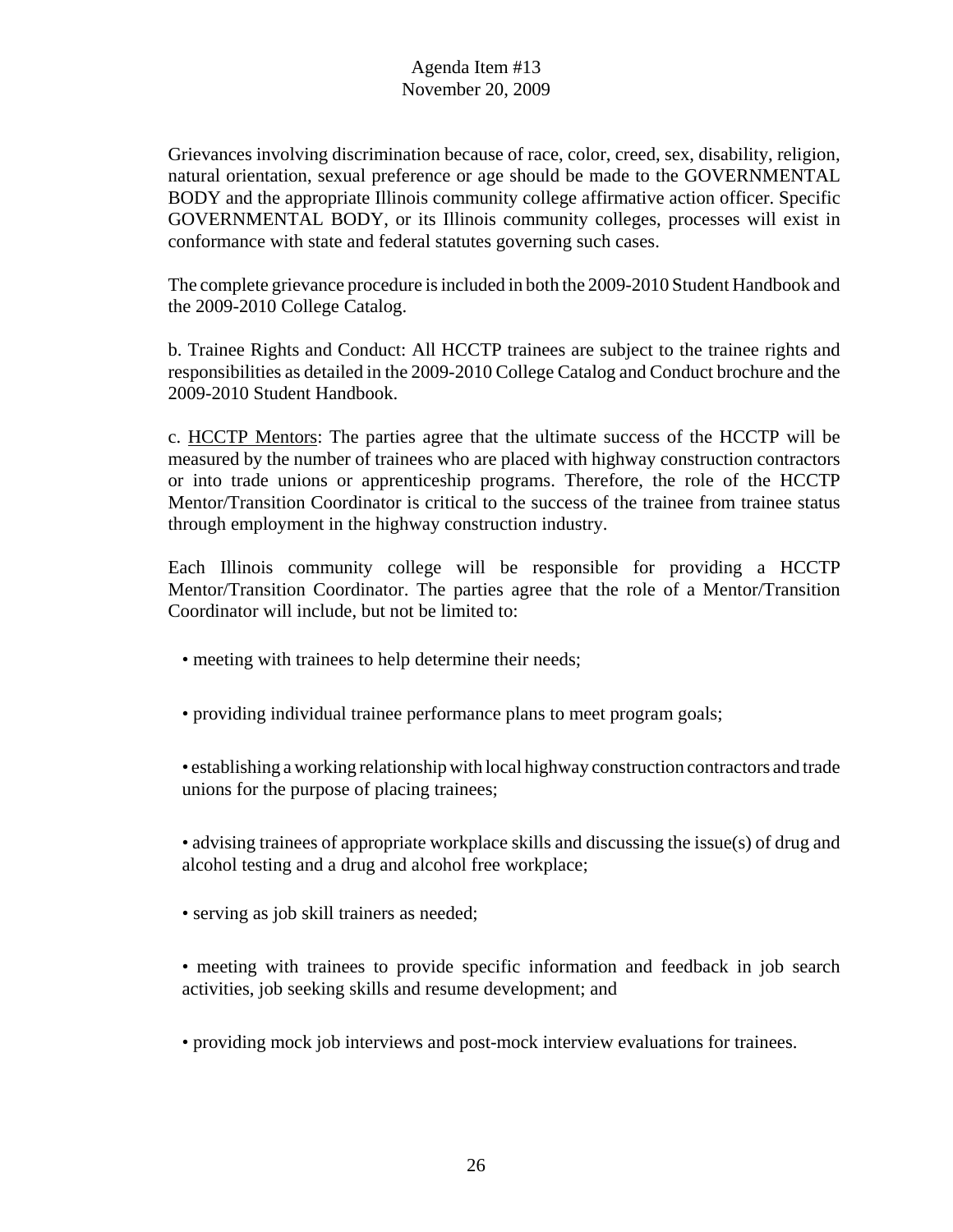## **The DEPARTMENT will:**

A. Provide information and feedback to the GOVERNMENTAL BODY for consideration in improving and enhancing the HCCTP;

B. Provide for consultations regarding HCCTP administration issues, as appropriate;

C. Participate in meetings, as necessary, with the GOVERNMENTAL BODY;

D. Provide a representative for the HCCTP Project Director interview panel, and

E. Coordinate with the GOVERNMENTAL BODY should a statewide advisory board be needed.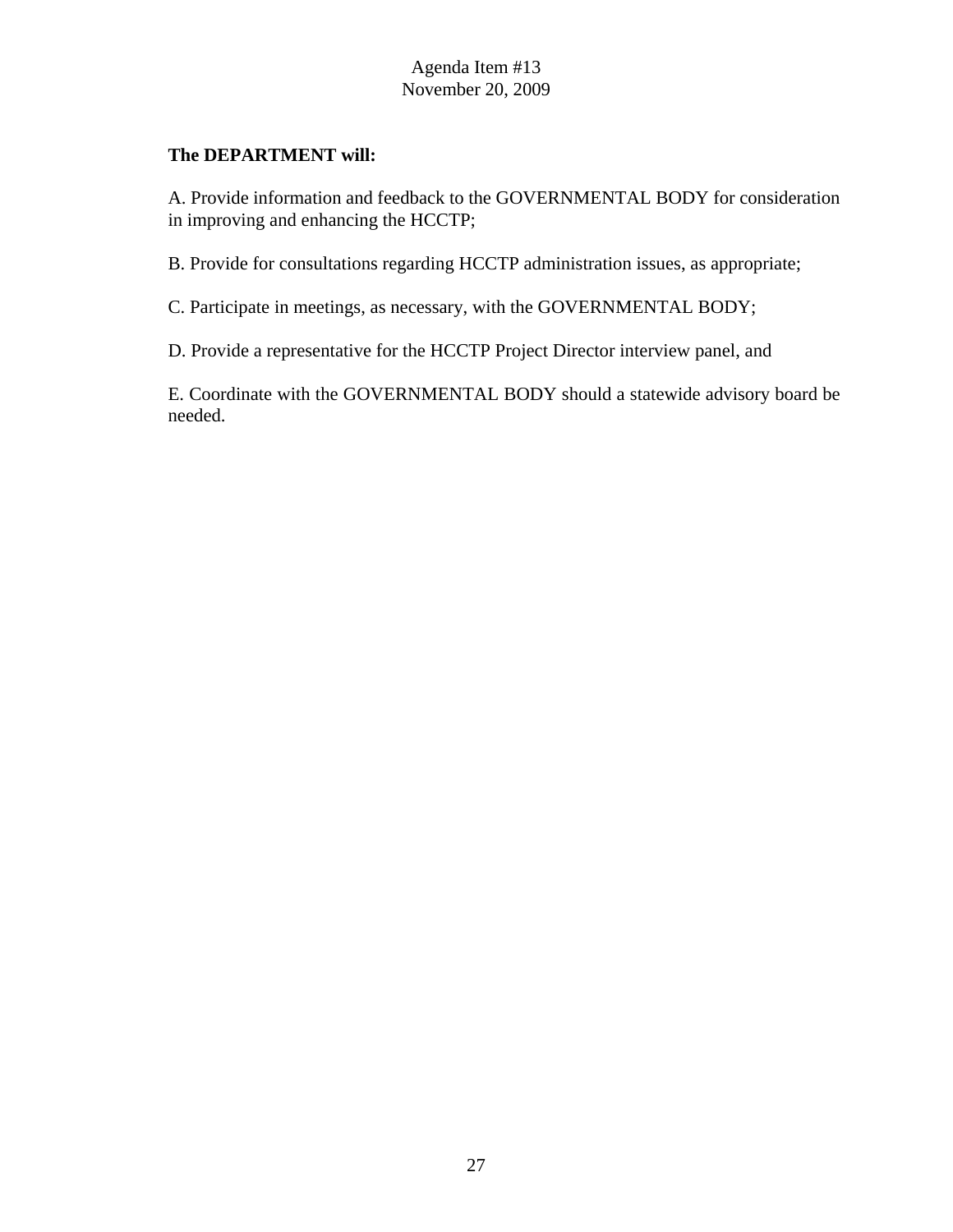UNAPPROVED

Minutes of the 383rd Meeting of the Illinois Community College Board Kankakee Community College Kankakee, IL

September 18, 2009

#### **RECOMMENDED ACTION**

It is recommended that the following motion be adopted:

The Illinois Community College Board hereby approves the Board minutes of the September 18, 2009 meeting, as recorded.

\* \* \* \* \* \* \* \* \* \*

#### Item #1 - Roll Call and Declaration of Quorum

Chairman Alongi called the meeting to order at 9:10 a.m. Allison Ray called roll with the following members present: Guy Alongi, Suzanne Morris, James Dumas, Tom Pulver, Judy Rake, Jake Rendleman, and Melissa Gamber, Student Member. Rudolph Papa and Addison Woodward were absent. Ms. Ray declared that the Board had a quorum.

#### Item #2 - Announcements and Remarks by Guy H. Alongi, Chair

Chairman Alongi thanked Dr. John Avendano and the staff at Kankakee Community College for providing the ICCB the opportunity to meet at Kankakee Community College's campus. Dr. Avendano was congratulated for his appointment as the sixth president for Kankakee Community College.

Chairman Alongi was happy to announce the reappointment of three ICCB board members; Suzanne Morris, Rudy Papa, and Chairman Alongi were all reappointed for a six-year term. Chairman Alongi was also reappointed as chairman and is proud to serve at the request of Governor Quinn.

Congratulations were bestowed upon the Illinois Community College System Foundation (ICCSF) groundbreaking at its building which houses the ICCB offices. Board members James Dumas, Tom Pulver, and Chairman Alongi attended the ceremony and look forward to the two floors of additional space and the placement of all ICCB staff under one roof.

Chairman Alongi welcomed Julie Smith, Deputy Chief of Staff for Governor Quinn, to the meeting.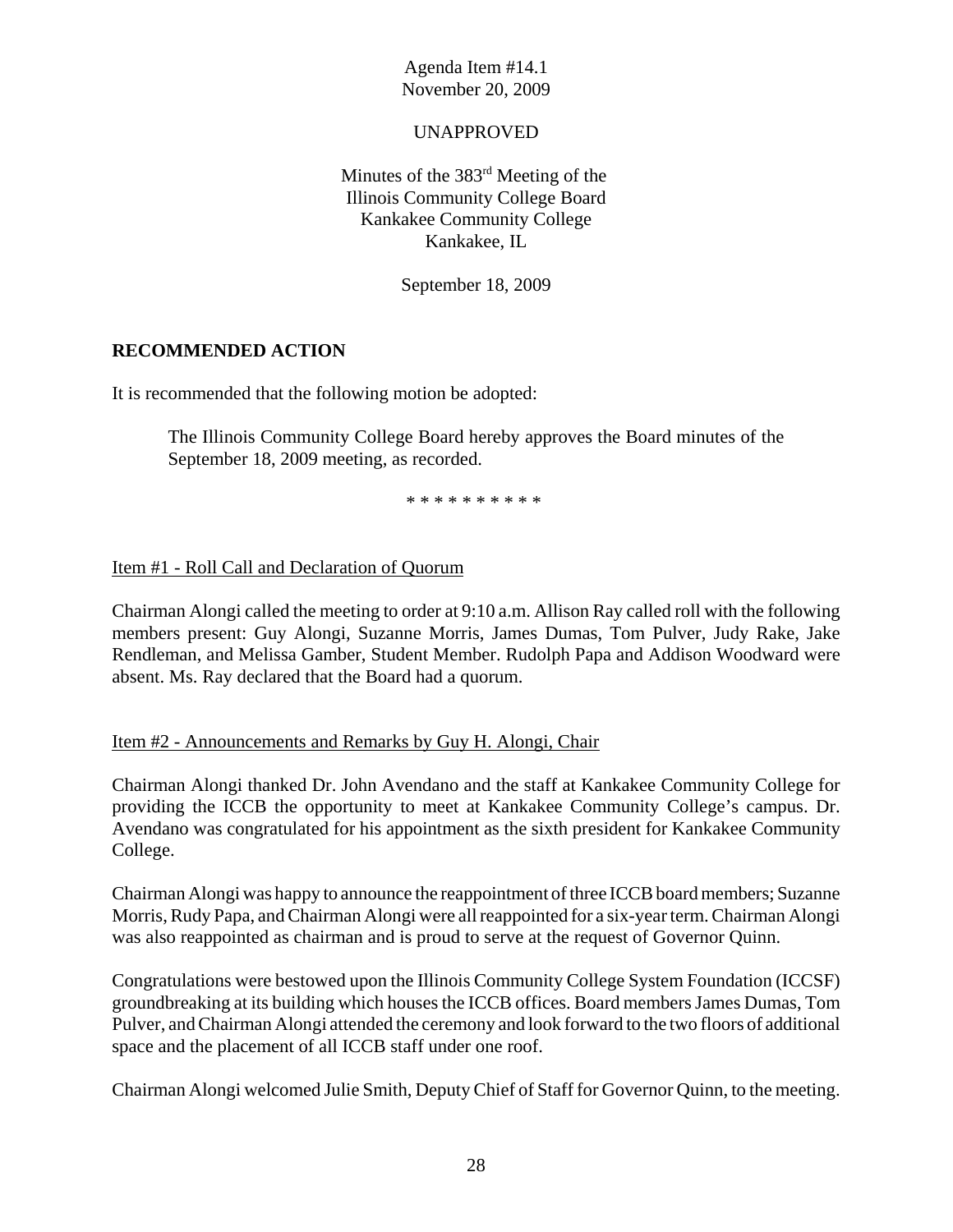Chairman Alongi hosted Governor Quinn during the DuQuoin State Fair. After spending time with Governor Quinn, Chairman Alongi felt that the Governor is very committed to education in the state of Illinois. Governor Quinn is a friend of community colleges and, in fact, he taught at Triton College in River Grove. The MAP grant situation is a top priority for Governor Quinn at the moment. Chairman Alongi feels that the Governor will work hard to restore the money to fund the MAP grants. Chairman Alongi also discussed the community colleges' base operating grants with the Governor. Community colleges are bursting with new enrollments, which is great, but if the base operating grants are not increased and credit hours continue to increase, it equates to less money for community colleges throughout the state.

#### Item #3 - Board Member Comments

Jake Rendleman commented that it was great to be at Kankakee Community College, and it was nice to have the opportunity to visit with some of his fellow trustees.

Tom Pulver introduced himself as the faculty representative for the ICCB. He congratulated Dr. Avendano on his new position as President of Kankakee Community College.

Suzanne Morris expressed her appreciation to Kankakee Community College for hosting the ICCB meeting. Ms. Morris commented that the former president of Kankakeee Community College, Dr. Jerry Weber, is now the president at her home district, College of Lake County (CLC). CLC is very pleased with Dr. Weber and she congratulated Dr. Avendano on his presidency. Ms. Morris also expressed her appreciation to Governor Quinn for her reappointment and she looks forward to working with the Board and all of its members.

James Dumas was happy to be in northern Illinois and commented on the beautiful campus. He thanked Kankakee Community College for hosting the Board and looks forward to working with the college.

Judy Rake commented that her home district is Lewis and Clark Community College and she has been with the Board for several years. Ms. Rake has a history of working with Kankaee Community College on literacy initiatives and was happy to be at Kankakee Community College again.

Melissa Gamber commented that she is the student member for ICCB. Ms. Gamber stated that it was great to be at Kankakee Community College. Dr. Avendano was a vice president at Illinois Central College (ICC) where Ms. Gamber attends and he is missed, but it was great to see him today.

## Item #5 - Remarks by Dr. John Avendano, President, Kankakee Community College

Dr. Avendano commented that it was a pleasure to serve the Board for the meeting. The faculty, staff, and board of trustees welcomed the ICCB. Dr. Avendano introduced Hugh Van Voorst, KCC Board Chair, and Richard Frey, trustee. Kankakee Community College administration introduced included Vicki Gardner, Vice President of Business and Human Resources and Rose Mitchell,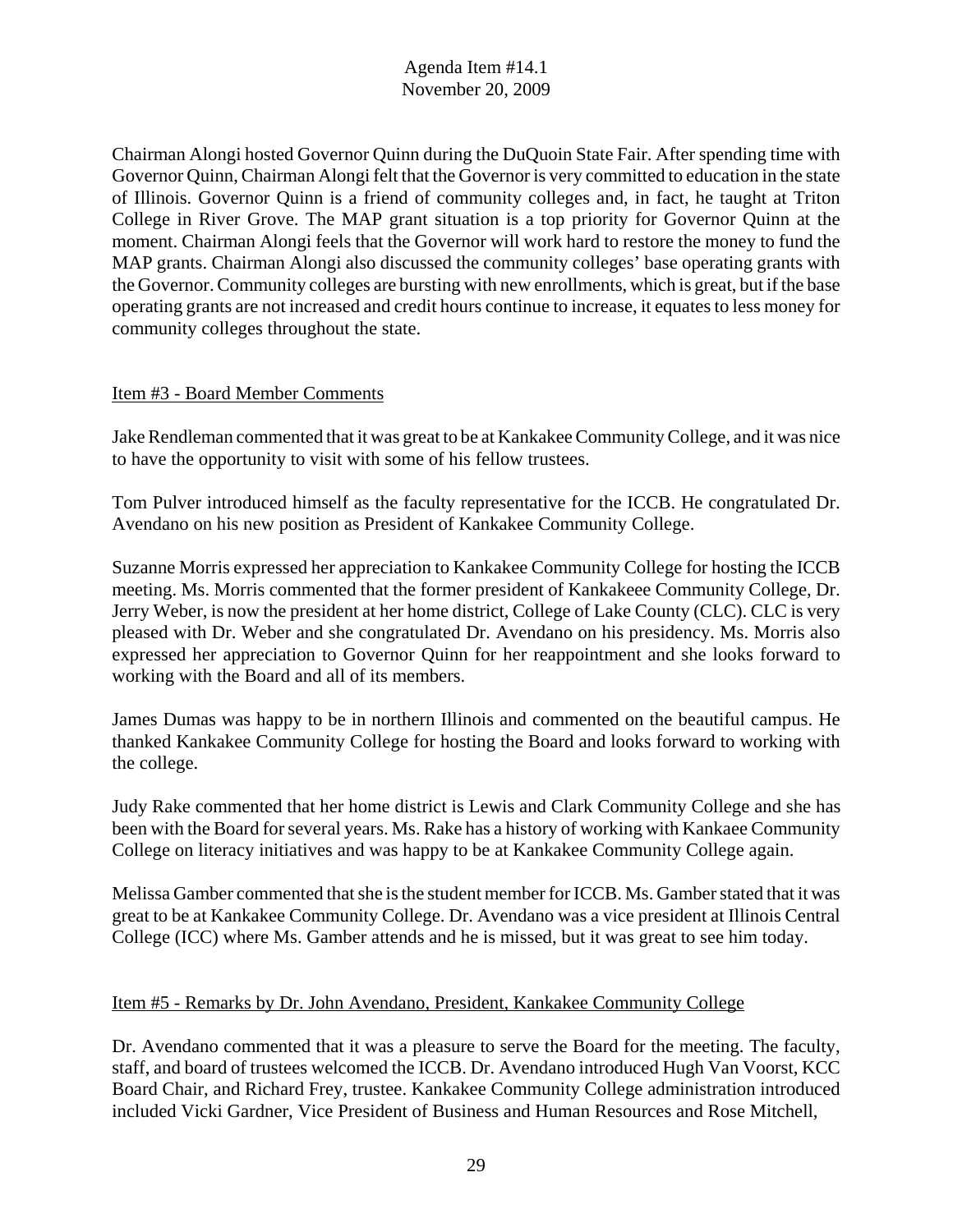Administrative Assistant to the President.

Dr. Avendano graduated from Waubonsee Community College and stated, "It was a pleasure to be a student and now, to be in a leadership position." He looks forward to working with the ICCB in the future.

\* \* \* \* \* \* \* \* \* \*

At this time, Chairman Alongi invited Julie Smith, Deputy Chief of Staff for Governor Quinn, to make remarks.

Ms. Smith thanked Chair Alongi and the ICCB for inviting her to the Board meeting. Ms. Smith felt that Chairman Alongi gave an excellent outline of the Governor's position on education. Over the years, she believed that the Governor has been on every community college campus throughout the state and is fully aware of how important community colleges are to their state, local districts, and communities.

The current focus of the administration is to find a resolution for the MAP grant situation during the fall veto session. Recently, Dr. John Erwin, President for Illinois Central College, met with the Governor and representatives from the public and private colleges and universities throughout the state about the MAP situation.

Ms. Smith also addressed the broader question concerning the base operating grants. This is an issue that the Governor is fully aware of and, obviously, needs to be addressed. The capital endeavors are another area of concern. A very successful capital plan was passed in the spring session and now we are working on what needs to be done to assure the revenues are there to put the bonds together, to put the programs in place.

Regarding the MAP situation and upcoming events; a kick-off event will be held in Chicago and ISAC has scheduled several MAP-related hearings throughout the state. An event will be held at Illinois State University in Bloomington at the end of September and another at Carl Sandburg College on October 2. Southern Illinois University will host an event on October 12. Also, everyone is working together to bring as many students as possible to the Capitol on October 15 for a Student Lobby Day. Currently, speakers are being secured and round-table discussions are being developed as well.

#### \* \* \* \* \* \* \* \* \* \*

## Item #4 - President/CEO Report

Geoffrey Obrzut thanked Dr. Avendano for hosting the ICCB and commented that the campus was beautiful.

Mr. Obrzut also thanked Julie Smith for attending the Board meeting and commented that it was a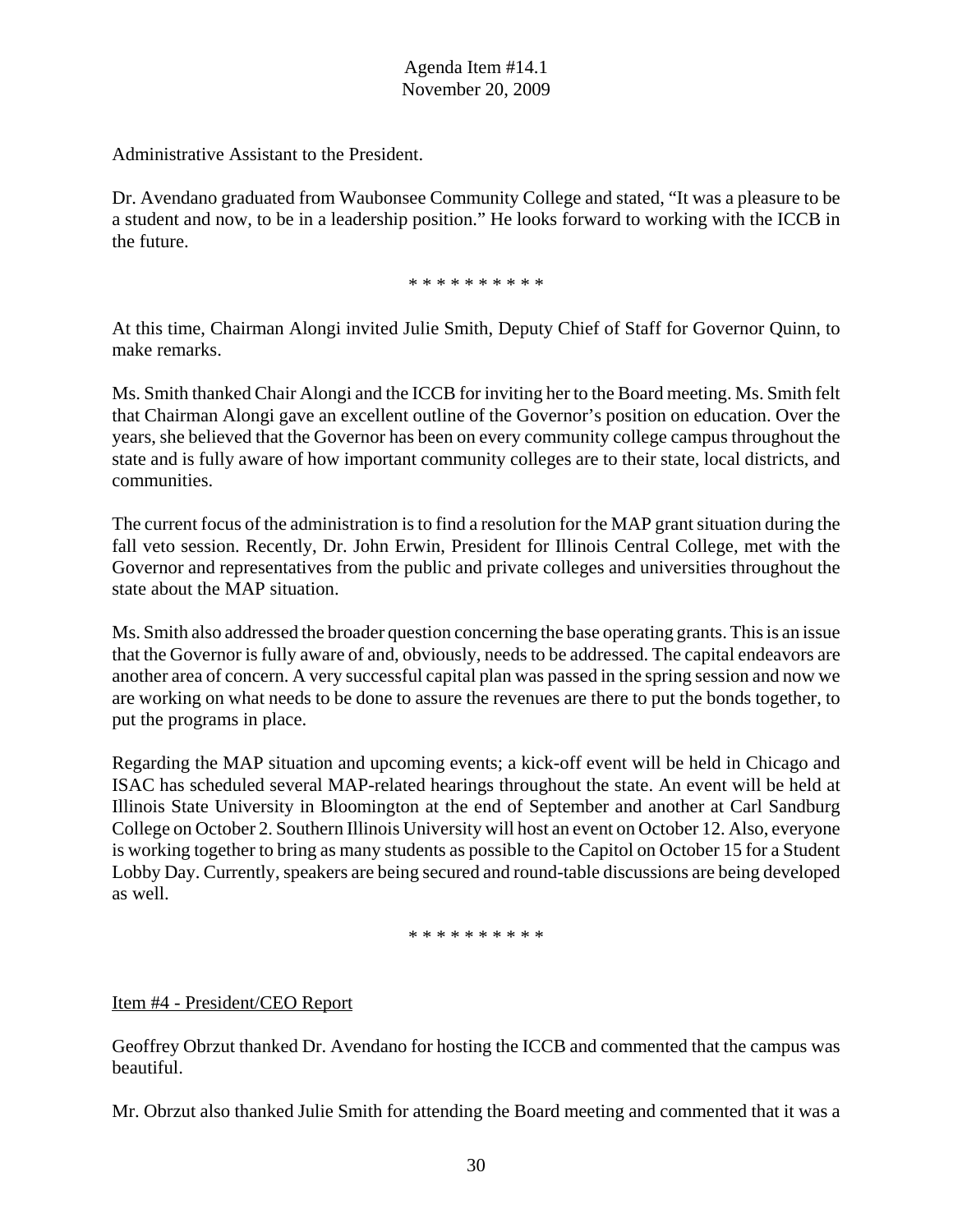pleasure working with this administration, especially in comparison to the previous administration. The ICCB appreciates Governor Quinn being such a strong advocate for community colleges as well.

Mr. Obrzut emphasized his thanks for the assistance that was received from the administration in securing the adult education and career and technical education funds. It was a tough decision and was truly needed to keep services available.

Mr. Obrzut congratulated Guy Alongi, Suzanne Morris, and Rudy Papa for their reappointments to the Board.

Tomorrow, September 19, Mr. Obrzut and Judy Rake will attend a check presentation for \$16.3 million to Lewis and Clark Community College from Governor Quinn. The event will be held in Alton at the Great Rivers Research and Education Center. The facility is great, and the work that is being done is really impressive.

Mr. Obrzut congratulated Dr. Karen Hunter Anderson, Vice President for Adult Education and Institutional Support, and her staff for completing four public hearings throughout the state regarding the Strategic Plan for Adult Education and Family Literacy. The final recommendations will be presented to the Board at its November meeting.

The last meeting of the Latino Advisory Committee will be held October 1 at Morton College. The committees' final recommendations will also be presented at the November meeting.

Mr. Obrzut thanked Guy Alongi, James Dumas, and Tom Pulver for attending the Illinois Community College System Foundation (ICCSF) groundbreaking on September 11. Dr. Ray Hancock and the entire ICCSF board worked very hard on this project, and it will be a pleasure to have all of the staff under one roof.

Labor negotiations with the IFT are going well, and the next meeting is October 7.

#### Item #6 - Committee Reports

#### Item #6.1 - Budget and Finance

Suzanne Morris reported that the Budget and Finance Committee discussed the increasing community college enrollments and the level of funding the colleges are receiving. Another concern is that some colleges are closing courses due to increased enrollments and lack of space and faculty. Due to this, the open enrollment policy, which is at the heart of community colleges, is under strain as well.

Governor Quinn's support is appreciated and he certainly puts community colleges and the money where his beliefs are. However, that does not erase the problems that are anticipated in the future and have the potential of being very serious. Ms. Morris invited the other members to think about these issues.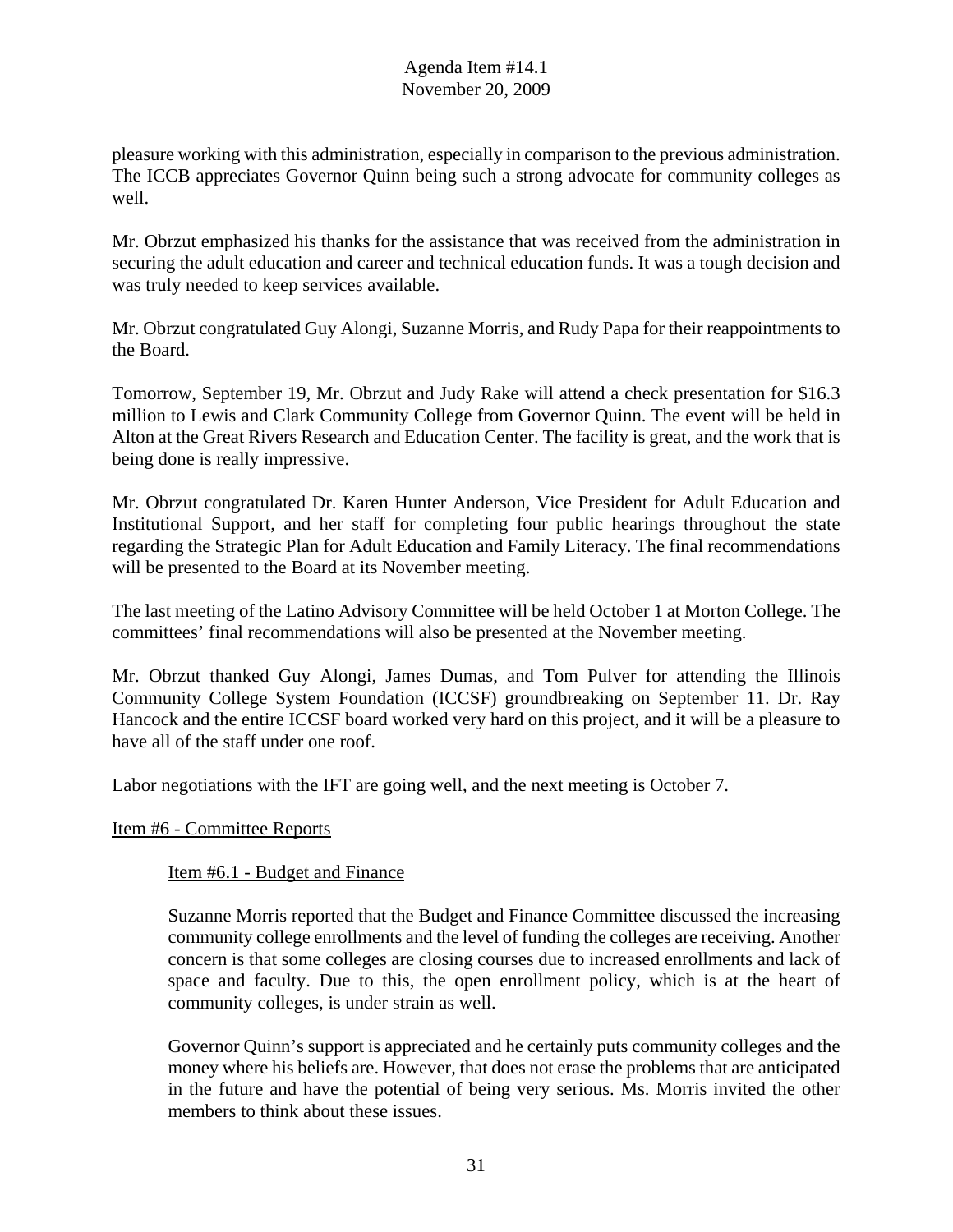Chair Alongi noted that Ms. Morris brought up a good point and that community college enrollments are expanding and it seems that the universities enrollments are remaining nearly level or decreasing. This would be a great opportunity for community colleges to negotiate for more funds for base operating grants and equalization grants. Chairman Alongi would like to see the ICCB negotiate directly with the Governor's Office for an ICCB budget, that will then be submitted to the Illinois Board of Higher Education (IBHE). It seems, at least in the last five or six years, that the ICCB has fallen through the cracks in regards to funding. It has come to the point that community colleges are hurting financially and, not only our poorest districts, but also our more stable districts. It would be much appreciated if it could be relayed to Governor Quinn and also Ginger Ostro, that the ICCB would like a bigger stake at the negotiating table.

Ms. Morris commented that another item that came up during the committee meeting regarding funding of community colleges was property values. Throughout the state, property values are decreasing. As of now, we have not seen a great impact from decreased values. But, in the future, it will play a larger role. Tuition is another item and, currently, it is at a maximum.

Chairman Alongi commented that base operating funds are on a two-year cycle, so any changes that would be made would not affect the colleges for two years.

Ms. Andres confirmed that Chairman Alongi was correct, and the base operating grants are based on actual credit hours. The fiscal year 2011 budget will be based on 2009 credit hours. There is an inflation factor applied to make the costs actual when the figures are compiled.

Ms. Andres stated that local taxes have been pretty steady and the assessed values have currently not changed. However, in the next couple of years, the colleges are going to take a second hit on local taxes.

Ms. Andres, at this time, commented on tables she distributed during the meeting which outlined the credit hour grant funding history and the equalization funding history for ICCB.

With regard to fiscal year 2011, Ms. Andres explained that fiscal year 2010 was, and still is, a very tough year and we were fortunate to receive \$26.7 million from the \$3.4 billion in discretionary funds which stablized the Adult Education and Career and Technical Education grants. The system must remember that fiscal year 2010 started with a large deficit from fiscal year 2009. The first revenues that were received in fiscal year 2010 immediately paid off debts from fiscal year 2009. The state also borrowed from the pension system, which generated about \$3.4 billion in funds, there were some funds transfers, and two short-term bond sales which have to be paid back in April, May, and June of 2010. Overall, for fiscal year 2011, there is a lot of revenue that the state must earn to pay off fiscal year 2010 before fiscal year 2011 may even be considered. Governor Quinn proposed a tax increase for fiscal year 2010 that would have brought in \$2 billion worth of revenue, but even if it would have passed, the tax increase would have only made a small decrease in the projected debts. Overall, fiscal year 2011 is going to be very tough, even if there is a tax increase.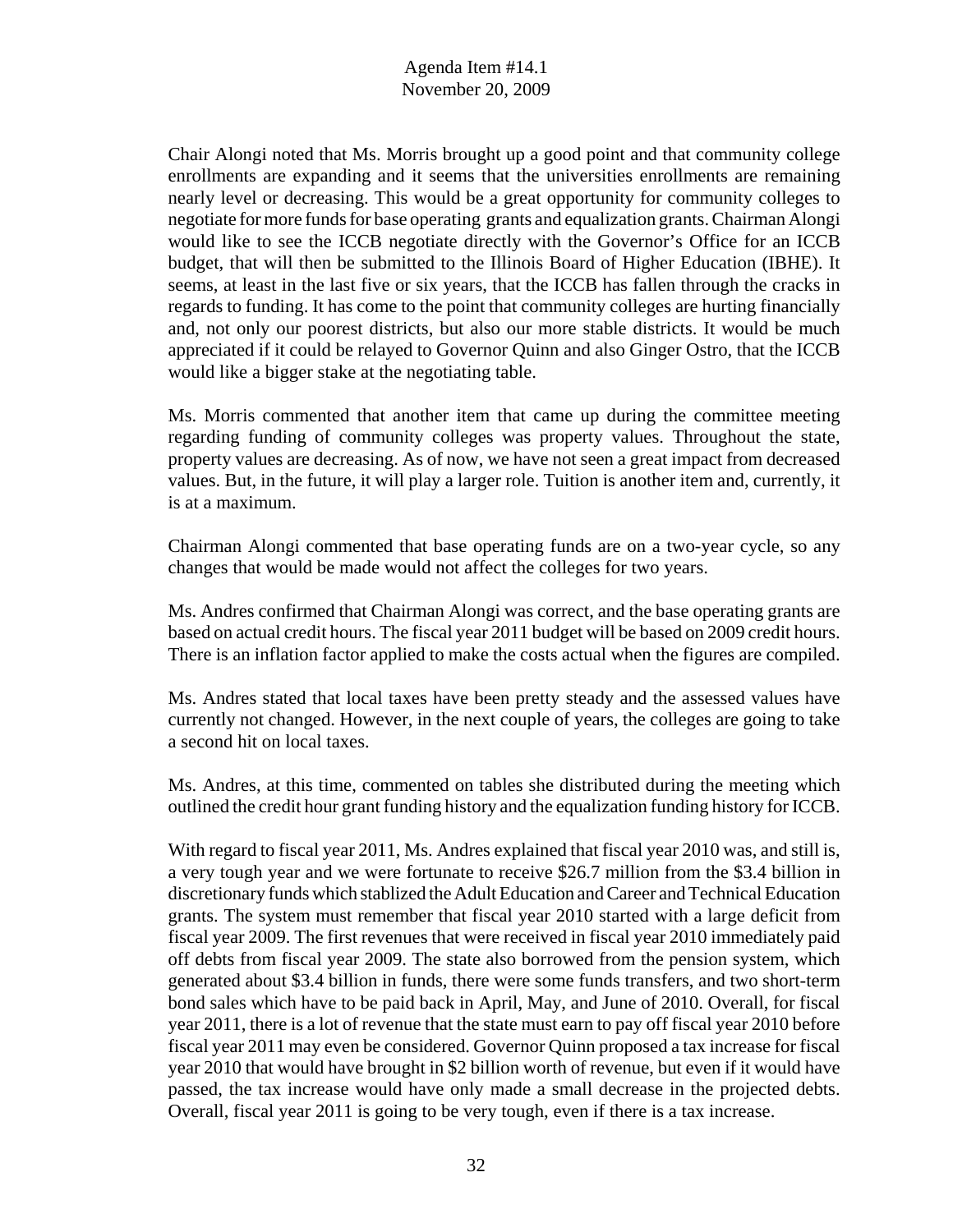Judy Rake commented that a legislator from her area visited her place of employment and it reminded her that the legislators are very busy and the Board members need to remember to make sure they stay in touch with the legislators and ensure the legislators truly understand the community colleges and their role. The Board members understand the situation because they live it, but the legislators have so many demands on their attention and support that the Board members need to strengthen their relationships. While Governor Quinn is very supportive, it also takes other people to make things happen.

#### Item #6.2 - Academic Affairs and Student Relations

Tom Pulver provided an update on the following items:

Green Jobs Technical Assistance Academy - Illinois is one of five states that has been accepted into this initiative, which is sponsored by the National Research Center on Career and Technical Education. The academy involves intensive training on how to develop green programs of study and how to use the concept of green and existing programs of study. Partners in this initiative include the Illinois State Board of Education (ISBE), Illinois Manufacturer's Association (IMA), John A. Logan College (JALC), and Danville Area Community College (DACC). JALC and DACC will receive small grants to support their programs.

Programs of Study - Implementation grants have been released to the field and are designed to supplement the work that is taking place in Perkins, community colleges, and Partnerships in College and Career Success, which was previously called Tech Prep Consortia. Each of the grantees will be asked to work on a continuous improvement process and identify problems in their programs as they relate to the development of new and existing programs of study. It is expected that 10-12 of these grants will be distributed in the areas of healthcare and manufacturing.

Dual Credit - The Dual Credit Quality Act was signed by Governor Quinn and takes effect on January 1, 2010. Due to this, during the Dual Credit Summit, the ICCB initiated dual credit training workshops that will be held throughout the state. These workshops are primarily for high school faculty and administration. The ICCB staff will remain committed and responsive to the trainings and in the future, will explore additional training opportunities as new information related to dual credit quality is released. The committee was informed about concerns regarding the articulation of dual credit courses with the University of Illinois at the Champaign/Urbana campus.

College and Career Readiness - This project is now in its third year and sessions this year have been offered at Kankakee Community College and College of Lake County.

Shifting Gears - The Joyce Foundation has funded ICCB for another two years and this grant will focus on communication and imbedding bridges in the policies between community colleges, adult education, local workforce boards, and community-based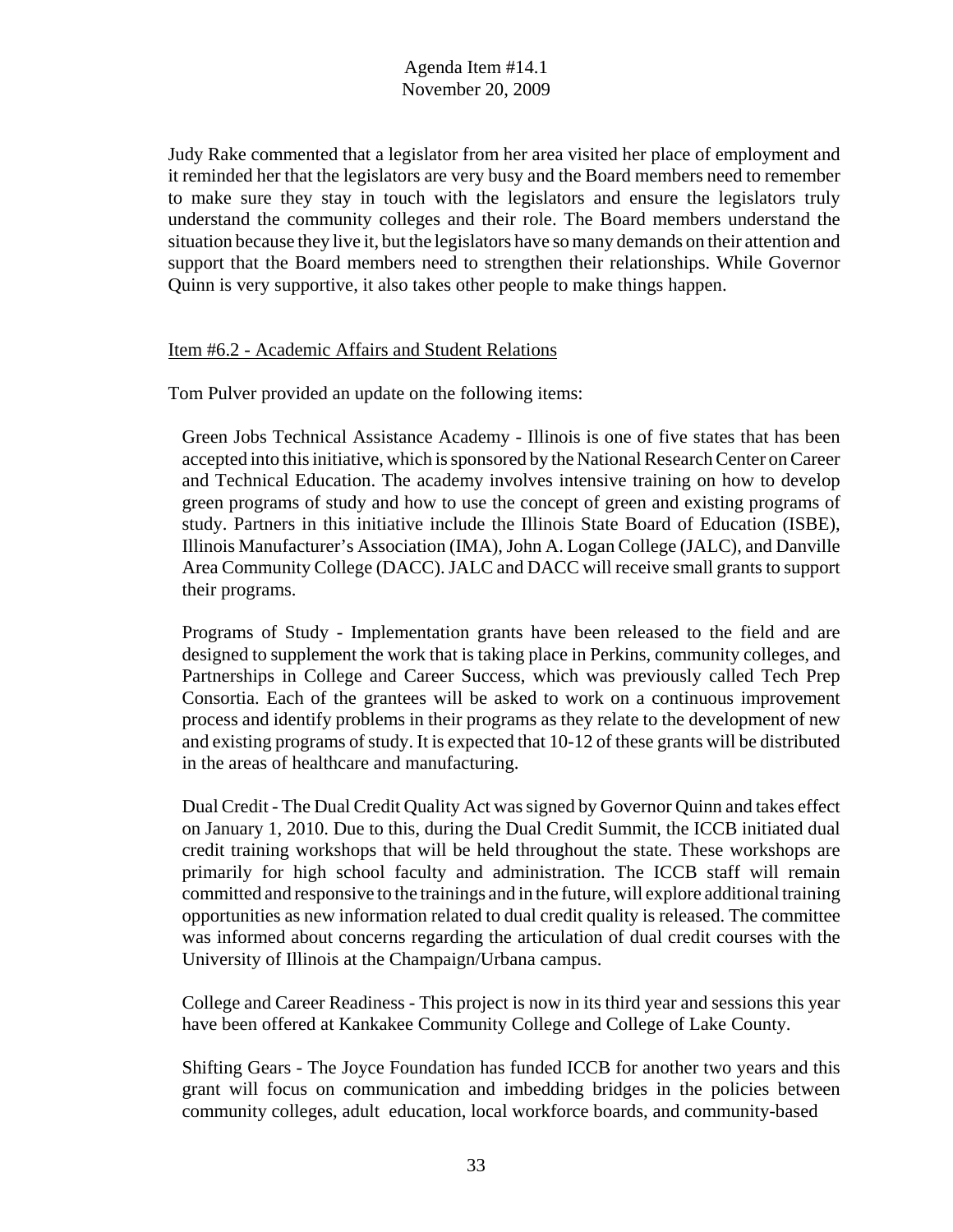organizations. ICCB will continue to develop data transition statements and web page design implementation. The Illinois Department of Commerce and Economic Opportunity (DCEO) will provide a match for these grants.

Illinois Department of Transportation (IDOT) - ICCB is working with IDOT to develop an intergovernmental agreement for community colleges to develop highway construction training across the state. This will utilize ARRA funds.

American Recovery Reinvestment Act (ARRA) - At the state level, DCEO has released several sector-based grant opportunities in the areas of healthcare, manufacturing, transportation, logistics, and green jobs. Several colleges have indicated that they will apply for the grants and the total amount released will be \$9 million, with some grants being valued at \$500,000.

On the federal level, several grant opportunities have been sent to community college and adult education providers. One grant in particular must be submitted through the Illinois Workforce Investment Board (IWIB). However, community colleges may submit energy focused, shovel ready projects to their local workforce investment boards and these will be included in the grant that is due in October. Currently, four colleges have submitted projects.

\* \* \* \* \* \* \* \* \* \*

At this time, a brief discussion took place concerning the University of Illinois and the dual credit articulation agreement. An update will be provided at the November Board meeting.

\* \* \* \* \* \* \* \* \* \*

## Item #7.3 - Student Advisory Committee

Melissa Gamber reported that the last SAC meeting was held on September 11-12, 2009 at the Hilton in Springfield. There were 24 students in attendance, representative of 22 colleges. All of the elected leadership positions for SAC were filled, including the chair, vice chair, and recording officer. The ICCB SAC representatives were also appointed and a new position was filled to serve as a liaison between SAC and the ICCTA. The new position was created with the intention of establishing better communication between the two groups.

A roundtable discussion was held concerning the MAP grant situation. The students are very passionate about voicing their opinions regarding the situation and discussed in detail, along with a representative from ISAC, the possibility of the student trustees reaching out to their colleges and to have as many students as possible attend the rally on October 15 in Springfield. The students also distributed a letter template in order to reach their legislators. Information was also distributed about various "Save Illinois MAP" grant events that will be held throughout the state in the coming weeks.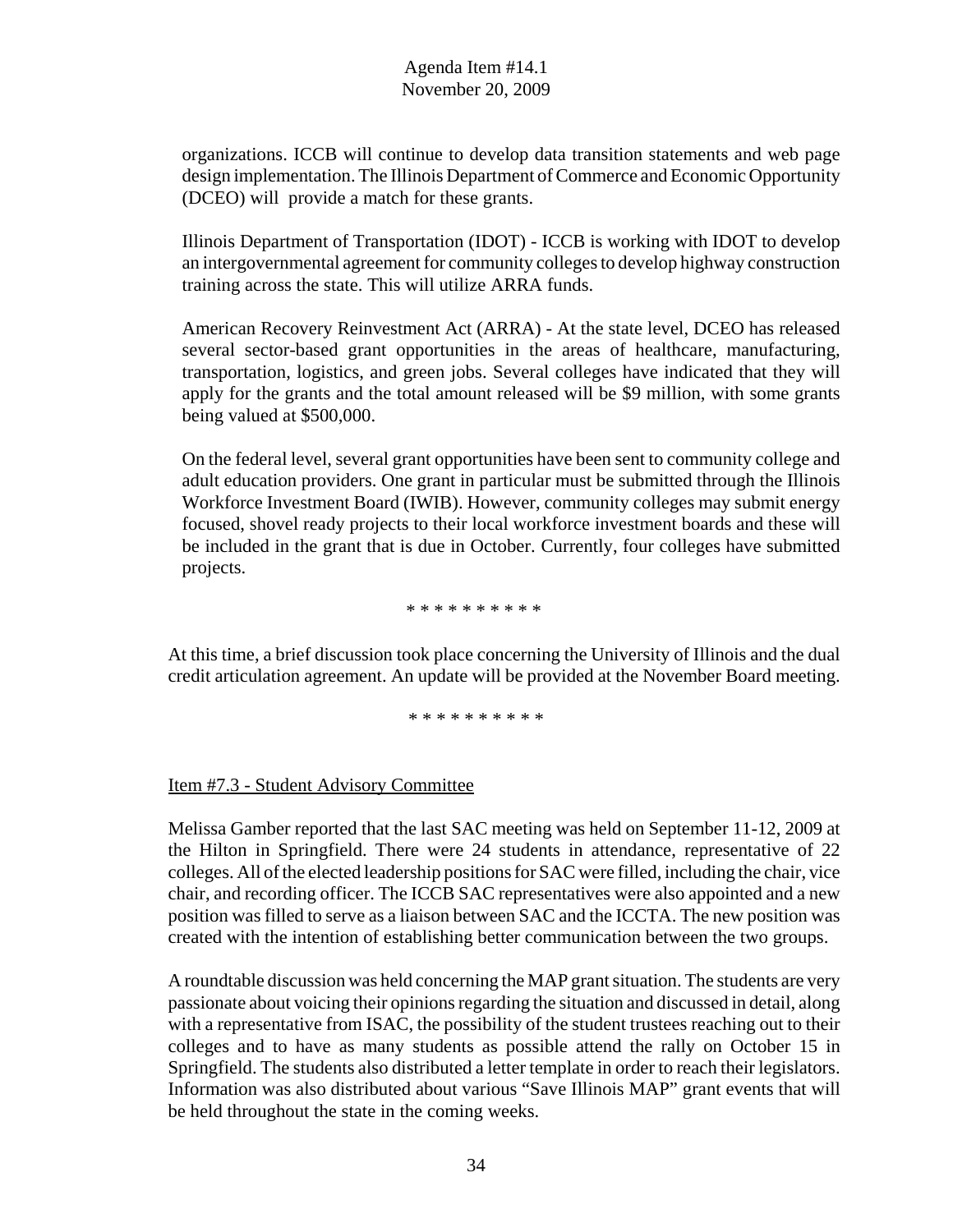Dr. Scott Parke, Senior Director for Research and Policy Studies for ICCB invited the students to participate in the 2010 census.

Several options were discussed for the statewide service project for the coming year. At the present time, the students hope to work with Phi Theta Kappa and various student organizations at each college to have a larger impact on the chosen service project.

#### Item #6.3 - External Affairs

#### Legislative Update

Jake Rendleman reported that Steve Morse, Associate Vice President for External Affairs for ICCB, has been working with the Governor's Office on analysis of various bills that concern community colleges. Several of the bills have been signed and several are due to be signed soon.

There is a new law that impacts the Open Meetings Act (OMA) and the Freedom of Information Act (FOIA). The new law creates the office of Public Access Officer (PAO) within the Attorney General's Office. The PAO will create a training program for FOIA officers within state agencies, boards, and commissions. Mr. Morse has served as ICCB's FOIA officer and will take the training when it becomes available. The PAO will also create a training program for contacts within agencies, boards, and commission for the OMA. Board secretary Allison Ray, as well as Mr. Morse, will attend that training when it becomes available.

#### Public Relations

The committee discussed the current MAP situation and the student rally that will take place October 15 in Springfield.

Fall veto session is coming up in October.

Recently, the increased enrollment at the community colleges has gained some media interest.

Other items of discussion included the situation at U of I concerning dual credit and the community colleges' base operating grants.

\* \* \* \* \* \* \* \* \* \*

At this time, Chair Alongiman stated that the ICCB or the community college system as a whole does not have any type of newsletter or publication distributed on a monthly, or even quarterly basis. Chairman Alongi distributed a sample of a newsletter that could be distributed once a quarter to state and federal legislators. Cost of printing would be around \$.49 per copy, and distribution methods were discussed.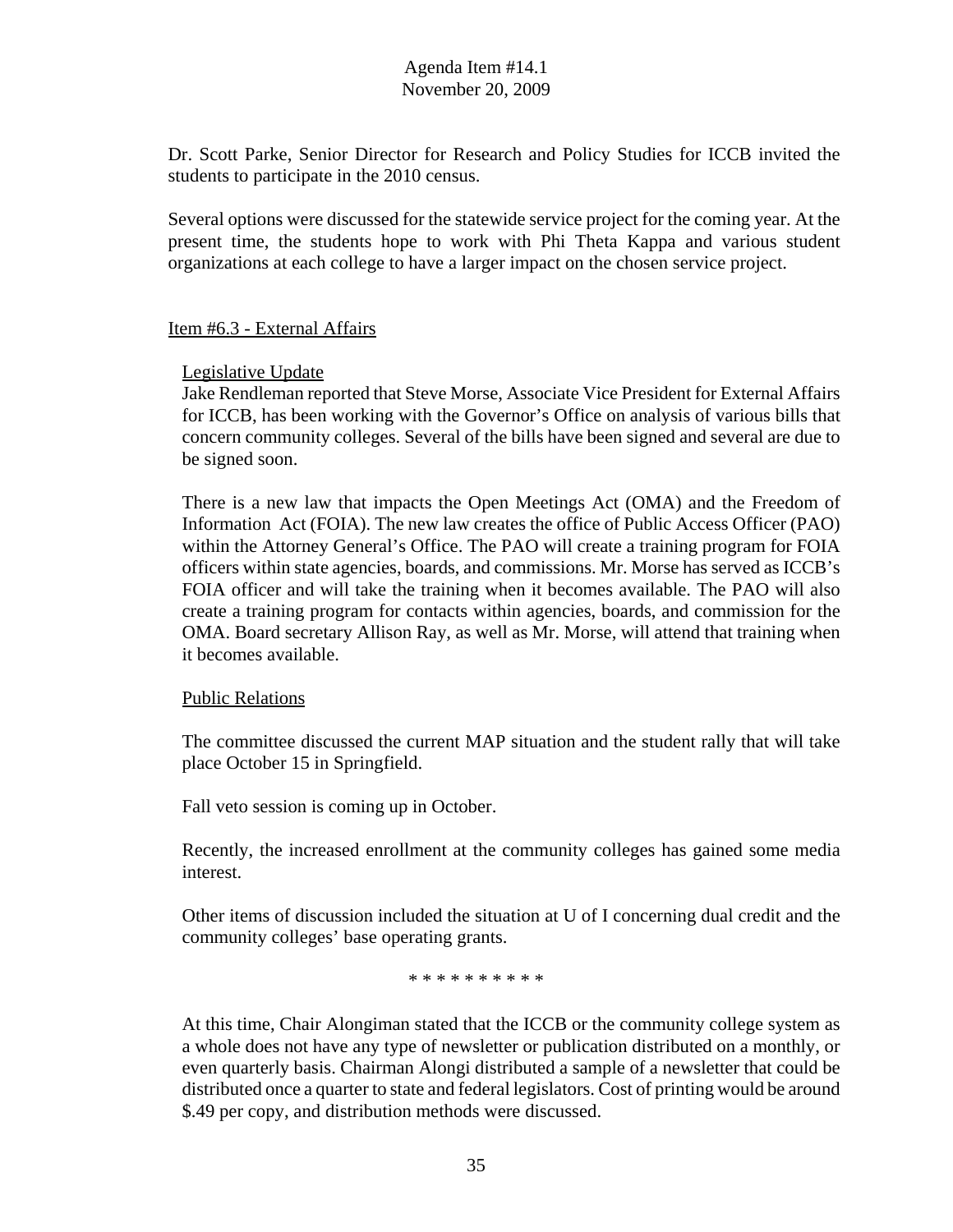Chairman Alongi asked John Erwin, President of Presidents' Council, Barb Oilschlager, President of ICCTA; and Tom Pulver, member of ICCFA, to present the newsletter proposal to their respective boards in order to assist in funding the newsletter for printing costs.

A motion was made by Jake Rendleman, which was seconded by Tom Pulver, to proceed with the creation of an ICCB newsletter, with the consideration of the Illinois Community College Trustees Association, Presidents' Council, and Illinois Community College Faculty Association, to approve and commit funds to assist with publication.

The motion was approved by unanimous voice vote. Student advisory vote: Yes.

#### Item #6.4 - Strategic Planning

Item #6.4a. - Approval of New Board Committee Structure

Suzanne Morris made a motion, which was seconded by James Dumas, to approve the following motion:

The Illinois Community College Board hereby approves the new Board Committee structure recommended by the ICCB Strategic Planning Committee: (1) Adult Education and Institutional Support; (2) Fiscal and Personnel; (3) Academic Affairs and Workforce Development; (4) External Affairs; and (5) Student Relations.

The motion was approved by unanimous voice vote. Student advisory vote: Yes.

Chairman Alongi requested that the current committee structure remain in place for the November Board meeting unless the Board receives new appointments. If Governor Quinn does appoint new Board members, Allison Ray, Board Secretary, will then organize new committee selections with the Board members.

\* \* \* \* \* \* \* \* \* \*

Before Ms. Rake discussed the committee meeting details, she took a moment to praise the ICCB staff and thanked the staff for putting the ICCB in such positions of leadership.

Items of discussion for the Strategic Planning Committee included:

P-20 Council - This council was created by legislation some time ago and still has not been formed. However, Governor Quinn is supportive of the P-20 Council and a list of participants is currently being formed.

Illinois Board of Higher Education Public Agenda - ICCB is being cooperative in working on this initiative. At the moment, the recommendations have not been integrated into place,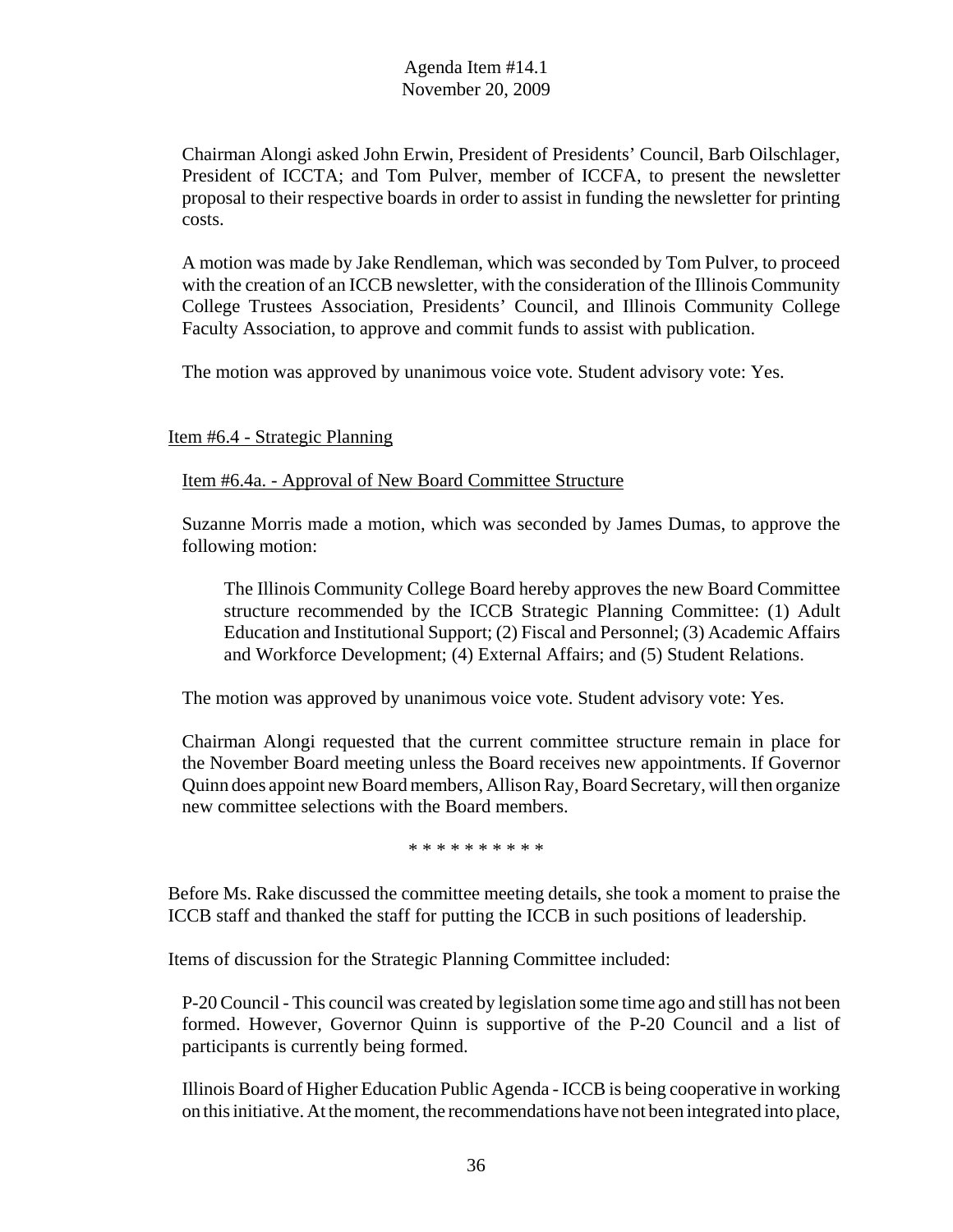but the Presidents' Council has taken the four goals of the Public Agenda and has held a meeting to discuss the role of the community colleges in this capacity.

Adult Education - Adult Education was inherited by the ICCB from ISBE and now it is time for a new strategic plan for adult education in Illinois. The focus aspect for this year is workforce development and will primarily relate to middle-skill jobs, which really fits the economic recovery plan.

Fiber Optics - The community colleges are hoping to secure funds to make themselves the center of fiber optic offerings for their communities.

#### Item #7 - Advisory Organizations/Foundation Reports

Item #7.1 - Illinois Community College Trustees Association

Barb Oilschlager reported that she became President of ICCTA on July 1 and, so far, a lot has been accomplished, but there is still a lot to do in the coming year. The ICCTA executive staff held a retreat in August and, for this year, Ms. Oilschlager has changed the structure of the ICCTA committees. All committees now have a chair and a vice-chair, which should help with continuity. The focus of some of the committees changed as well and the focus of every committee has expanded. For example, the government relations committee now includes public policy and the trustee education committee includes leadership and development. The awards committee will hand out three new awards at the annual convention in June 2010. The new awards include a part-time faculty award, a new program award, and a professional board assistance award.

The last ICCTA meeting was held on September 12 in Springfield. The board went over the fiscal year 2009 audit and there were no material findings. The ICCTA is also in good financial shape. The ICCTA has appointed two individuals, Ms. Oilschlager and Don Patton, to the task force created by Senate Resolution 303, which will address community college funding issues. ICCTA attended the ICCSF groundbreaking on September 11 in Springfield. One item that the ICCTA hopes to spend more time on in the coming year is public relations, with the goal of raising awareness about community colleges. This quarter, Ms. Oilschlager drafted a letter to the editor which has been distributed statewide to several newspapers. The letter is available on the ICCTA website and addresses community college funding and MAP grants. A template of the letter has been distributed to the colleges so that other trustees may input their college information and, hopefully, those letters will be published in their local newspapers as well. The letter to the editor will be done four times a year and each letter will focus upon different aspects about community colleges. The first letter focused on funding, other items that will be addressed in the future include adult education and career and technical education, retention, and maybe results and/or accomplishments of community colleges.

The new relationship that Ms. Gamber mentioned between the ICCTA and SAC is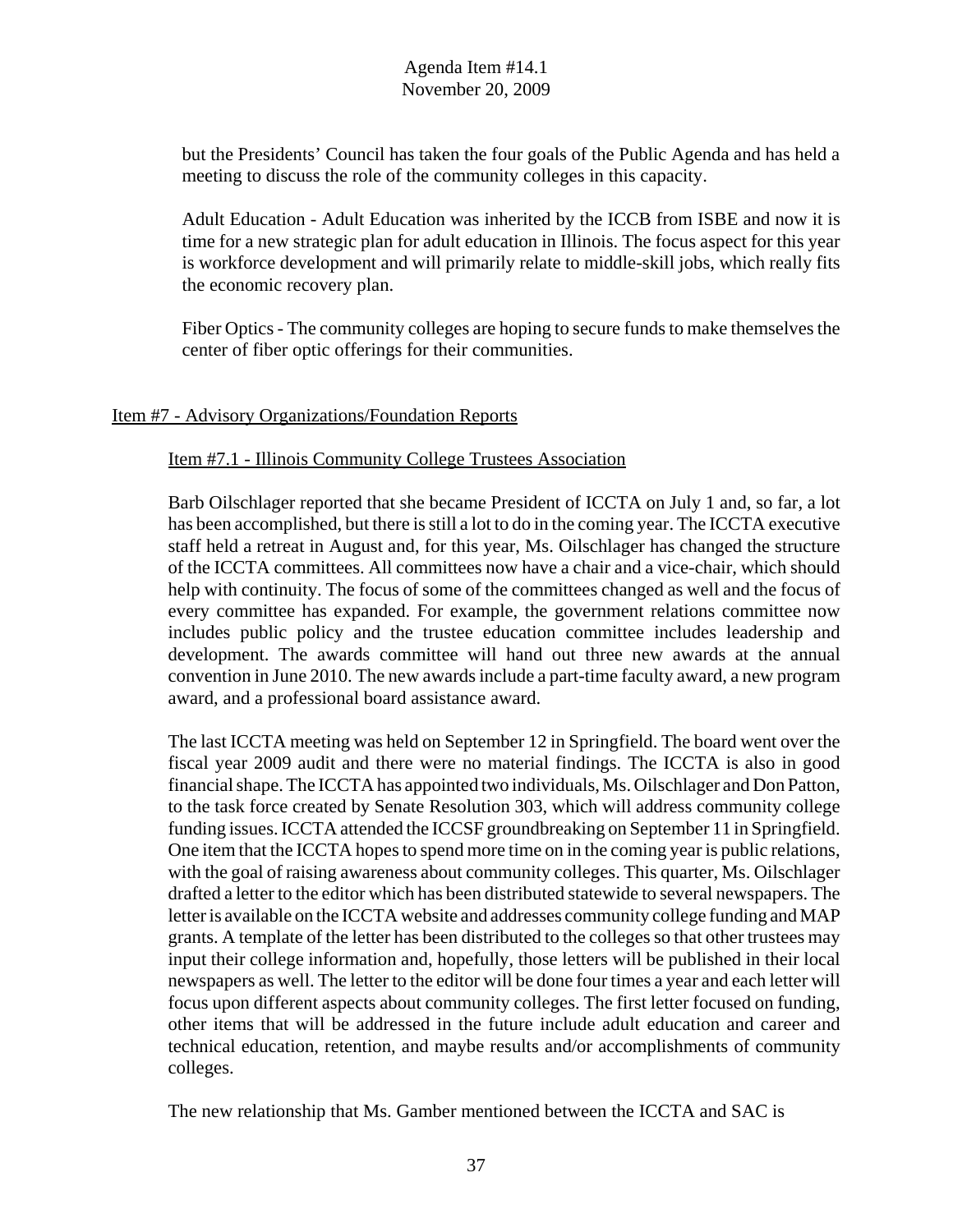wonderful, especially since ICCTA does not have a student representative. After the first of the year, Ms. Oilschlager has the intention of designating a trustee to also attend the SAC meetings to promote an exchange of information.

The next ICCTA meeting is November 13-14 in Chicago, and the seminar for this meeting will feature Paul Green and promises to be exciting. The ACCT national convention will be held in San Francisco in October and this is the first time that the leader of ACCT is from Illinois. Thomas Bennett from Parkland College, holds the position of president of ACCT.

#### Item #7.2 - Illinois Community College Faculty Association

Tom Pulver reported that the annual Teaching and Learning Conference will be October 8-9 in Springfield at the Crowne Plaza. All of the Board members are invited and encouraged to attend the conference. Mr. Pulver thanked the Board for its strong support of the ICCFA and for its assistance in organizing this wonderful conference.

#### Item #7.4 - Presidents' Council

Dr. John Erwin reported that the last meeting of the Presidents' Council on September 10-11 included a new presidents' orientation. Currently, there are nearly 20 first- or second-year presidents in the system. Dr. Erwin thanked Geoff Obrzut for conducting an overview of the ICCB and Ellen Andres for speaking to the presidents about funding for the colleges and system. The orientation also included a history of Illinois community colleges, the Presidents' Council, IBHE, and ICCTA.

During the actual meeting, the presidents passed a resolution on the MAP grant situation. The resolution asks the legislators to very carefully consider, the funding that is needed to make the MAP program whole again. The Presidents' Council also created four teams that are based on the four goals of the IBHE Public Agenda. The team on affordability has already created a report, which Dr. Erwin distributed. Some key outcomes of the affordability report included 1) reducing the need for remediation for high school students, which in turn, helps reduce costs through preparation; 2) expand dual credit offerings; and 3) encouraging text book rental.

Dr. Erwin also took time to address his concerns related to the dual credit situation at U of I, as well as the issue of utilizing teacher assistants to teach classes at the universities when the community college legislation requires their instructors to hold a masters degree.

Dr. Erwin thanked Julie Smith for her help in securing a meeting with Governor Quinn that took place in early September. It was important to meet with the Governor in order to relay the importance of MAP funding and, most of all, how to make the case to the legislators. Dr. Erwin also participated in an editorial board for the Peoria Journal Star with President Glasser from Bradley University, President Goldfarb from Western Illinois University, Meredith Bunch from Midstate College, and a student, Jordan Alexander from Illinois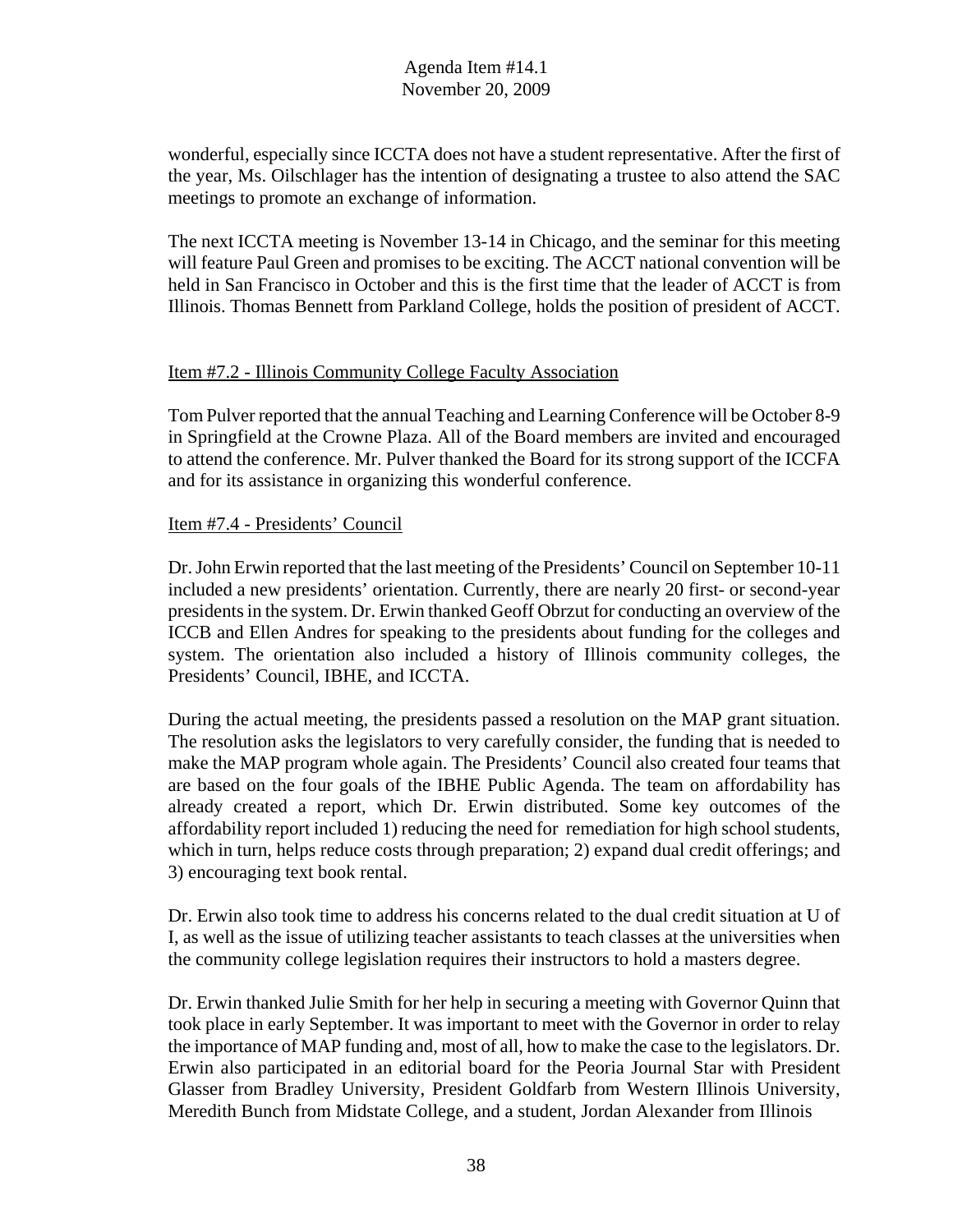Central College. The editorial went very well and some great questions were asked. Other planned events to draw attention to the situation include a luncheon for lawmakers at Bradley University and a rally at University of Illinois - Chicago on September 29.

#### \* \* \* \* \* \* \* \* \* \*

At this time, a brief discussion took place regarding the affordability of online classes in comparison to a traditional class and the issue of how MAP grants are awarded to students in public versus private and/or for-profit colleges.

\* \* \* \* \* \* \* \* \* \*

#### Item #8 - New Units of Instruction

Tom Pulver made a motion, which was seconded by Judy Rake, to approve the following motion:

The Illinois Community College Board hereby approves the following new units of instruction for the community colleges listed below:

#### **PERMANENT PROGRAM APPROVAL**

Highland Community College

- < Customer Service Certificate (31 credit hours)
- $\blacktriangleright$  Emergency Medical Technician A.A.S. degree (63 credit hours)

#### John A. Logan College

- ASL Deaf Studies A.A.S. degree (65 credit hours)
- < Educational Interpreting Professional A.A.S. degree (63 credit hours)

#### Kankakee Community College

< Associate of Arts in Teaching (A.A.T.) - Special Education (61 credit hours)

#### Malcolm X College

< Diagnostic Medical Sonography Certificate (31 credit hours)

#### Spoon River College

< Gerontology A.A.S. degree (60 credit hours)

The motion was approved by unanimous voice vote. Student advisory vote: Yes.

#### Item #9 - Illinois Community College Recognition of Community Colleges

Jake Rendleman made a motion, which was seconded by Suzanne Morris, to approve the following motion: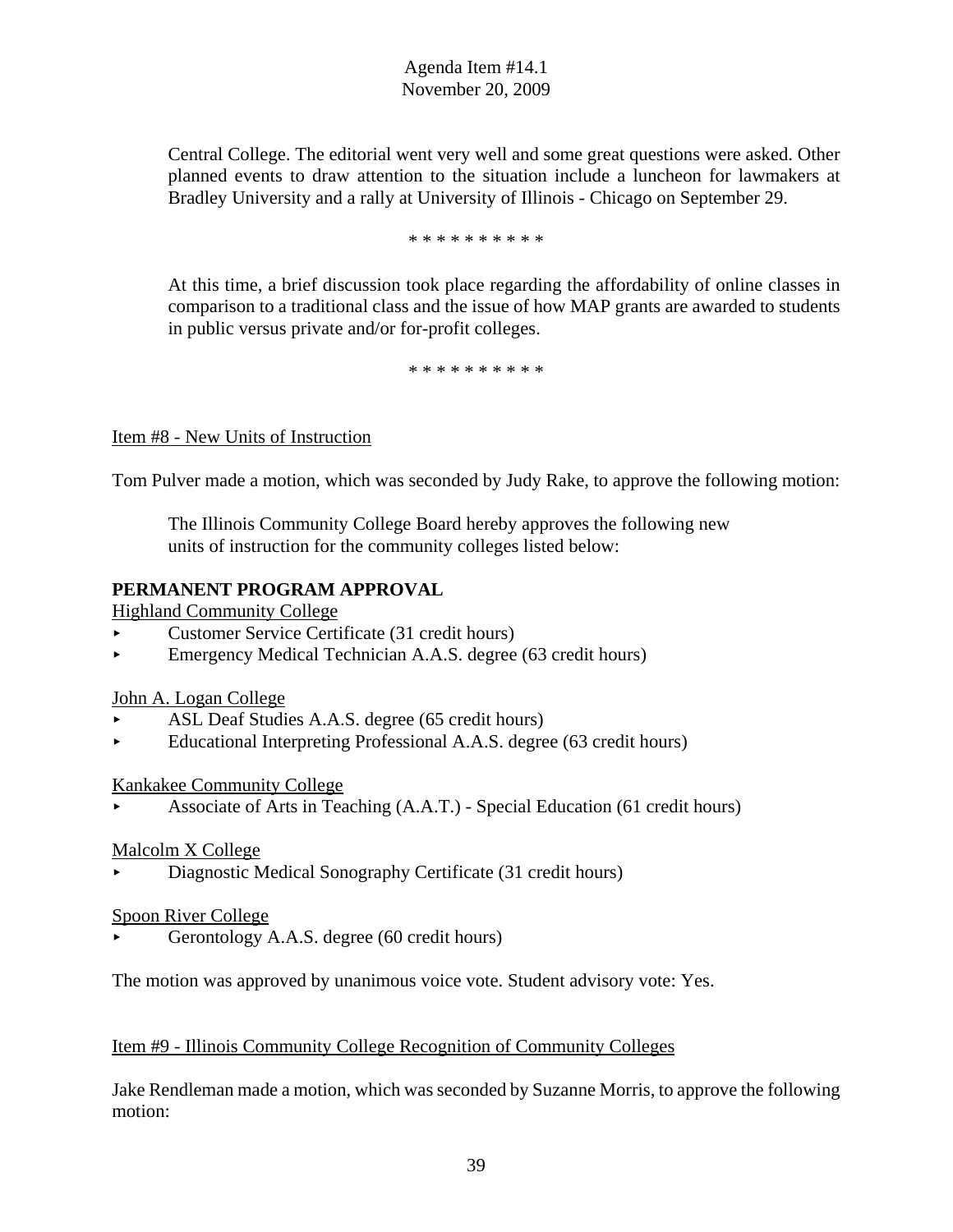The Illinois Community College Board hereby grants a status of "recognition continued" to the following districts:

# Lincoln Land Community College

The motion was approved by unanimous voice vote. Student advisory vote: Yes.

#### Item #10 - Status Update of the American Diploma Project

Dr. Elaine Johnson, ICCB Vice President for Academic Affairs and Workforce Development, provided information on the current issues related to the American Diploma Project and the College and Career Readiness Standards movement. Dr. Johnson reported that teams of faculty members representing secondary and postsecondary institutions from across the state have been identifying college and career readiness standards for Mathematics and English Language Arts to ensure that students leaving the secondary school are prepared to enter into college credit courses. In addition to developing Illinois standards, the state has joined 47 other states to develop a common core set of standards for college readiness. The Common Core State Standards Initiative is jointly led by the National Governors Association, the Council of Chief State School Officers in partnership with Achieve, ACT, and The College Board.

On September 21, 2009, a draft of the standards were distributed for public comment. ICCB, ISBE, and IBHE will host four public hearings within 30 days to receive feedback from faculty across the state on the draft of college and career readiness standards.

## Item #11 - Consent Agenda

Judy Rake made a motion, which was seconded by Tom Pulver, to approve the following motions:

## Item #11.1 - Minutes of the July 17, 2009 Meeting

The Illinois Community College Board hereby approves the Board minutes of the July 17, 2009 meeting, as recorded.

## Item #11.2 - Minutes of the July 17, 2009 Executive Session

The Illinois Community College Board hereby approves the Executive Session minutes of the July 17, 2009 meeting, as recorded.

## Item #11.3 - Certification on Eligibility for Special Tax Levy

The Illinois Community College Board hereby certifies that the following community college districts were (1) eligible to receive equalization grants either in fiscal year 2009 or fiscal year 2010 and (2) had combined educational and operations and maintenance purposes tax rates less than 25.13 cents per \$100 of equalized assessed valuation and are, therefore,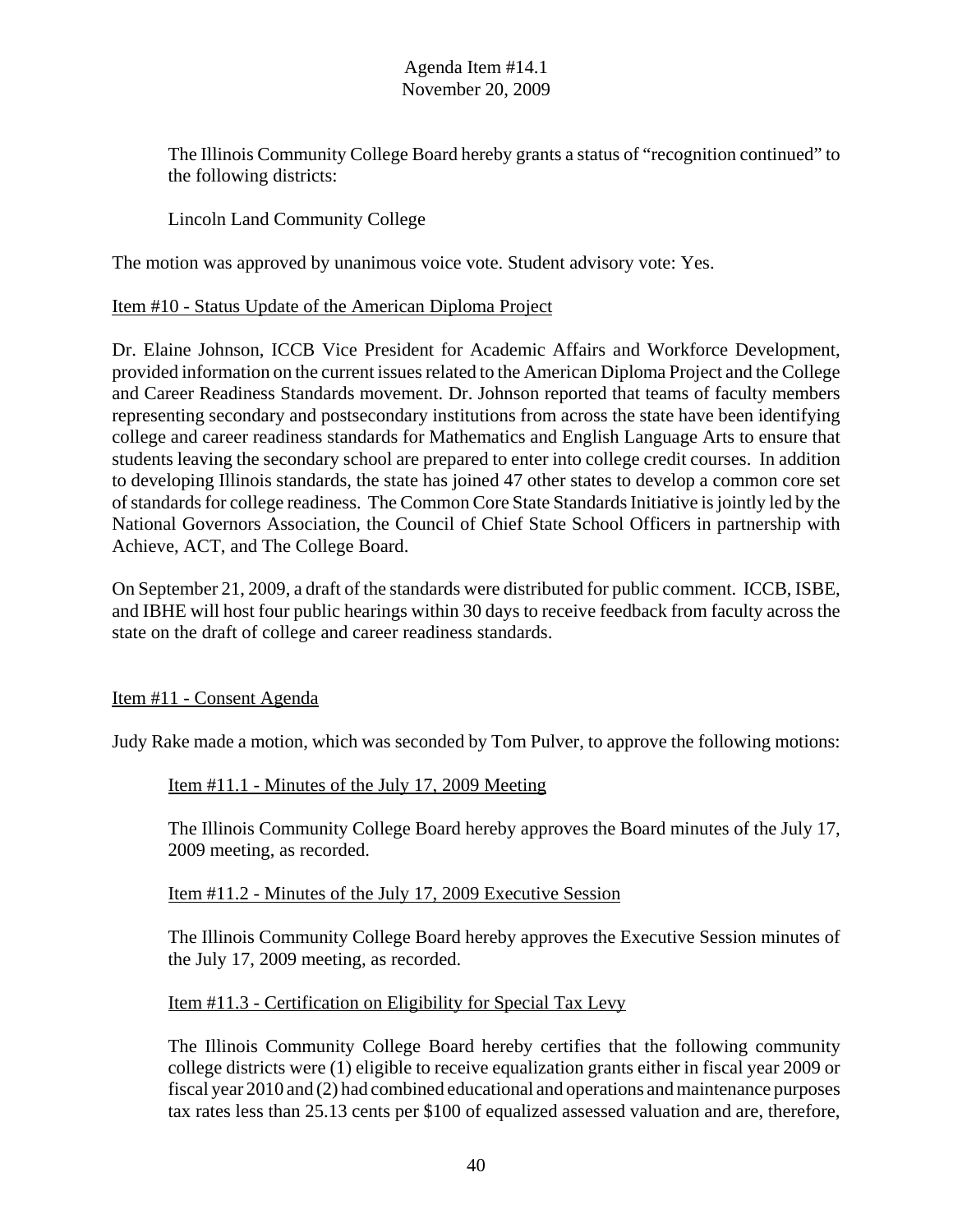eligible to levy at a combined educational and operations and maintenance purposes rate up to and including 25.13 cents per \$100 of equalization assessed valuation in accordance with the provisions of Section 3-14.3 of the Public Community College Act:

> Black Hawk College Heartland Community College Illinois Central College Illinois Eastern Community Colleges Illinois Valley Community College Kankakee Community College Kaskaskia College Lake Land College Lewis and Clark Community College Moraine Valley Community College Prairie State College Rend Lake College Carl Sandburg College Southwestern Illinois College Spoon River College John Wood Community College

#### Item #11.4 - Contract

The Illinois Community College Board hereby gives the President/CEO authority to award a contract to the appropriate bidder for the legislative services contract that is currently being bid out statewide.

The motion was approved by unanimous voice vote. Student advisory vote: Yes.

#### Item #12 - Information Items

Item #12.1 - Fiscal Year 2009 Financial Statements

The Fiscal Year 2009 financial statements were provided to the Board for information and review.

Item #12.2 - Fiscal Year 2010 Financial Statements

The Fiscal Year 2010 financial statements were provided to the Board for information and review.

Item #12.3 - Fiscal Year 2009 Lincoln's Challenge Report

The Fiscal Year 2009 Lincoln's Challenge Report was provided to the Board for information and review.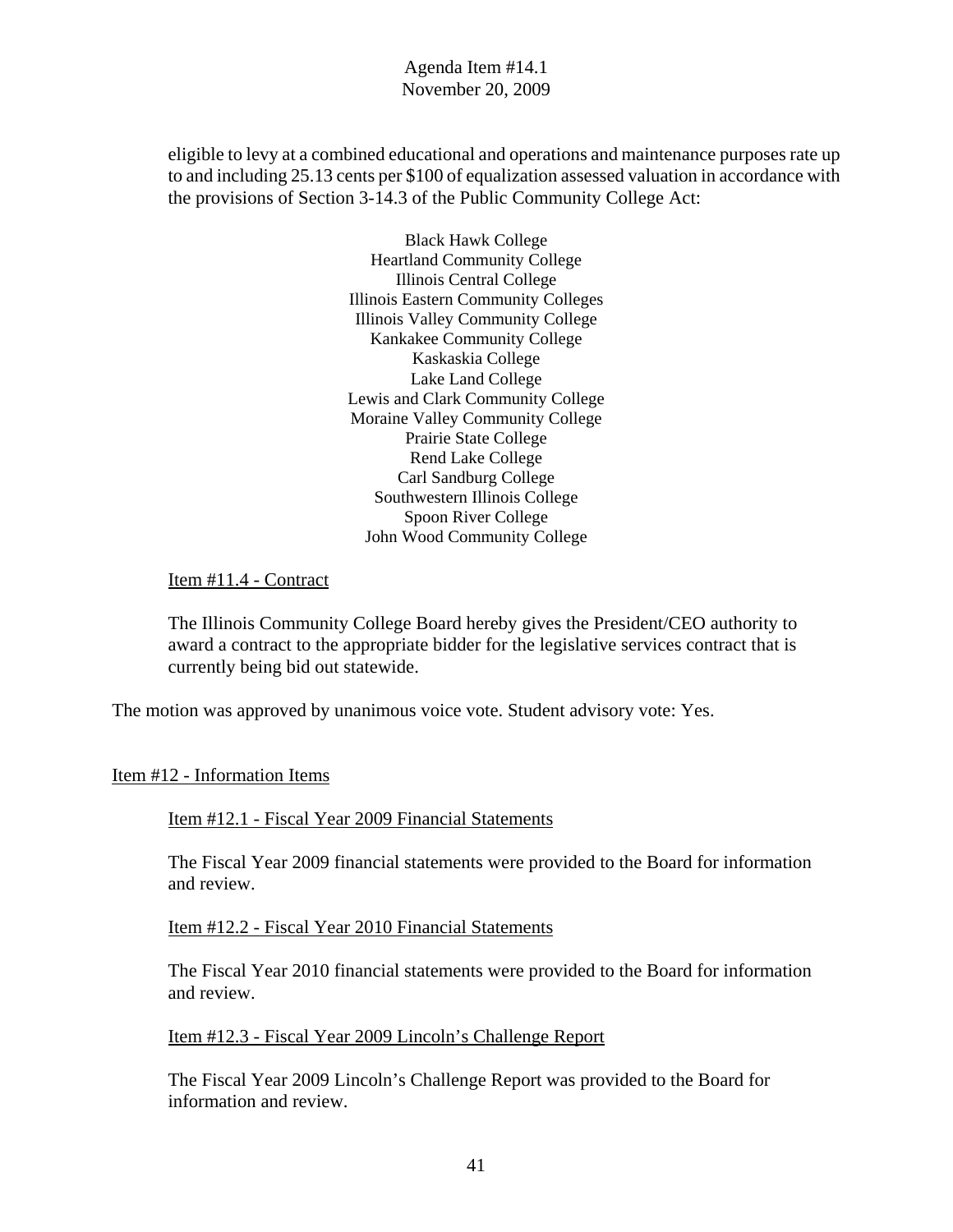#### Item #13 - Other Business

There was no other business at this time.

#### Item #14 - Executive Session

At 10:45 a.m., Suzanne Morris made a motion, which was seconded by James Dumas, to convene into Executive Session for the purpose of discussing personnel.

The motion was approved by unanimous voice vote. Student advisory vote: Yes.

#### Item #15 - Public Comment

There was no public comment at this time.

#### Item #16 - Adjournment

At 11:15 a.m., Jake Rendleman made a motion, which was seconded by Judy Rake, to adjourn the meeting.

The motion was approved by unanimous voice vote. Student advisory vote: Yes.

Chairman President/CEO

Guy H. Alongi Geoffrey S. Obrzut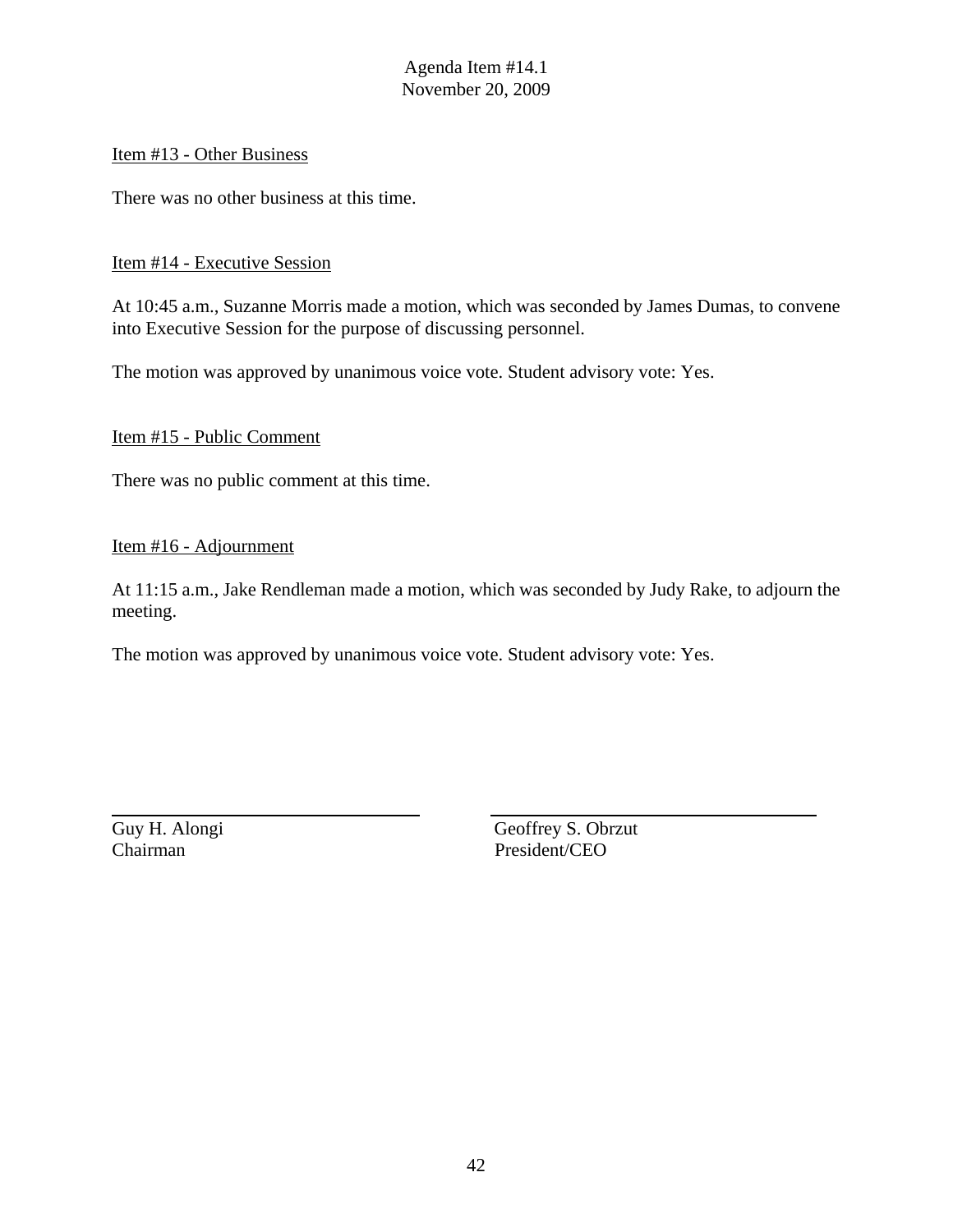# Illinois Community College Board

# **APPROVAL OF EXECUTIVE SESSION MINUTES**

# **RECOMMENDED ACTION**

It is recommended that the following motion be adopted:

The Illinois Community College Board hereby approves the Executive Session minutes of the September 18, 2009 meeting, as recorded.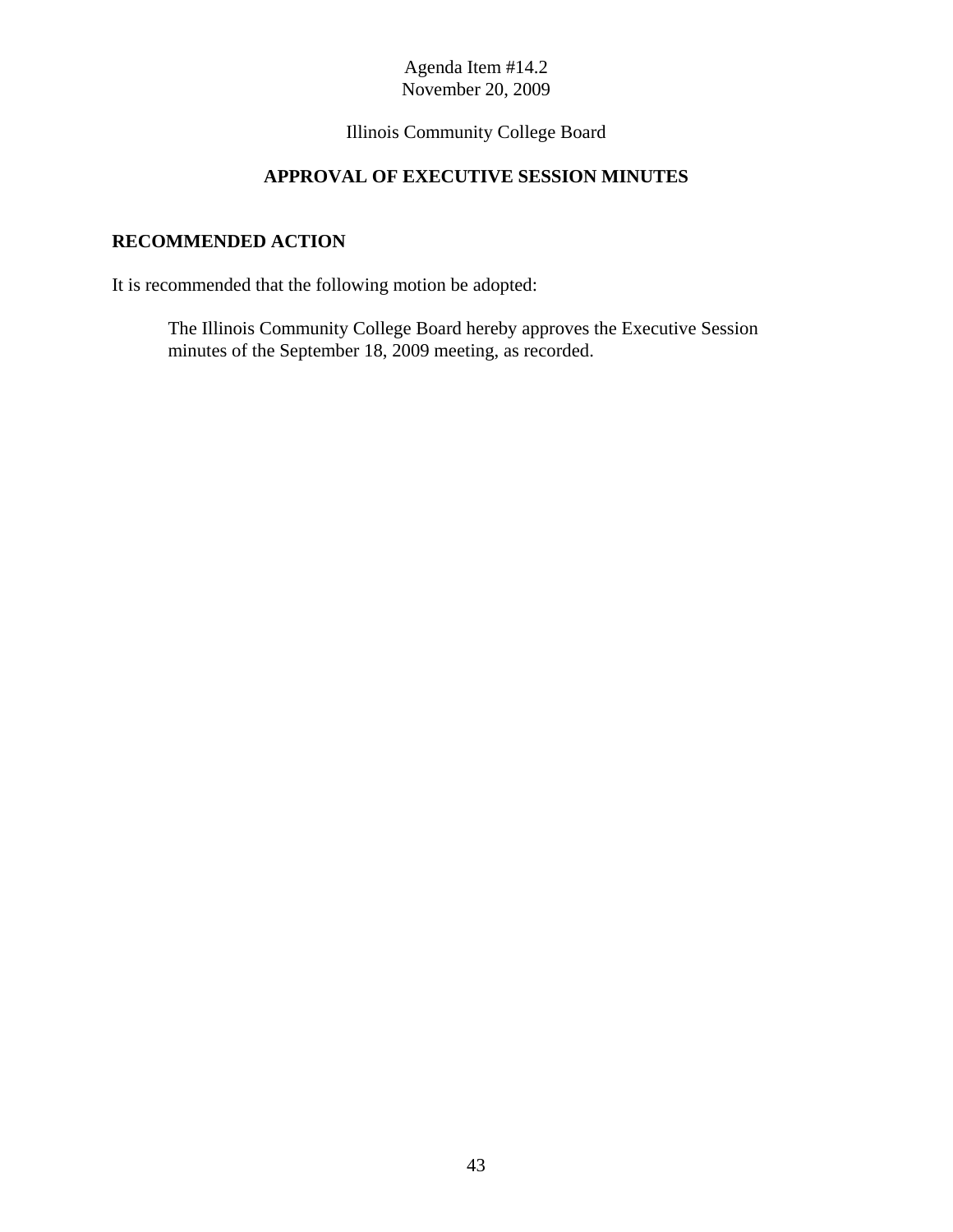#### Illinois Community College Board

#### **REVISED 2010 CALENDAR OF MEETINGS**

#### **RECOMMENDED ACTION**

It is recommended that the following motion be adopted:

The Illinois Community College Board hereby approves the following revisions to the 2010 calendar of meetings: the Board meeting scheduled to take place on January 29, 2010 at the Harry L. Crisp II Community College Center in Springfield, will now take place on Friday, February 5, 2010 at the Harry L. Crisp II Community College Center in Springfield; and the Board meeting scheduled to take place on Friday, March 26, 2010 at Lake Land College in Mattoon, will now take place on March 26, 2010 at the Harry L. Crisp II Community College Center in Springfield.

#### **2010 CALENDAR OF MEETINGS**

#### **February 5**

9:00 a.m. - Harry L. Crisp II Community College Center, Springfield

#### **March 26**

9:00 a.m. - Harry L. Crisp II Community College Center, Springfield

#### **June\***

9:00 a.m. - Harry L. Crisp II Community College Center, Springfield

#### **July**

Subject to Call

#### **September 17**

9:00 a.m. - Moraine Valley Community College, Palos Hills

#### **November 12**

9:00 a.m. - Harry L. Crisp II Community College Center, Springfield

#### **December**

Subject to Call

**\*** June Board Meeting is held in conjunction with the ICCTA and Presidents' Council.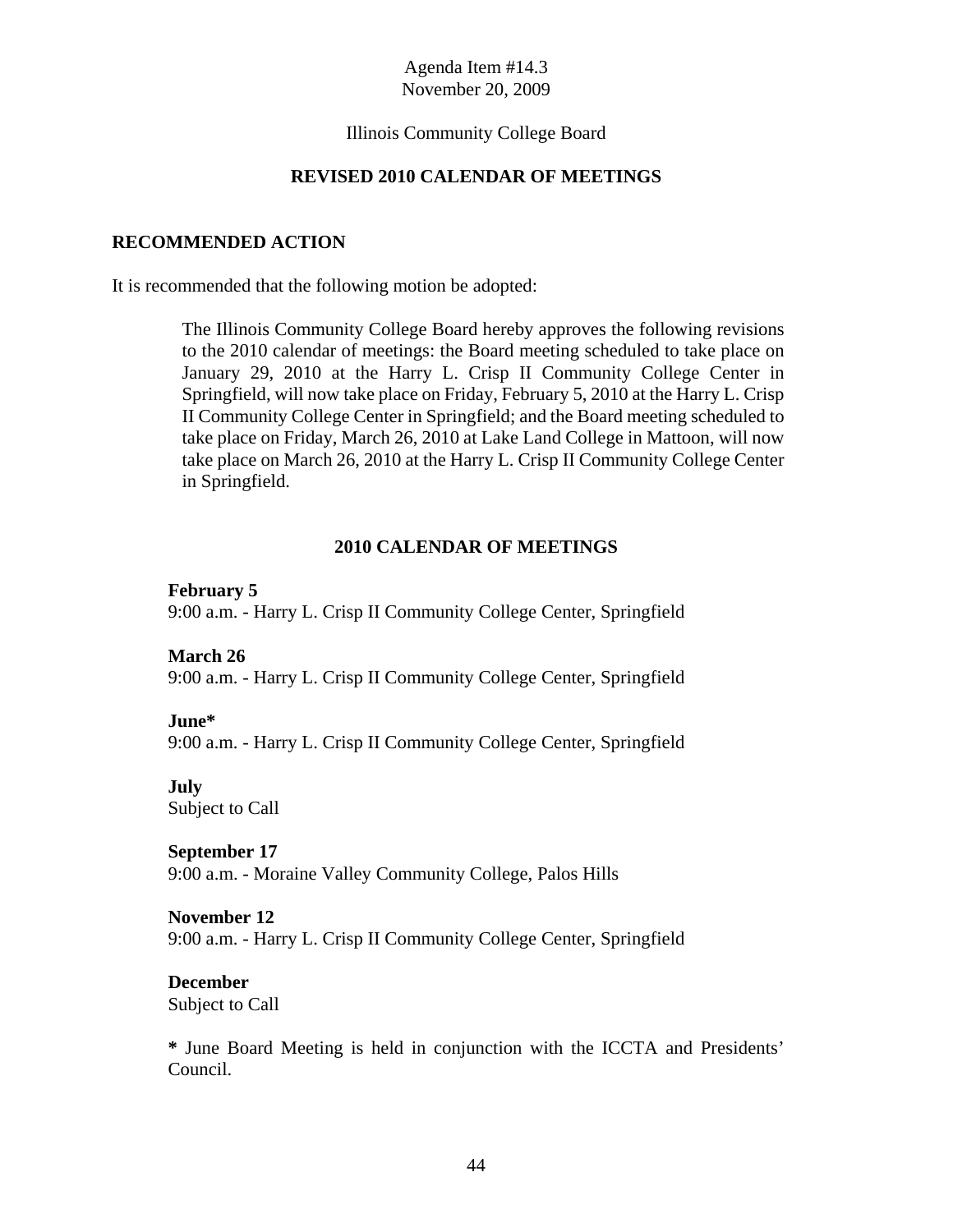#### Illinois Community College Board

# **ILLINOIS COMMUNITY COLLEGE BOARD ADVISORY COMMITTEE MEMBER APPOINTMENTS**

Each year, the President/CEO as authorized by the Illinois Community College Board appoints representatives to its advisory committees. Memberships are either at-large appointments selected by the Illinois Community College Board staff, appointments recommended by various community college organizations, or ex officio members who represent committees of various relevant organizations. The latter appointments change as the groups' committee leadership positions change. All other new appointments are for three-year terms except for those vacancies created by resignations during the year.

The advisory committees perform a critical service to the Illinois Community College Board in that they provide input from a local perspective on issues that affect the entire system. Currently, the Board has four advisory committees. The Finance Advisory Committee, under the leadership of Ellen Andres, Chief Financial Officer, provides input on system budget development and policy issues dealing with system finance. The MIS/Research Advisory Committee, working with Scott Parke, Senior Director for Policy Studies, reviews all issues pertaining to research and data collection activities of the Board. The Program Advisory Committee, staffed by Brian Durham, Senior Director for Academic Affairs, assists staff with developing proposed policy regarding curricula and accountability matters. The Student Advisory Committee is the fourth committee whose members are selected by their respective colleges.

Attached for your information is the list of committee members on the Finance, MIS/Research, and Program Advisory Committees for fiscal year 2010.

## **INFORMATION ONLY**

#### Finance Advisory Committee

- 1. Robert Sterkowitz Chief Financial Officer, Moraine Valley Community College At Large(2011)
- 2. Mike Monaghan Executive Director, Illinois Community College Trustees Association(ICCTA) - Ex Officio
- 3. Ken Gotsch Vice Chancellor, Finance, City Colleges of Chicago Ex officio
- 4. Barry Hancock, Associate Dean for Community Ed, John A. Logan College President, Illinois Council of Community College Administrators (ICCCA)- (2012)
- 5. Joe Kanosky President, Highland Community College, Chair, Council of Presidents' Finance Committee - Ex Officio
- 6. Roger Browning Chief Financial Officer, Illinois Eastern Community Colleges At  $Large(2011)$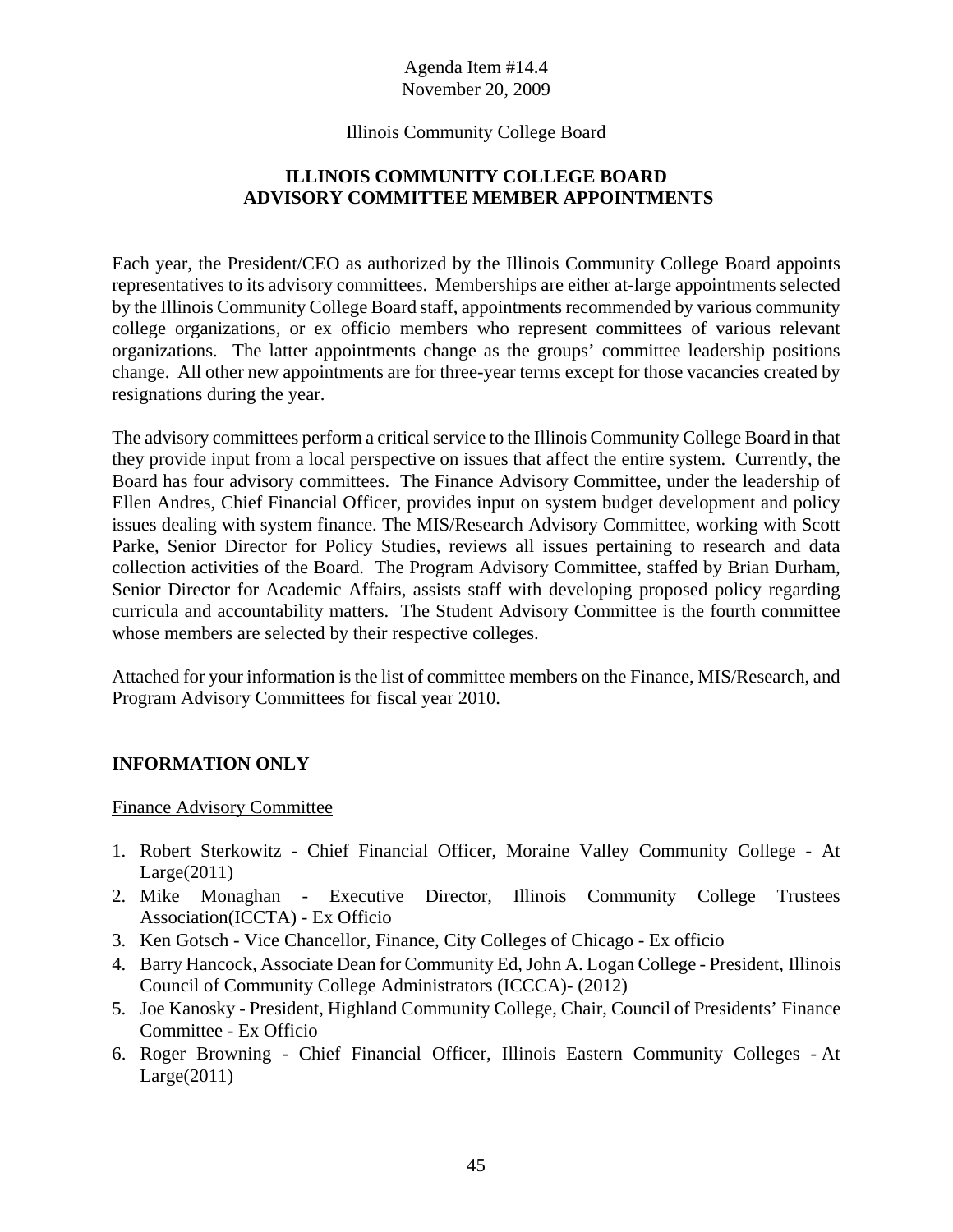- 7. Ray Riech Vice President for Business Services, Lake Land College At Large (2011)
- 8. TBD Vice Chair, Council of Presidents' Finance Committee Ex Officio
- 9. Sam Overton Vice President of Administrative Services, Rock Valley College, Chair, Illinois Community College Chief Financial Officers (ICCCFO)- Ex Officio
- 10. Kathy Wessel Trustee, College of Dupage, Trustee Representative Illinois Community College Trustees Association (ICCTA) (2012)
- 11. Kevin Weston Faculty, Rend Lake College, Illinois Community College Faculty Association(ICCFA)(2010)
- 12. Sumer Helton Student, Shawnee Community College Student Advisory Committee Member Ex Officio
- 13. TBD Chief Academic Officers(CAO)(2010)

# MIS/Research Advisory Committee

- 1. Cheyanne Smith, Illinois Valley Community College Student Advisory Committee (SAC) Ex Officio.
- 2. Bruce Olson Director of Research, Triton College At Large (2012)
- 3. Antonio Gutierrez-Marquez Associate Vice Chancellor for Planning & Research, City Colleges of Chicago - At Large (2011)
- 4. Nancy Kinsey Director, Institutional Research and Planning, Kaskaskia College At Large (2011)
- 5. Randy Fletcher Dean, Academic Services, Parkland College At Large (2010)
- 6. Michael Monaghan Executive Director Illinois Community College Trustees Association (ICCTA) - Ex Officio
- 7. Kimberly Robert Assistant Professor of Radiology, Kaskaskia College Illinois Community College Faculty Association (ICCFA) (2011)
- 8. Ray Rieck Vice President of Business Services, Lake Land College Vice President, Finance, Illinois Community College Chief Financial Officers (ICCCFO) (2010)
- 9. Douglas Easterling Director, Institutional Research, William Rainey Harper College At Large (2012)
- 10. Harlan Schweer Director, Research and Planning, College of DuPage At Large (2011)
- 11. Ryan Smith Vice President, Institutional Effectiveness, Joliet Junior College At Large (2010)
- 12. Jackie Davis President, Olney Central College Presidents' Council Ex Officio (2010)
- 13. TBA Chief Academic Officers (CAO) (2010)

## Program Advisory Committee

- 1. Libby Roeger, Dean of Instruction, Harry S Truman College At Large (2010)
- 2. Marybeth Beno, Faculty Member, South Suburban College, Faculty Representative (2010)
- 3. Kathleen Pampe, Associate Dean, Illinois Eastern Community College At Large. (2010)